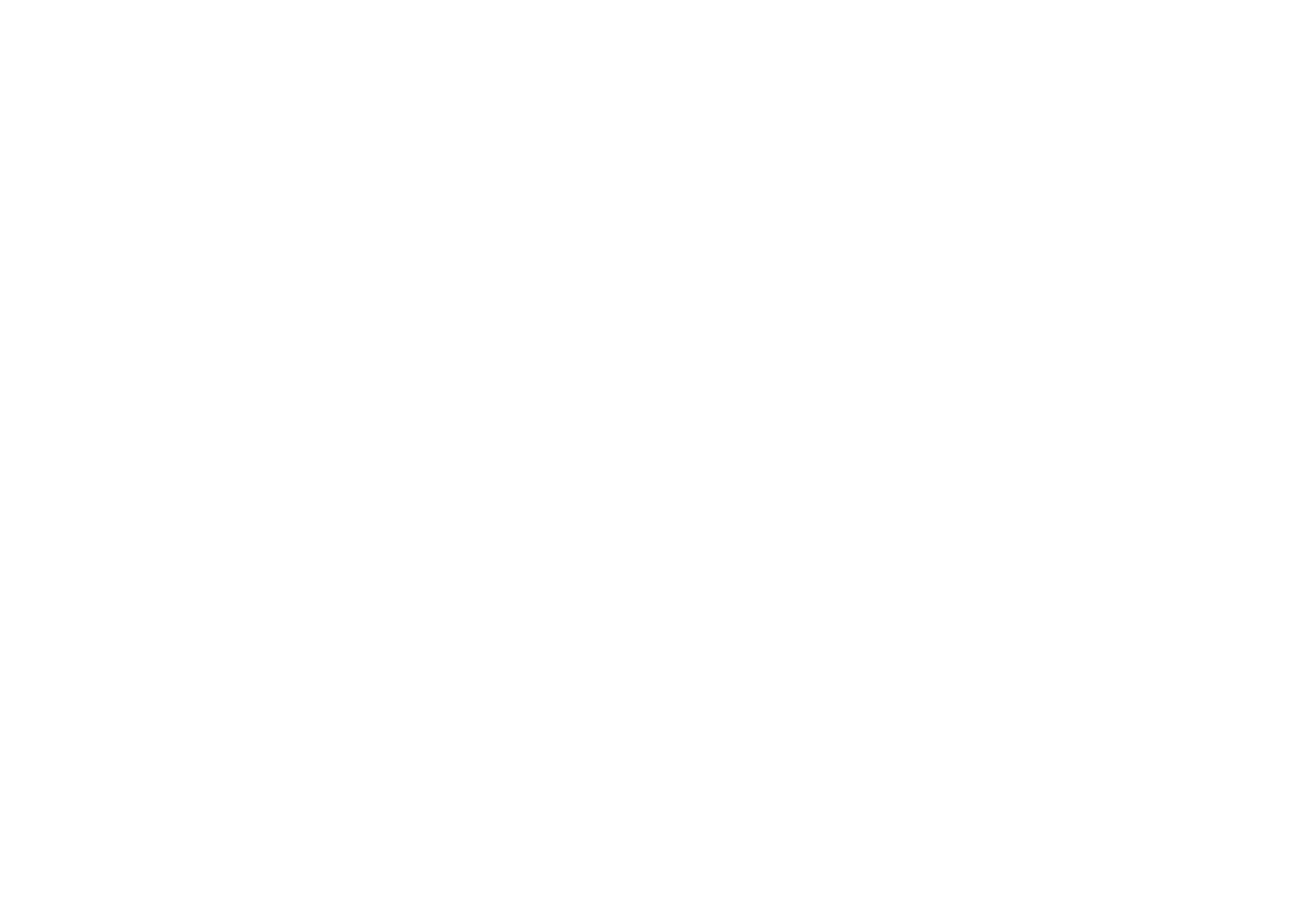#### *CTC Union Technologies Co., Ltd.*

Far Eastern Vienna Technology Center (Neihu Technology Park) 8F, No. 60 Zhouzi St., Neihu, Taipei 114, Taiwan

- **T** +886-2-26591021
- **F** +886-2-26590237
- **E** sales@ctcu.com marketing@ctcu.com techsupport@ctcu.com
- **H** www.ctcu.com

#### **FRM220-1000MS Operation Manual**

Gigabit Ethernet OAM/IP Web Smart Media Converter

Version 1.0 December 8, 2011 (First Release) Version 1.01 March 14, 2012 (Update)

This Manual supports the following models:

**FRM220-1000M** : 1x1000Base-FX + 1x10/100/1000Base-TX **FRM220-1000MS** : 1x100/1000Base-FX (SFP) + 1x10/100/1000Base-TX

2011-2012 CTC Union Technologies Co., LTD.

All trademarks are the property of their respective owners.

Technical information in this document is subject to change without notice.



ISO 9001 Quality System Certified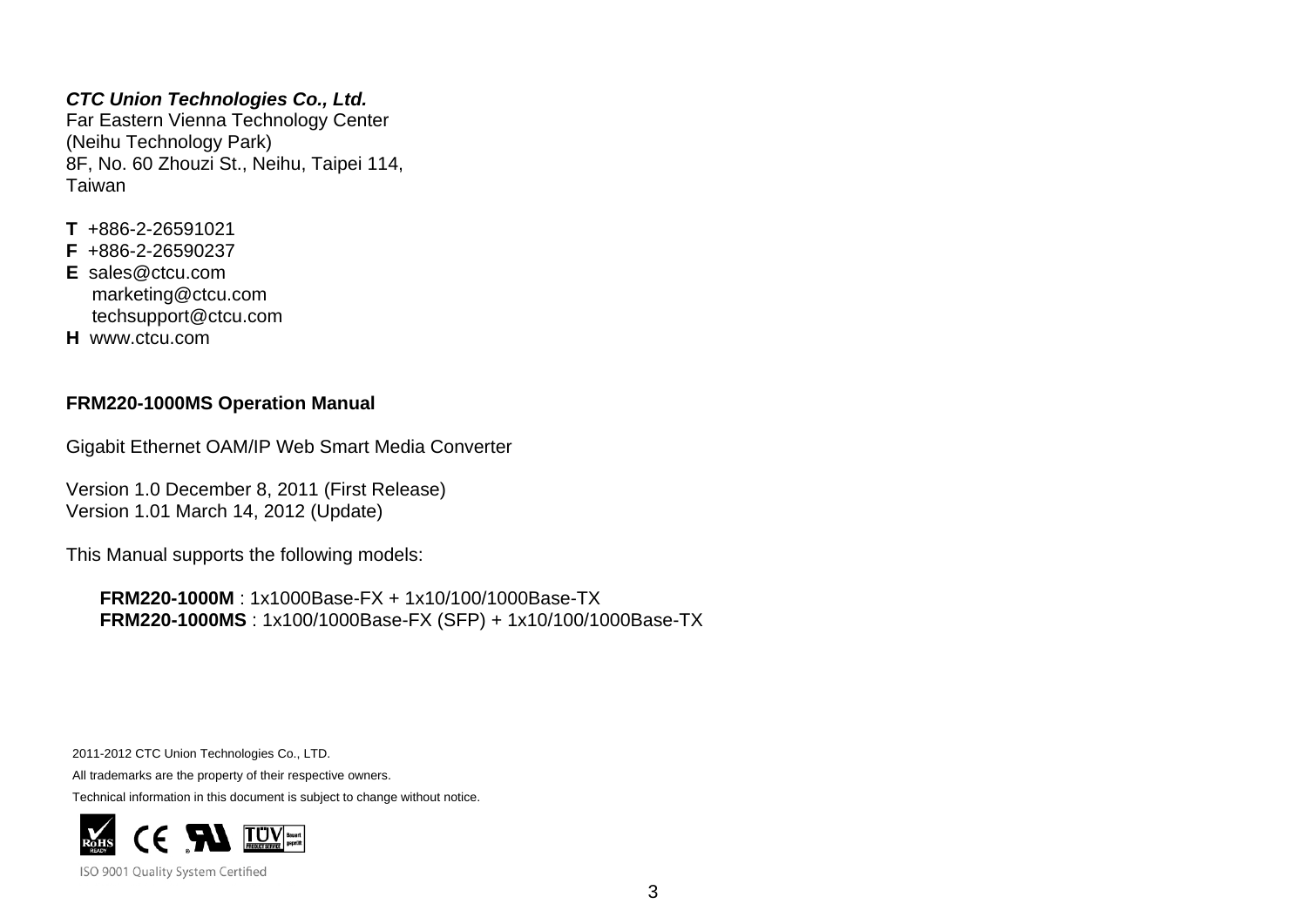#### **Legal**

The information in this publication has been carefully checked and is believed to be entirely accurate at the time of publication. CTC Union Technologies assumes no responsibility, however, for possible errors or omissions, or for any consequences resulting from the use of the information contained herein. CTC Union Technologies reserves the right to make changes in its products or product specifications with the intent to improve function or design at any time and without notice and is not required to update this documentation to reflect such changes.

CTC Union Technologies makes no warranty, representation, or guarantee regarding the suitability of its products for any particular purpose, nor does CTC Union assume any liability arising out of the application or use of any product and specifically disclaims any and all liability, including without limitation any consequential or incidental damages.

CTC Union products are not designed, intended, or authorized for use in systems or applications intended to support or sustain life, or for any other application in which the failure of the product could create a situation where personal injury or death may occur. Should the Buyer purchase or use a CTC Union product for any such unintended or unauthorized application, the Buyer shall indemnify and hold CTC Union Technologies and its officers, employees, subsidiaries, affiliates, and distributors harmless against all claims, costs, damages, expenses, and reasonable attorney fees arising out of, either directly or indirectly, any claim of personal injury or death that may be associated with such unintended or unauthorized use, even if such claim alleges that CTC Union Technologies was negligent regarding the design or manufacture of said product.

#### **TRADEMARKS**

Microsoft is a registered trademark of Microsoft Corp. HyperTerminal™ is a registered trademark of Hilgraeve Inc.

#### **FCC WARNING:**

This equipment has been tested and found to comply with the limits for a Class A digital device, pursuant to Part 15 of the FCC Rules. These limits are designed to provide reasonable protection against harmful interference when the equipment is operated in a commercial environment. This equipment generates, uses, and can radiate radio frequency energy and if not installed and used in accordance with the instruction manual may cause harmful interference in which case the user will be required to correct the interference at his own expense. NOTICE: (1) The changes or modifications not expressively approved by the party responsible for compliance could void the user's authority to operate the equipment. (2) Shielded interface cables and AC power cord, if any, must be used in order to comply with the emission limits.

#### **CISPR PUB.22 Class A COMPLIANCE:**

This device complies with EMC directive of the European Community and meets or exceeds the following technical standard. EN 55022 - Limits and Methods of Measurement of Radio Interference Characteristics of Information Technology Equipment. This device complies with CISPR Class A.

#### **CE NOTICE**

Marking by the symbol CE indicates compliance of this equipment to the EMC and LVD directives of the European Community. Such marking is indicative that this equipment meets or exceeds the following technical standards: EN 55022:2006, Class A, EN55024:1998+A1:2001+A2:2003, and EN60950-1:2001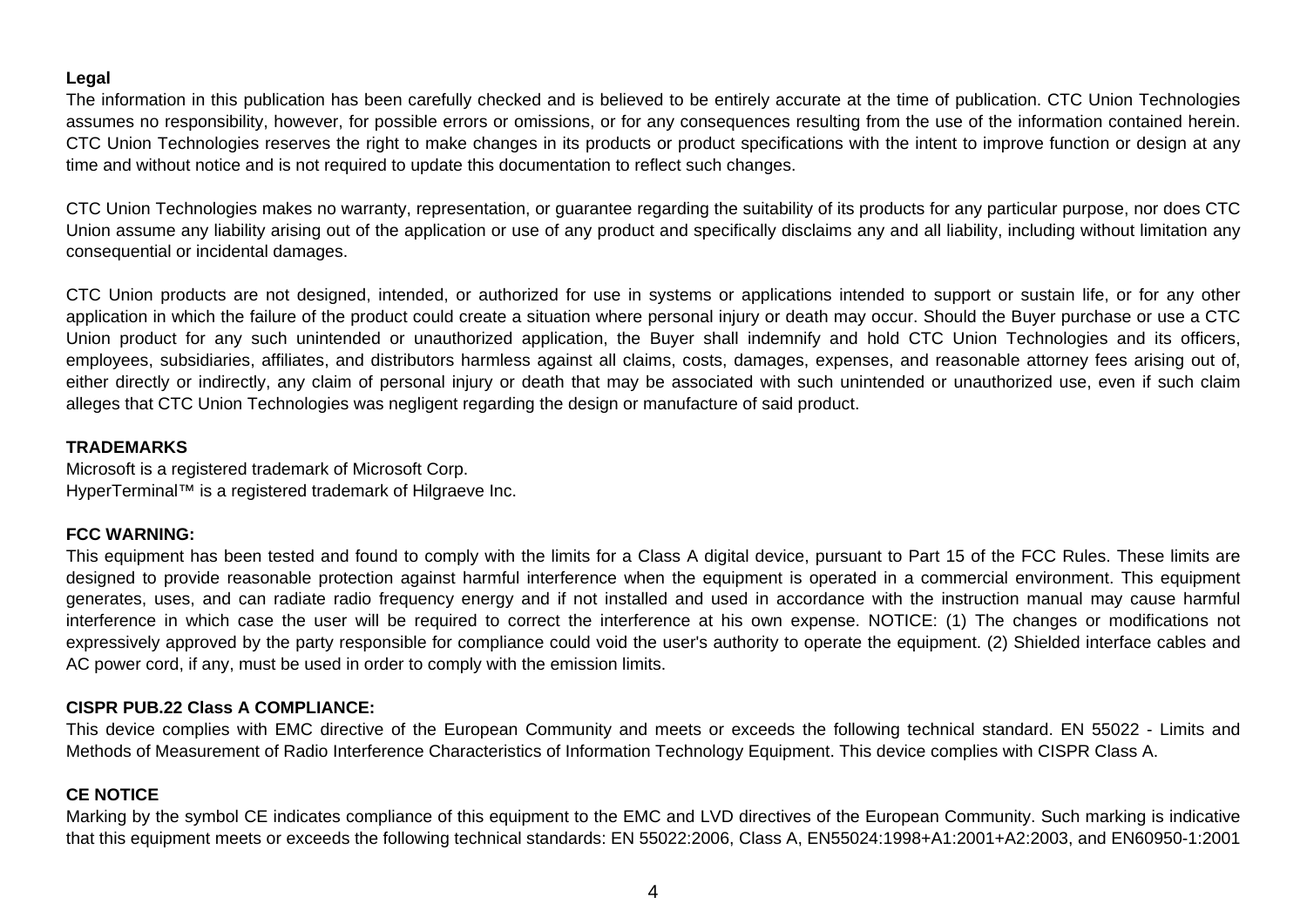# **Table of Contents**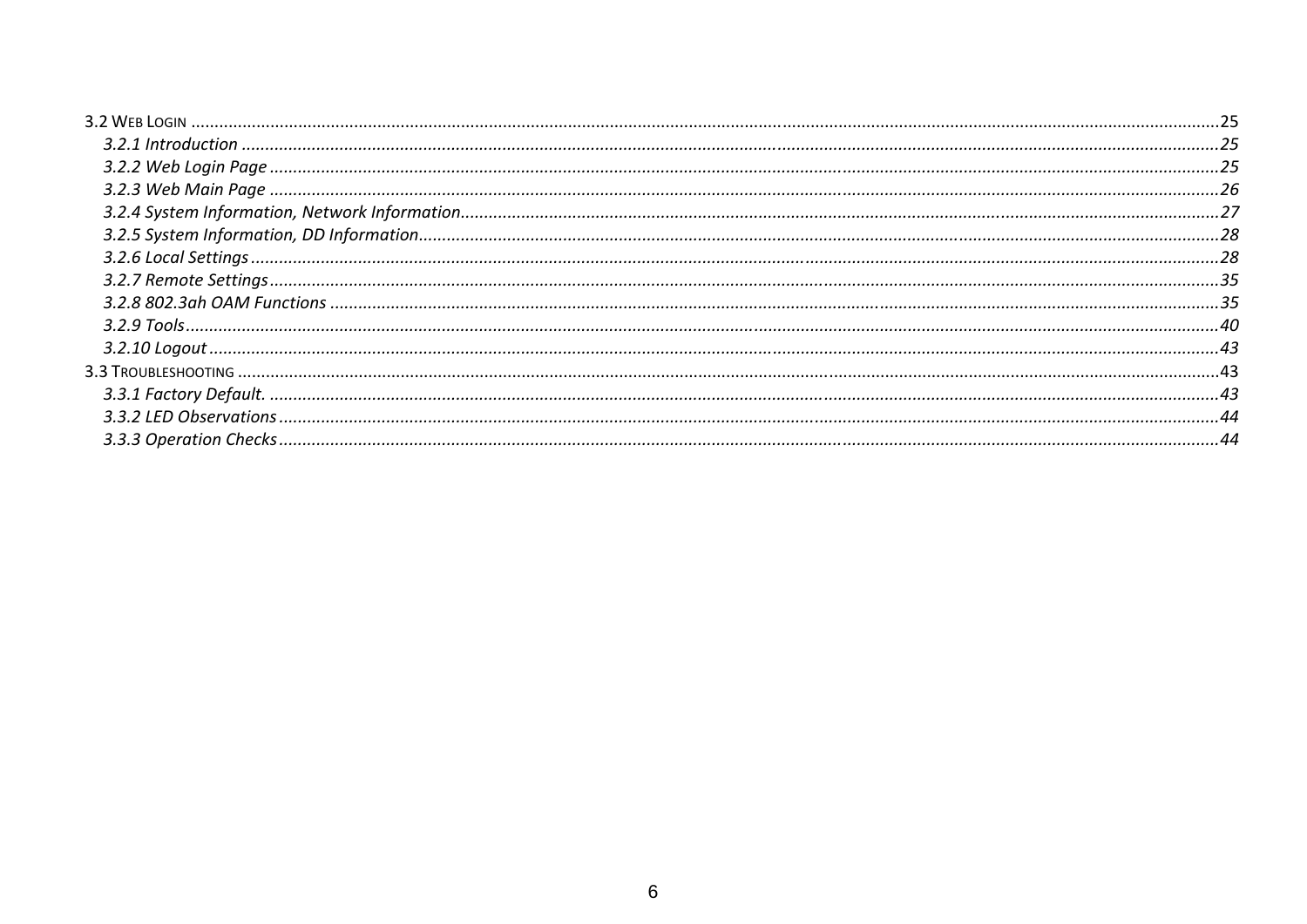### <span id="page-6-0"></span>**Chapter 1 Introduction**

### **1.1 Welcome**

Thank you for choosing **FRM220-1000MS** Gigabit Ethernet OAM/IP Web Smart Media Converter. Throughout this document, the two different models of this family will be referred to as **FRM220-1000MS** or in an abbreviated form as just **1000MS**. If you would like to skip right to the installation of the converter, proceed to Chapter 2.

This manual is used to explain the hardware installation procedures and operation of **FRM220-1000MS**, and present its capabilities and specifications. This manual is divided into 3 chapters, the Introduction, Installation, and Provisioning Chapters.

Installers should carefully read the Chapters 1&2, Introduction and Installation. The companion document, **FRM220 NMC Configuration Manual**, is also available in electronic format, and is required when this product is used in **FRM220** rack with **NMC**. The divisions in that manual are intended for use by personnel to answer questions in general areas. Planners and potential purchasers may read the Introduction to determine the suitability of the product to its intended use; Operating Personnel would use the Console and Web Based Management Chapters and Appendices to become familiar with the line cards and settings. Network Administrators should read the chapters on Console, Web Based Management and Trouble Shooting to become familiar with the diagnostic capabilities, network settings and management strategies for both stand-alone or within the SNMP managed chassis.

#### **1.2 Product Description**

**FRM220-1000MS** is an electrical to optical media converter for Gigabit Ethernet. There are two models, one with fixed optical transceiver (**1000M**) and one supporting pluggable SFP transceiver (**1000MS**). These converters sport embedded stand-alone Web based management over IP networks as well as IEEE802.3ah OAM for remote in-band management. They are also fully compatible and manageable when placed in **FRM220** managed chassis such as the CH20 or CH08 with NMC card.

**FRM220-1000MS** is an IEEE802.3ah OAM compliant copper to fiber Gigabit Ethernet solution designed to make conversion between 10/100/1000Base-TX and 100/1000Base-FX with SC, FC ,ST connector (**FRM220-1000M**) or SFP LC connector (**FRM220-1000MS**). When deployed as a stand-alone solution, this media converter incorporates an easy to use Web user interface for operation, administration and maintenance of both local and remotely connected **FRM220-1000MS** converters. By offering 802.3ah OAM compliance, this converter can be linked to any 802.3ah compliant fiber switch and support loop back and dying gasp functions. When placed in our centrally controlled and managed **FRM220** managed rack, all functions of this converter and the remotely connected converter can be configured and monitored via inband management, including band-width control, duplex, speed, VLAN configuration and more.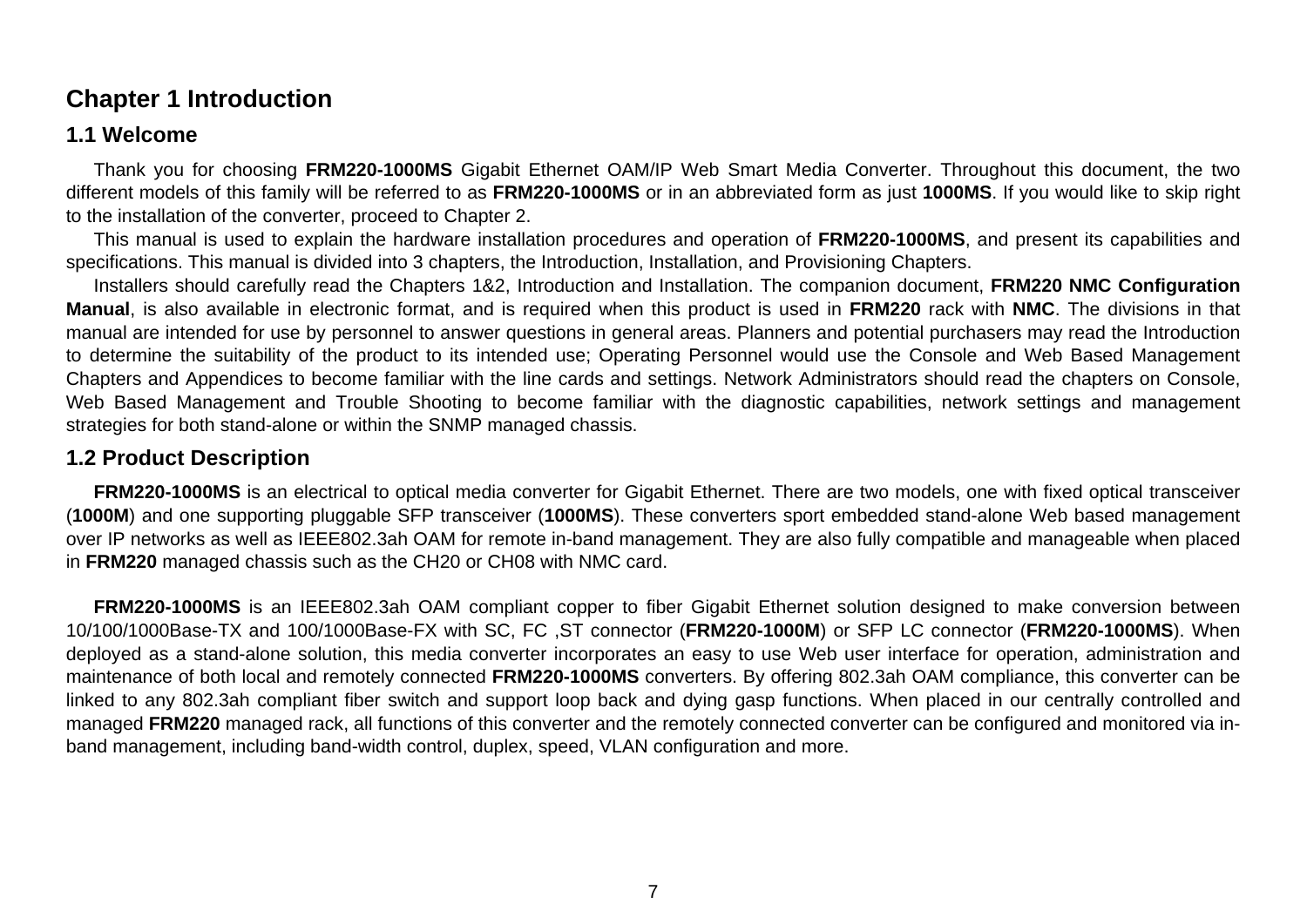### <span id="page-7-0"></span>**1.3 Product Features**

- Auto-Cross over for MDI/MDIX at UTP port
- Auto-Negotiation or Forced Manual mode for UTP port
- Supports Dual Rate (100/1000) SFP for selectable Fast or Gigabit speed on fiber
- Supports 802.3X flow control Enable or Disable
- Supports Jumbo Frames up to 9K bytes
- Supports 16 Tag VLAN Groups
- Supports 802.1Q tagging and 802.1ad double VLAN tag (Q-in-Q)
- **Ingress/Egress Bandwidth control with 64K granularity**
- Supports 802.3ah-OAM loop back and dying gasp (remote power failure detection)
- Supports firmware upgrade via Web
- Supports Digital Diagnostics (DOM) for supported SFP
- **Provides product information for management**
- Includes RMON counters (stand-alone only)
- Supports password setting for authentication
- Supports Link Fault Pass Through (LFP) Function
- Supports Auto Laser Shutdown (ALS) Function
- Supports DHCP client for automatic TCP/IP configuration
- Supports local and in-band remote management from **FRM220** rack management

**FRM220-1000MS** SFP socket supports a wide range of standard SFP modules to address any network situation.

Single-mode, Multi-mode, Multi-rate, Dual Rate (100/1000), Single fiber bi-directional, Coarse and Dense Wave Division Multiplexing (CWDM and DWDM) and Copper media

**WARNING:** Fiber optic equipment may emit laser or infrared light that can injure your eyes. Never look into an optical fiber or connector port. Always assume that fiber optic cables are connected to an active laser light source.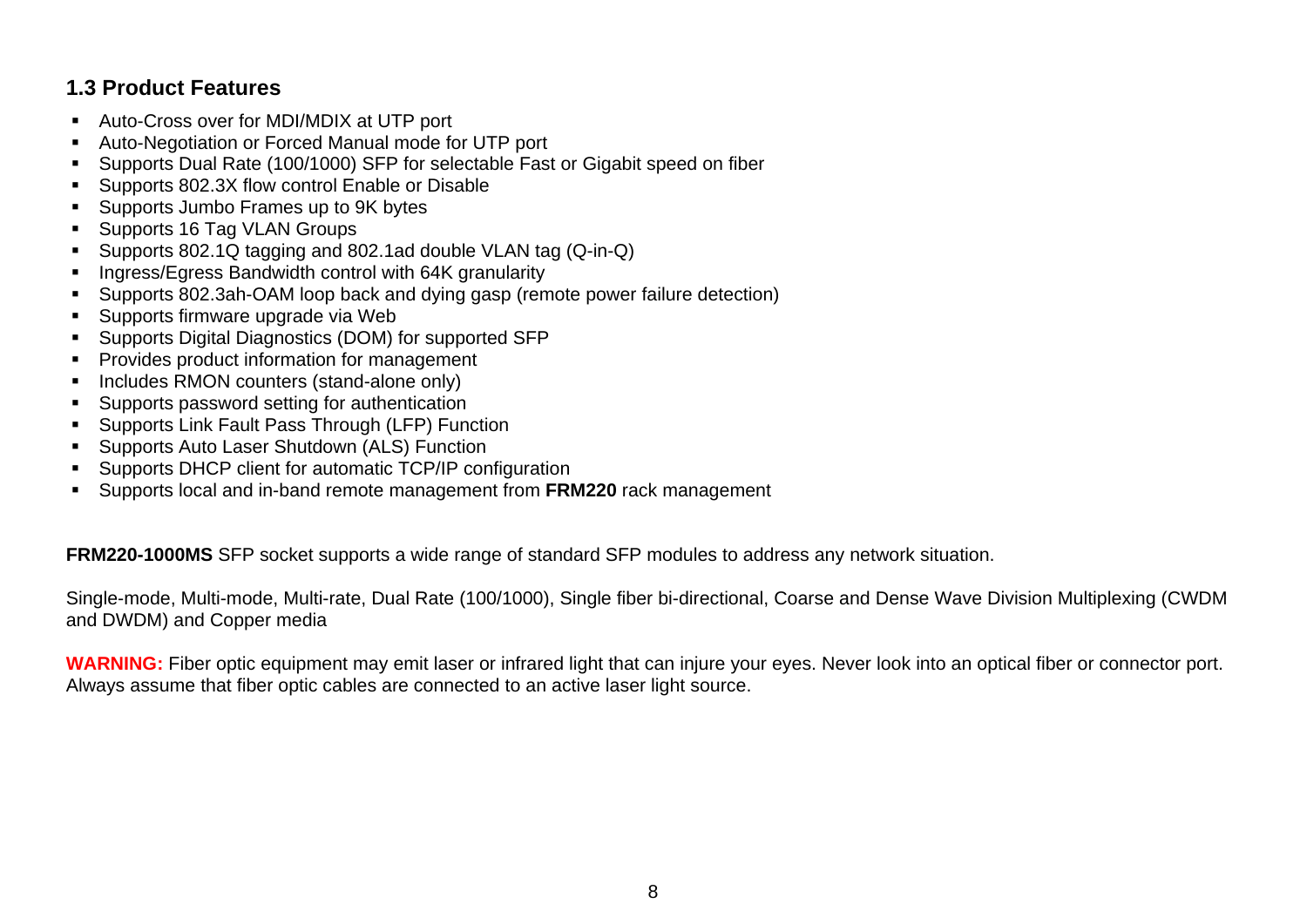### <span id="page-8-0"></span>**1.4 Specifications**

- Optical Interface
- Connector SFP cage (**1000MS**) or Duplex SC, ST, FC (**1000M**)
- Data rate 100/1000Base-FX (125Mbps/1.25GMbps optical rate) Dual Rate Support
- Duplex mode Full duplex on fiber
- Fiber Depends on SFP
- Distance Depends on SFP
- Wavelength Depends on SFP
- **Electrical Interface**
- Connector RJ-45, shielded
- Data rate auto, 10Mbps (10Base), 100Mbps (100Base), or 1000Mbps (1000Base)
- Duplex mode auto, Full or Half
- Cable Cat 5e or better
- Distance 100Meters maximum
- Indications LED (PWR, FX Link, LAN Link, LAN Speed)
- Power (Card supports hot-swapping)
	- Input Card : 12VDC, Standalone : AC, DC options
- Consumption <5W
- Dimensions 155 x 88 x 23mm (D x W x H)
- Weight 110g
- Temperature  $0 \sim 60^{\circ}$ C (Operating), -10 ~ 70 $^{\circ}$ C (Storage)
- Humidity 10 ~ 90% non-condensing
- Certification CE (EMI/LVD), FCC, RoHS Compliant
- MTBF 75000 hrs

### **1.5 Management Features**

Both models may be placed in a stand-alone chassis with console port, allowing support of a text based serial terminal with an easy to use menu system for configuration. Once configured for TCP/IP access, they also support a Web Smart GUI for intuitive setting via point & click. When placed in **FRM220** managed chassis, the card is configured and monitored through the chassis **NMC** (network management controller) via console, Telnet, Web HTTP or SNMP.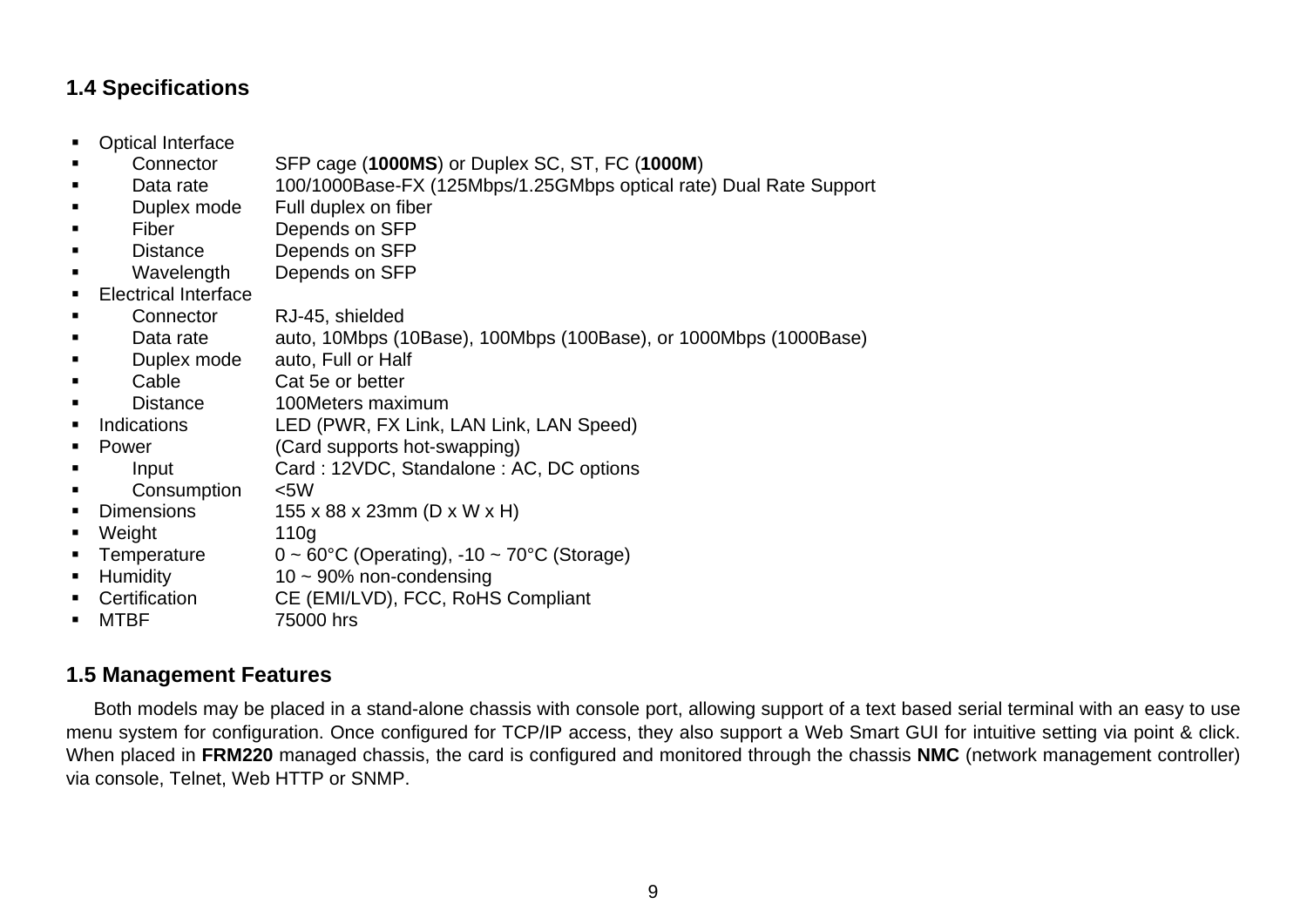### <span id="page-9-0"></span>**1.6 Panel**



Figure 1. Panel Graphics

The LAN Speed and FX Speed LEDs Green indicates Fast Ethernet (100M). Yellow indicates Gigabit Speed.

Apply power to **1000M(S)**. Using a pencil or ball-point pen, press the 'DEFAULT' recessed push-button switch (located on the face plate) and hold for 6 seconds. The unit will be restored to factory default almost immediately. The defaults are:

IP=10.1.1.1 netmask=255.255.255.0 GW=10.1.1.254 password reset to 'admin'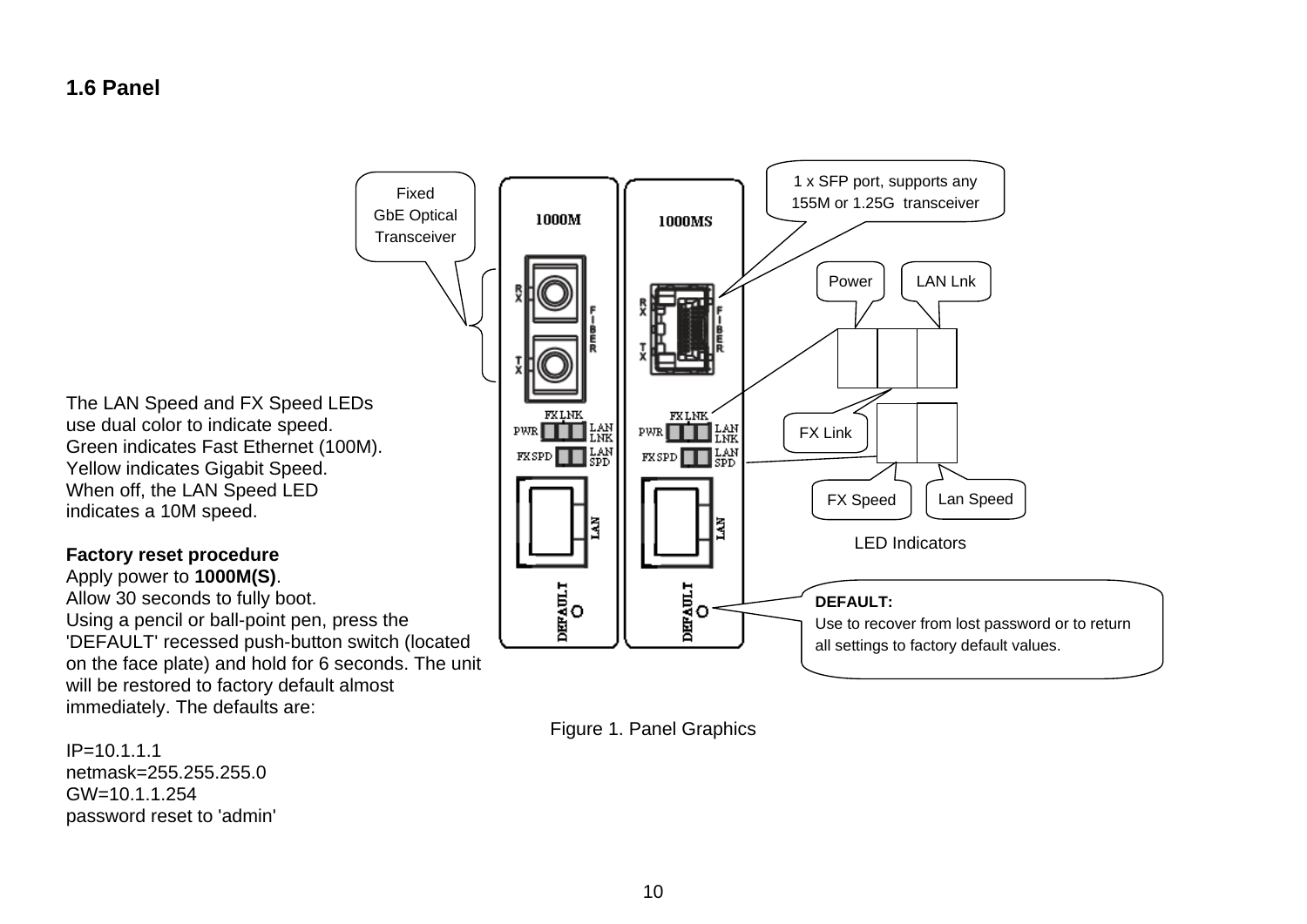### <span id="page-10-0"></span>**Chapter 2 Installation**

### **2.1 Chassis Options**

Note: This converter card can be placed in any FRM220 series chassis, including the single slot CH01 or CH01M, two slot CH02M or CH02-NMC, the eight slot CH08 or the full twenty slot CH20 chassis. Chassis with built-in power are available with single AC (90-240VAC), single DC (18~75VDC), dual AC, dual DC or AC plus DC combo. The single slot chassis with external power adapter works with AC source voltage only with the provided 90~240VAC 12VDC@400mA switching adapter.



Follow all ESD precautions when handling the card and SFP modules.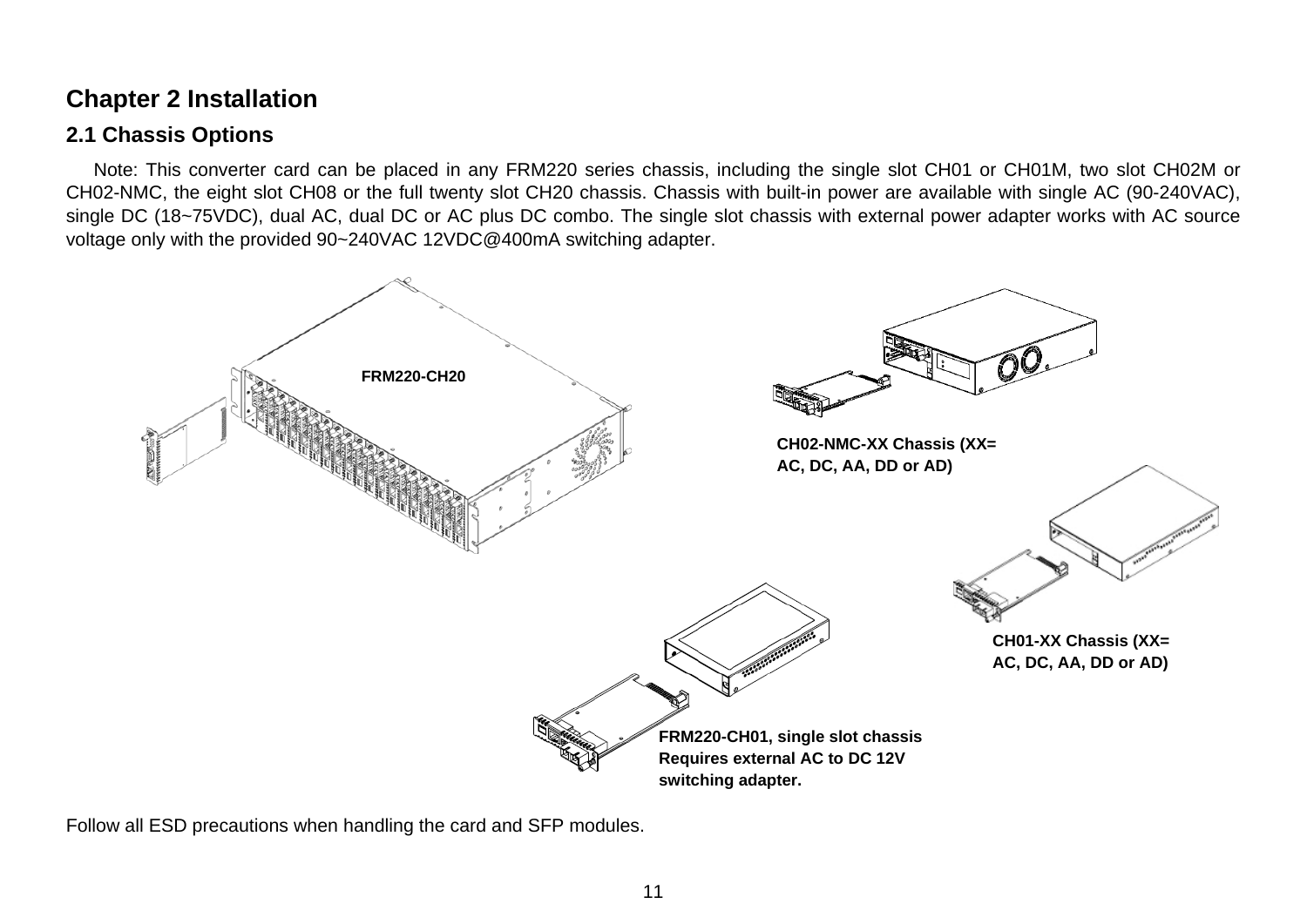### <span id="page-11-0"></span>**2.2 Electrical Installation**

With a built-in AC power chassis, AC power is supplied to the chassis through a standard IEC C14 3-prong receptacle, located on the rear of the chassis. Any national power cord with IEC C13 line plug may be used to connect AC power to the power module. With a built-in DC power chassis, DC -48V is connected to the terminal block located on the rear of the chassis, observing the proper polarity. The chassis should always be grounded through the protective earth lead of the power cable in AC installations, or via the frame ground connection for DC installations.



Left: Live line Right: Neutral line Middle: Ground



Right:  $+V$  (0V) Middle: Frame Ground

Left: -V (-48V)



### **2.3 Installation of SFP Modules**

**CTC Union** supplied SFP modules are of the Bale Clasp type. The bale clasp pluggable module has a bale clasp that secures the module into the SFP cage.

#### *2.3.1 Inserting a Bale Clasp SFP Module into the Cage*

Step 1 Close the bale clasp upward before inserting the pluggable module. Step 2 Line up the SFP module with the port, and slide it into the cage. Seat it. Attach fiber cable.

#### *2.3.2 Removing a Bale Clasp SFP Module*

Step 1 Remove fiber cable. Open the bale clasp on the SFP module. Press the clasp downward with your index finger. Step 2 Grasp the SFP module between your thumb and index finger and carefully remove it from the SFP cage.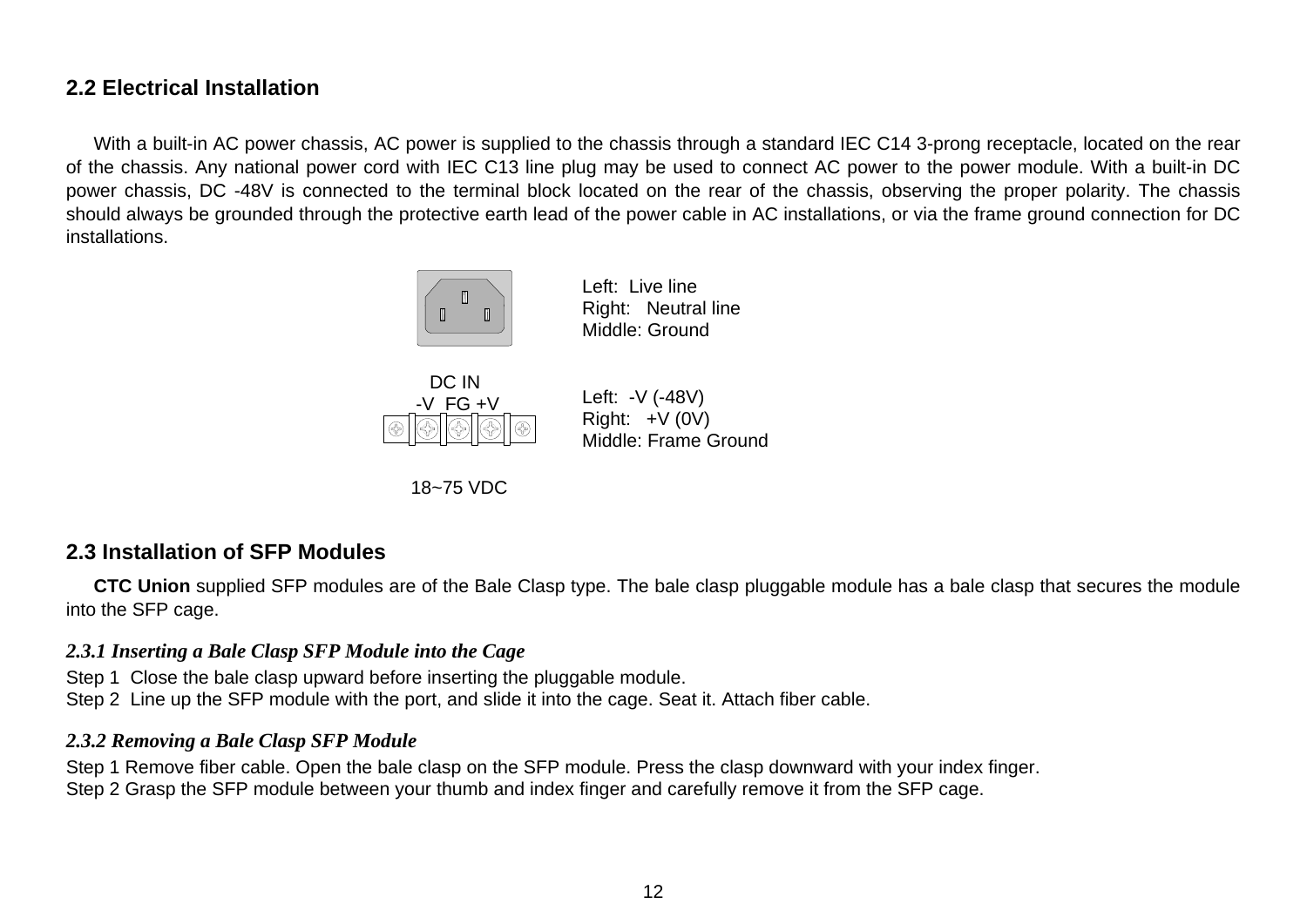### <span id="page-12-0"></span>**Chapter 3 Provisioning**

### **3.1 Console Login**

 Connect a serial terminal to **CH01M** DB9 and configure the terminal emulation for 38.4k, 8bit, no parity, 1 stop and no flow control. After powering on, the **1000MS** will have fully booted within 25 seconds. **The factory default password is** 'admin'.

```
 *****************************************  *** CTC UNION TECHNOLOGIES CO.,LTD *** 
             *** FRM220-1000MS Manager *** 
             ***************************************** Model:[FRM220-1000MS ] Ver:[1.000-1.000-0.000-0.000] [CH-01M ] 
     [ Local ]
 User Name : admin  Password :
```
#### *3.1.0 Console Main Menu*

|                         | ***<br>***<br>CTC UNION TECHNOLOGIES CO., LTD              |  |  |  |  |
|-------------------------|------------------------------------------------------------|--|--|--|--|
|                         | ***<br>***<br>FRM220-1000M<br>Manager Ver:1.00             |  |  |  |  |
|                         |                                                            |  |  |  |  |
| $Model: [FRM220-1000M]$ | $Ver:[1.000-1.000-0.000-0.000]$<br>$[CH-01M]$<br>$\sim$ 1. |  |  |  |  |
| Local l                 |                                                            |  |  |  |  |
| $\langle$ 1> UTP        | Status and Configure                                       |  |  |  |  |
| $2$ FX                  | Status and Configure                                       |  |  |  |  |
| <3> Device              | Status and Configure                                       |  |  |  |  |
| <4>802.3ah              | Status and Configure                                       |  |  |  |  |
| <5> VLANTaq             | Status and Configure                                       |  |  |  |  |
| $< 6 > Q-in-O$          | Status and Configure                                       |  |  |  |  |
| $<7>$ IP                | Status and Configure                                       |  |  |  |  |
|                         | <8> Converter Status and Configure                         |  |  |  |  |
| <p> Password change</p> |                                                            |  |  |  |  |
|                         |                                                            |  |  |  |  |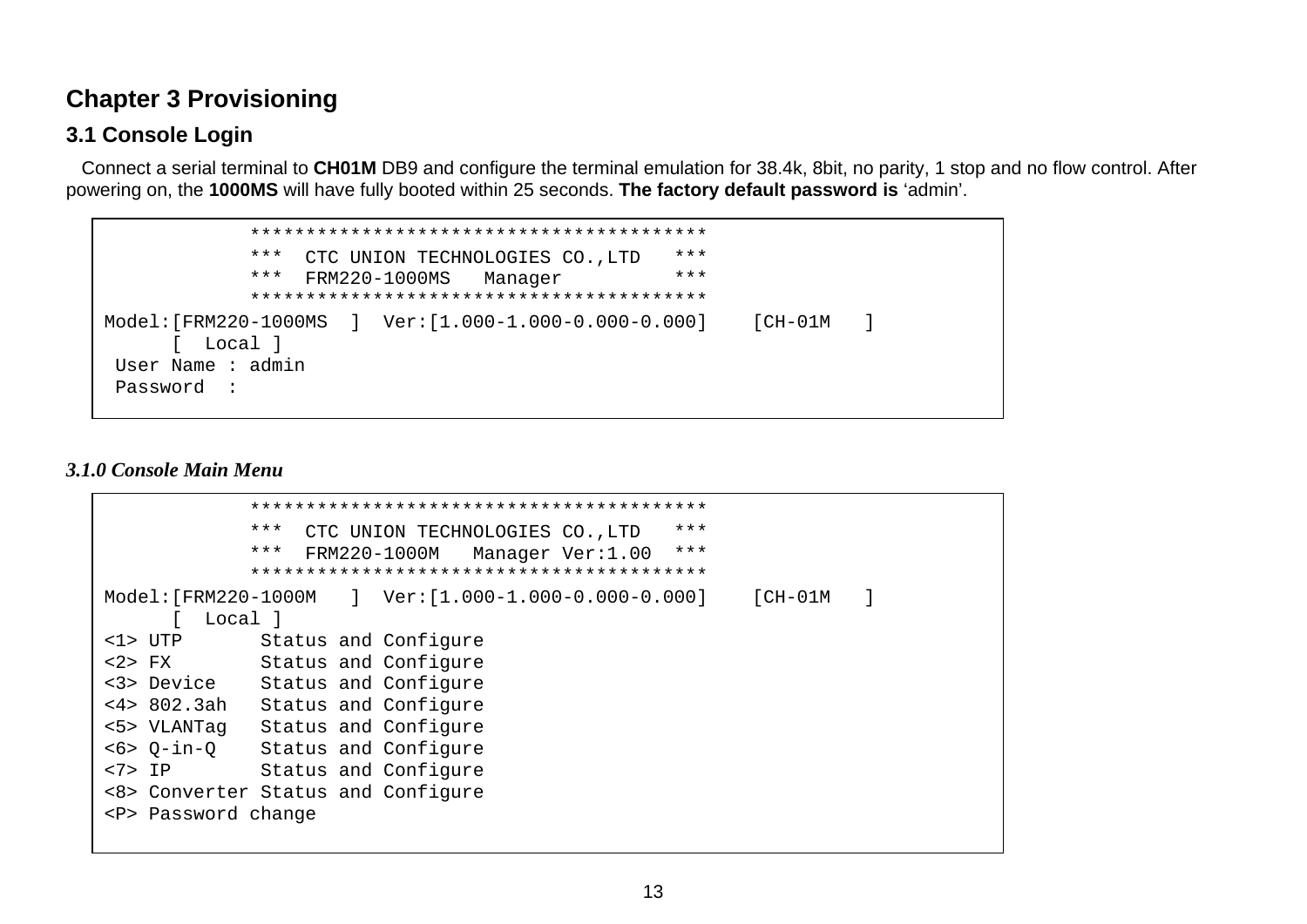#### <span id="page-13-0"></span>*3.1.1 UTP Configuration*

```
<< UTP Status and Configuration >> 
<1> Port Active [ Enable ] Link [ Link Up ] 
<2> Negotiation [ Auto ] 
<3> Speed [ 1000 ] Status [ 1000 ] 
<4> Duplex [ Full ] Status [ Full ] 
<5> Flow Control[ Enable ] 
<6> Egress Limit [ Disable ] 
<7> Ingress Limit [ Disable ]
```
The UTP **Port Active** is enabled by default. If the port is disabled, all transmission through this port will be stopped. The **1000M**'s LAN Link LED will be extinguished, however any connected device will still detect an Ethernet link.

The UTP port supports auto-**negotiation** per IEEE802.3u as well as manual forced mode setting of **Speed** (10/100/1000) and **Duplex** (Half/Full). In 802.3u, speed can be auto detected, however the Duplex mode MUST be negotiated. When an 802.3u compliant device is configured in auto negotiation mode, failure to negotiate Duplex (for example, if connected to legacy equipment or to equipment configured in forced mode) will result in the Auto device assuming a Half-Duplex operating mode. Do not connect forced Full mode Ethernet ports to an auto device as this will result in a Duplex-Mismatch.

Ethernet **Flow Control** (IEEE802.3X) is a mechanism for temporarily stopping the transmission of data on Ethernet family computer networks. It can work in conjunction with rate limiting to avoid dropped packets from TCP. Flow control should also be used with care and with full knowledge of its effect when used to pause traffic coming from a switch.

The **rate limiting** is adjustable for both ingress (packets received into the TP port) and egress (packets transmitted from the TP port) in granularity of 64k. By default, rate limiting is disabled. Once enabled, the rate limit can be set in nx64k rates where n=1 to 16000. Entering an "n" value of zero (0) will again disable the rate limiting.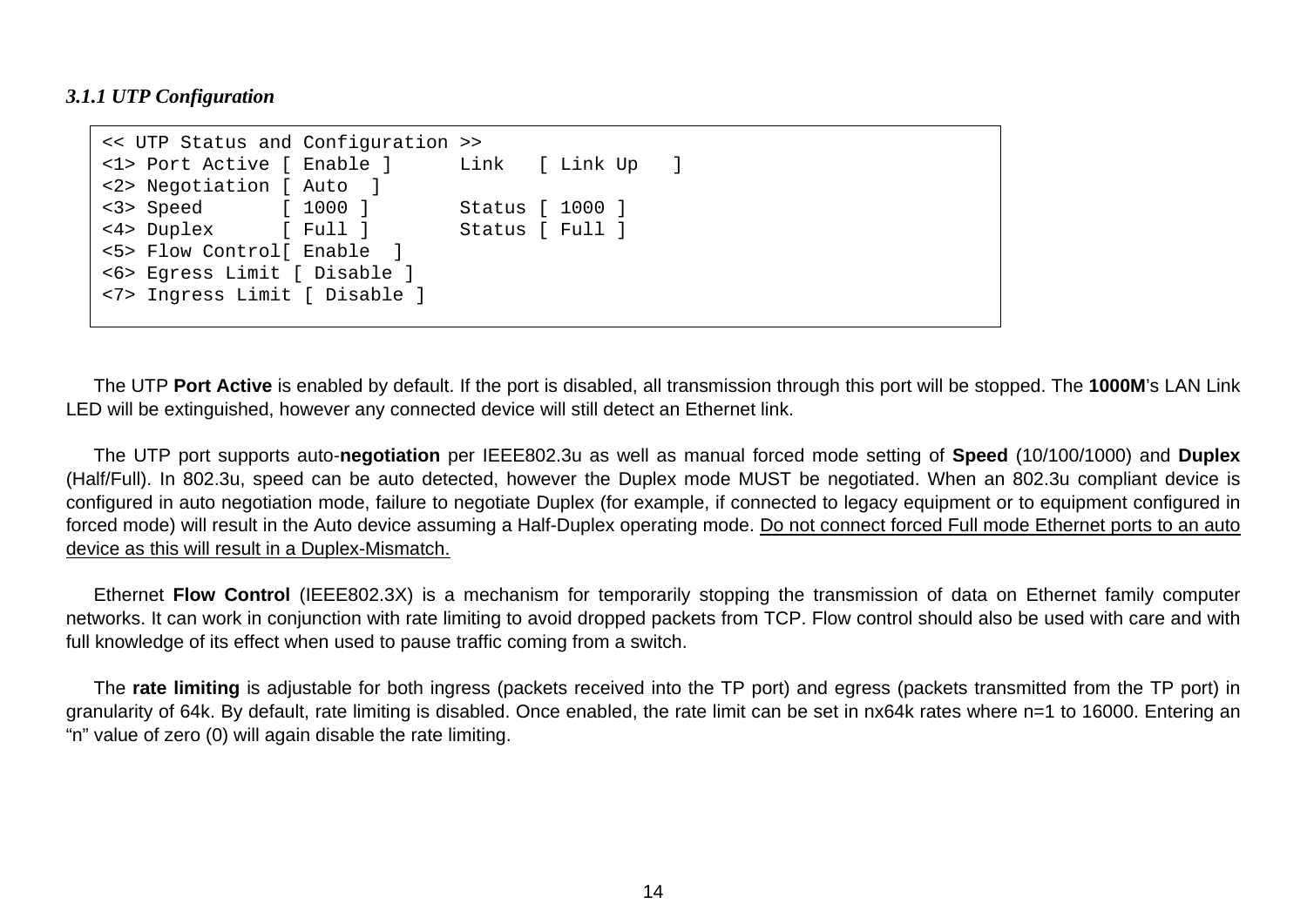<span id="page-14-0"></span>*3.1.2 FX Configuration* 

|                             | << FX Status and Configuration >>                |
|-----------------------------|--------------------------------------------------|
|                             | FX Link [UP ] Remote PWR<br>OK I<br>$\mathbf{L}$ |
| SFP                         | [ Yes ] D/D Function [ No ]                      |
| <1> Port Active [ Enable    |                                                  |
| <2> Management [ Enable ]   |                                                  |
| <3> Negotiation [ Force ]   |                                                  |
| Speed [1000                 | $\sim$ 1<br>Status [ 1000                        |
| <5> Flow Control[ Enable ]  |                                                  |
|                             | <6> Egress Limit [ Disable ]                     |
|                             | <7> Ingress Limit [ Disable ]                    |
| <8> SFP Digital Diagnostics |                                                  |
|                             |                                                  |

**SFP Digital Diagnostics** 

| << Fiber D/D Function Status >>      |                    |  |  |  |
|--------------------------------------|--------------------|--|--|--|
| Vendor Name                          | :[ FIBERXON INC.   |  |  |  |
| Vendor Part Number : [ FTM-3125C-L40 |                    |  |  |  |
| Fiber Type                           | :[ Single ]        |  |  |  |
| Wave Length                          | :[ 1310 nm ]       |  |  |  |
| Link Length                          | :[ 0040 Km ]       |  |  |  |
| Tx Power                             | :[ 01 dBm]         |  |  |  |
| Rx Power                             | $:[-12,dBm]$       |  |  |  |
| Rx Sensitivity                       | $:[00\text{ dBm}]$ |  |  |  |
| Temperature                          | :[ 046 C ]         |  |  |  |
|                                      |                    |  |  |  |
|                                      |                    |  |  |  |

This converter supports receiving a 'dying gasp' indication from the remotely connected converter. If the remote should suffer a power loss, the status of "**Remote PWR**" will be shown as 'Abnormal' (802.3ah must be enabled in both converters). This converter can also read **SFP** information such as model, manufacturer, part number and **if the SFP supports DDOM**, the converter can read this extra information.

The FX **Port Active** is enabled by default. If the port is disabled, all transmission through this port will be stopped. The **1000M**'s FX Link LED will be extinguished; however any connected device will still detect a fiber link.

When the fiber **Management** option is disabled, all management communication with a remote converter will be stopped. Only normal Ethernet transmission will occur without any possibility of remote management, either through 802.3ah OAM or through chassis to CPE inband management.

**1000M** supports 100/1000Base-FX dual speed only at full duplex. So this **Negotiation** must force **Speed** to 100 or 1000 mbps.

Ethernet **Flow Control** (IEEE802.3X) is a mechanism for temporarily stopping the transmission of data on Ethernet family computer networks. It can work in conjunction with rate limiting to avoid dropped packets from TCP. Flow control should also be used with care and with full knowledge of its effect when used to pause traffic coming from a switch.

The **rate limiting** is adjustable for both ingress (packets received into the TP port) and egress (packets transmitted from the TP port) in granularity of 64k. By default, rate limiting is disabled. Once enabled, the rate limit can be set in nx64k rates where n=1 to 16000. Entering an "n" value of zero (0) will again disable the rate limiting.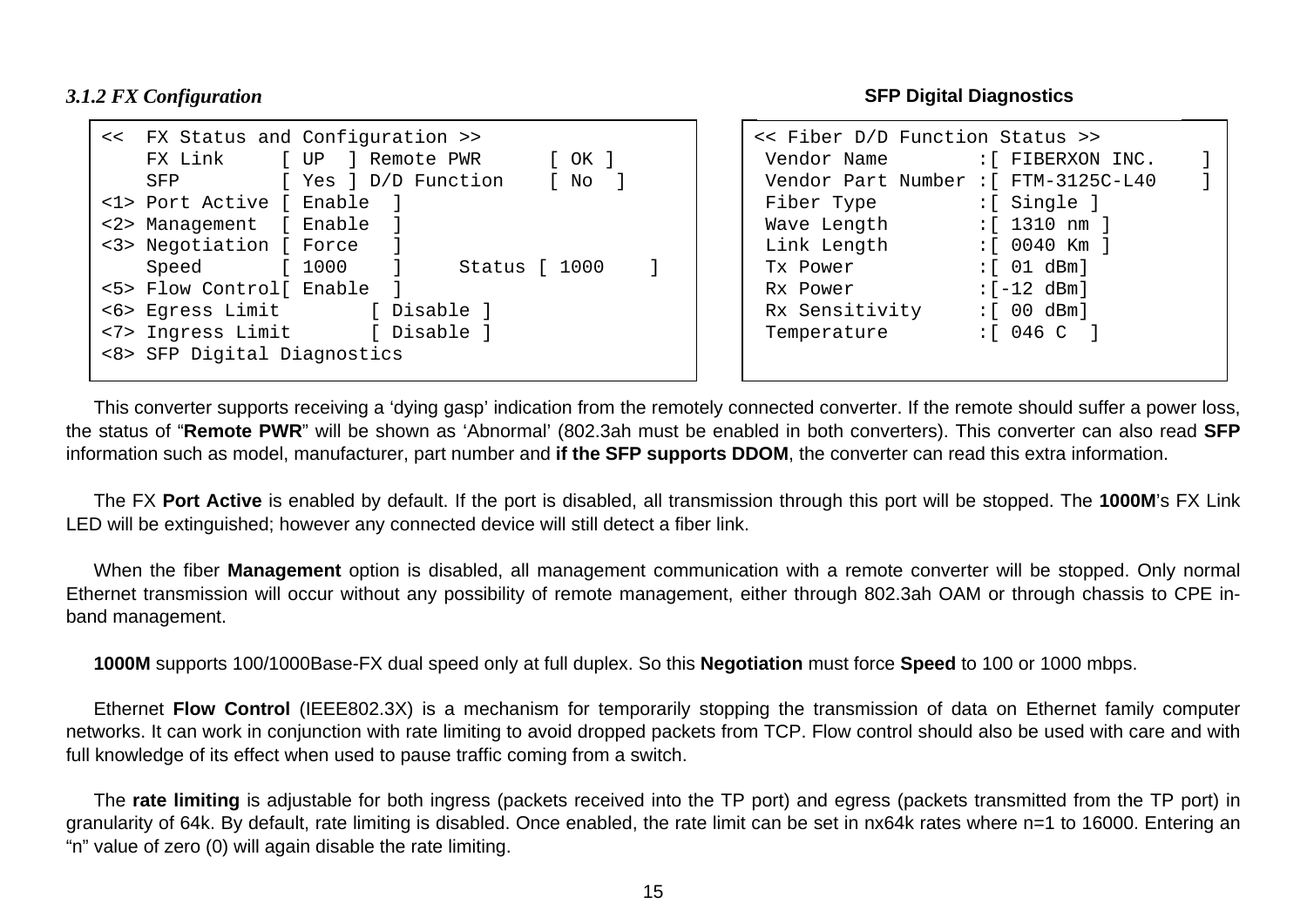#### <span id="page-15-0"></span>*3.1.3 Device Configuration*

```
<< Device Status and Configuration >> 
<1> Device Active [ Enable ]
<2> DHCP Client [ Disable ]
<3> Auto Laser Shutdown [ Disable ] 
<4> Link Fault Pass-Through [ Disable ] 
<5> Port Reset <6> Factory Default 
<7> Store Parameters
```
By default, the **Device Active** is enabled. If device is disabled, all activity in the device will be stopped. The **1000M**'s LAN and FX Link LEDs will be extinguished; however any connected device will still detect UTP and fiber link.

This device supports TCP/IP auto-configuration through DHCP service. By default the **DHCP Client** function is disabled.

**Auto Laser Shutdown** is a safety mechanism that will disable laser output when no received optical signal is sensed. By default, ALS is disabled.

Link Fault Pass-Through or LFP is a method of forwarding a link loss from copper to fiber or from fiber to copper. It is disabled by default, but it can be enabled here.

**Port Reset** will reset the switch, should something as unlikely as the switch hanging occurring.

**Factory Default** will load all the original factory default settings. This is a good way to get transmission working again if there are many VLAN or Q-in-Q settings done but the converter needs to be reset to default with all those functions disabled.

### **IMPORTANT**

The **Store Parameter** item will write configuration to flash. After any configuration changes are made to the converter, they must be saved or the previous settings will be in effect after the next reboot.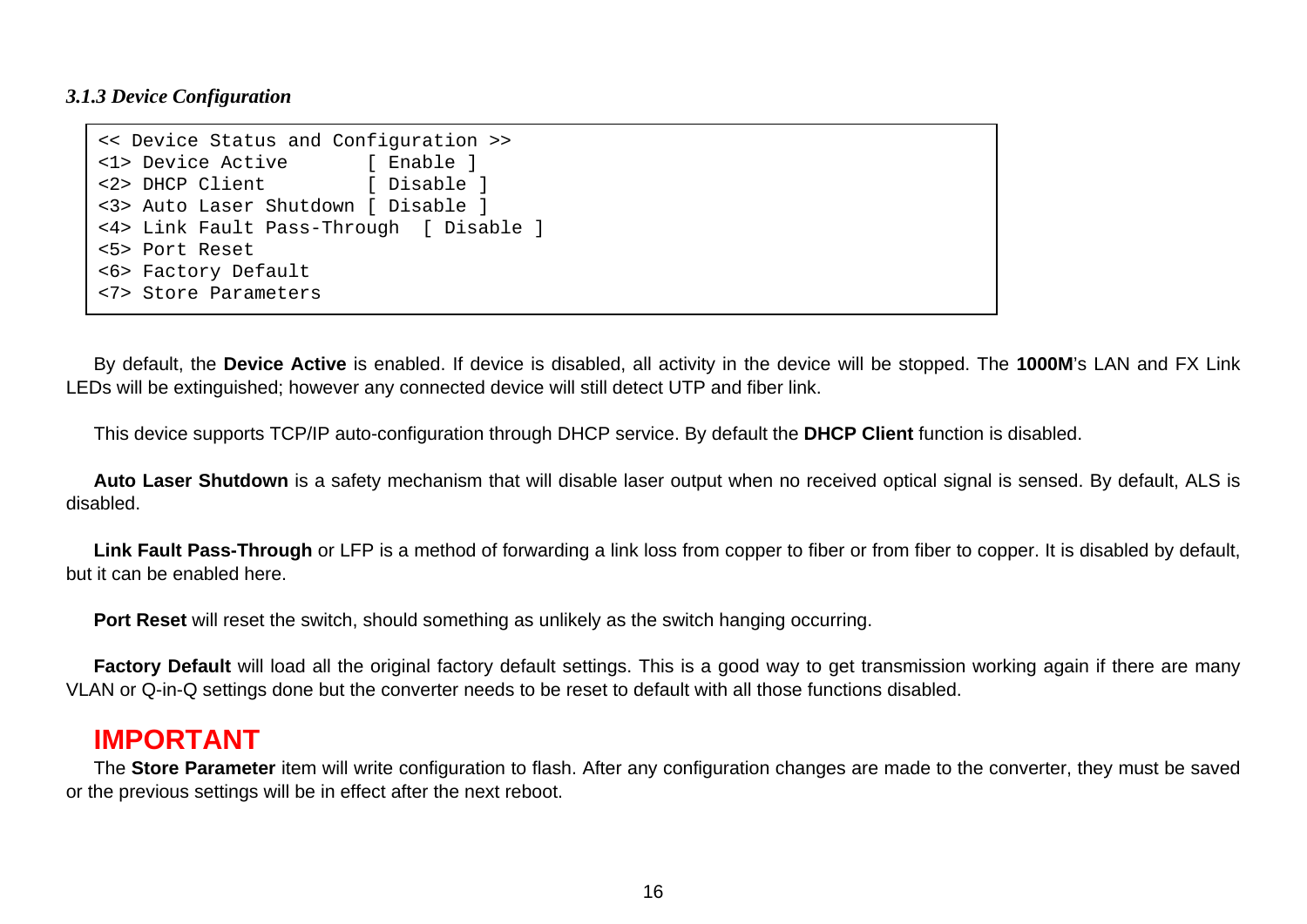#### <span id="page-16-0"></span>*3.1.4 802.ah Configuration*

```
<< 802.3ah Status and Configuration >> 
<1> 802.3ah Active [ Enable ] 
<2> 802.3ah mode [ Active ] 
<3> Link Event [ Enable ]
<4> Loop Back [ Enable ] 
<5> Loop Back Number [ 10 ] 
<6> Loop Back Frame Size[ 1500 ] 
<7> Loop Back Test Start 
    Loop Back Status [ OK ]
```
This converter supports IEEE 802.3ah, an OAM protocol that operates at Ethernet Layer 2 (Data Link layer). OAM provides mechanisms to monitor link operation/health and to improve fault isolation. OAM only works point-to-point over the fiber link. In addition to standard 802.3ah functions like loop back and dying gasp, the 1000M also implements OAM to provide complete provisioning of the remote fiber connected converter, without using Layer 3 IP protocol. By using OAM, we can remote manage another fiber connected **1000M(S)** converter, without IP addressing. From this menu we can also perform some basic diagnostics, such as loop back test.

To use the OAM functions, the **802.3ah Active** setting must be enabled.

The **802.3ah mode** is used to configure an OAM pair. In a pair, one unit must be 'active', while the other must be 'passive'. We typically place the remote converter in 'passive' mode and make the local converter 'active'.

In order to do **Loop Back** test, the option must be enabled in both converters. This is a non-intrusive test which uses OAM packets and will not affect normal transmissions. The number of OAM frames used (the number of times the loop back is done) is set by the **Loop Back Number**.

The **Loop Back Frame Size** controls the packet size of the OAM frames used for loop back testing. The default is 1500 bytes.

The **Loop Back Test Start** item is just what it says. Use the "7" key to toggle the test on and off. The result of the test will be shown as either "OK" (pass) or "Fail".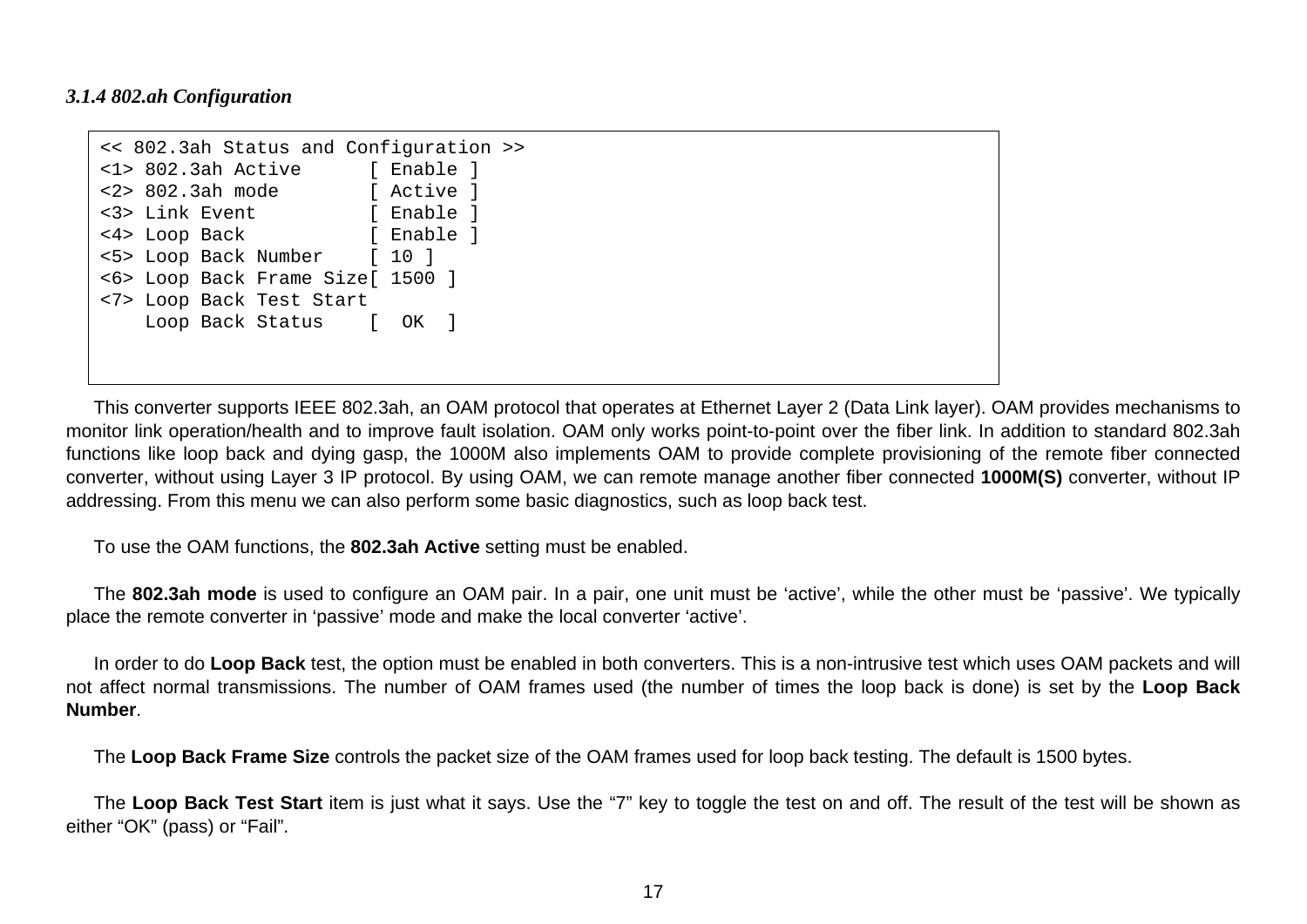#### <span id="page-17-0"></span>*3.1.5 802.1Q VLAN Configuration*

```
<< VLAN Tag Status and Configuration >> 
<1> TP Frame Egress Type [ Don't Touch Tag ] 
<2> FX Frame Egress Type [ Don't Touch Tag ] 
<3> CPU Frame Egress Type [ Don't Touch Tag ] 
<4> TP VLAN Group Index Number [ 0 ] 
<5> FX VLAN Group Index Number [ 0 ] 
<6> CPU VLAN Group Index Number [ 0 ] 
<7> VLAN Ingress Filter [ Disable ] 
<8> VLAN Group [ Disable ] 
<9> VLAN Group Table Status
```
VLAN tagging is used to create virtual LANs and to isolate traffic logically between the different virtual LANs. VLAN tagging is defined in 802.1Q. Tagging adds 32bits to an Ethernet frame between the source MAC address and the EtherType/Length fields of the original frame.

In **FRM220-1000MS** there are actually three different ports, the external copper and fiber ports, plus the internal CPU port. The first three menu items, <1>, <2>, & <3> deal with how frames exit (egress) the copper, fiber and CPU (management). These are the **Frame Egress Type**. The following operations may be performed to the outgoing frames: **<1>: Replace Tag** The switch will remove VLAN tags from packets then add new tags to them. The inserted tag is defined in "VLAN Group Index". **<2>: Remove Tag** The switch will remove VLAN tags from packets, if they are tagged. The switch will not modify packets received without tags **<3>: Add Tag** The switch will add VLAN tags to packets, if they are not tagged when these packets are output on this port. The switch will not add tags to packets already tagged. The inserted tag is defined in "VLAN Group Index". **<4>: Don't Touch Tag** Do not insert or remove VLAN tags to/from packet which is output on this port.

The next three menu items <4>, <5>, & <6> are the **VLAN Group Index Number** for the copper, fiber and CPU. These are the VID tags that would be used for adding or replacing in the above functions.

**VLAN Ingress Filter** is used to actually enable the VLAN aware functions. If disabled, the switch is VLAN un-aware.

When **VLAN Group** is enabled, the 16 VLAN group table may be edited, providing control of how VID packets are grouped between the FX port, TP Port and the Management (CPU) port.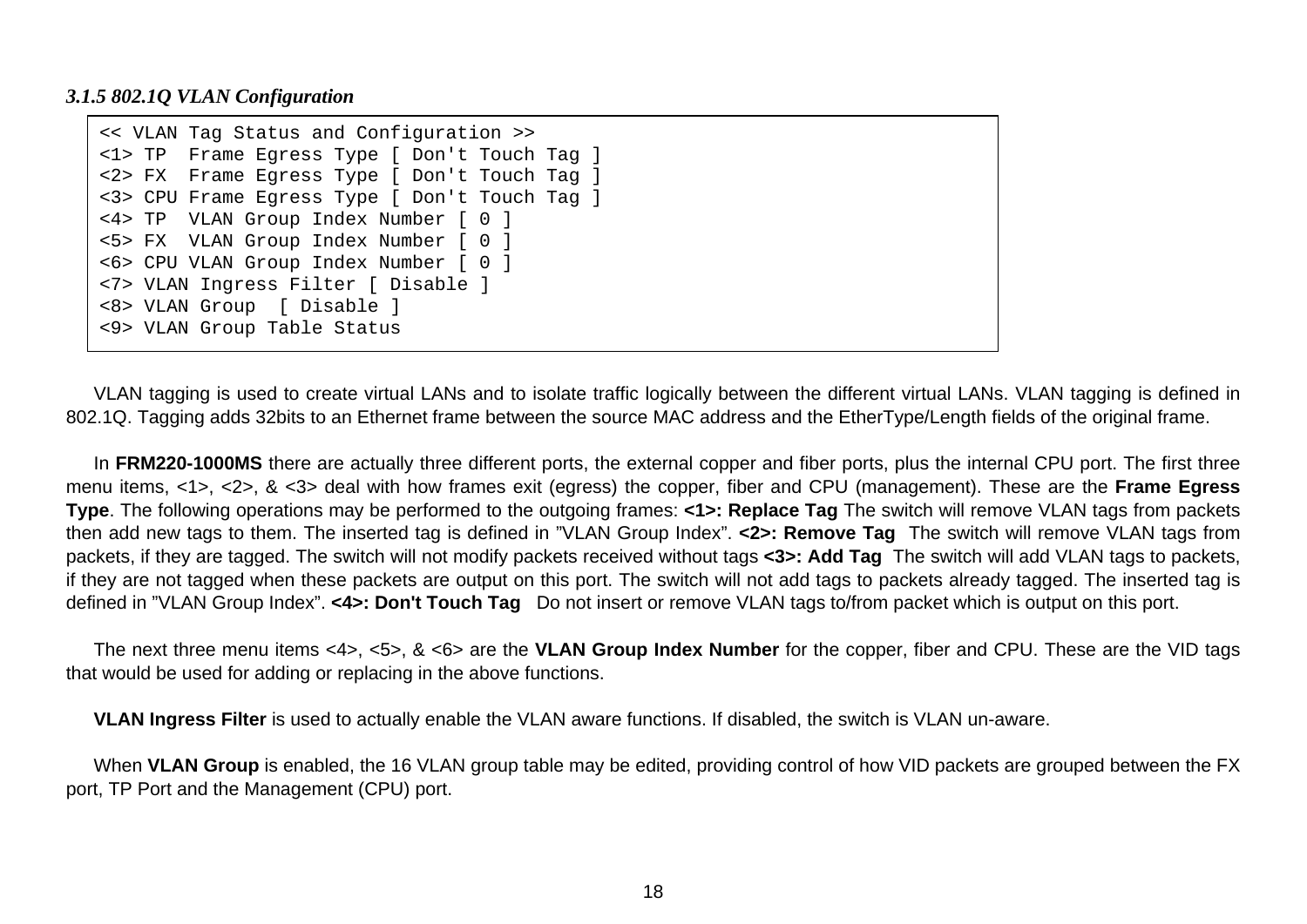Example using VID 555 for management, with access via TP port. Normal access to management not allowed.

```
<< VLAN Tag Status and Configuration >> 
<1> TP Frame Egress Type [ Don't Touch Tag ] 
<2> FX Frame Egress Type [ Don't Touch Tag ] 
<3> CPU Frame Egress Type [ Add Tag ] 
<4> TP VLAN Group Index Number [ 0 ] 
<5> FX VLAN Group Index Number [ 0 ] 
<6> CPU VLAN Group Index Number [ 1 ] 
<7> VLAN Ingress Filter [ Enable ] 
<8> VLAN Group [ Enable ] 
<9> VLAN Group Table Status
```

|                       | TP.<br>mem     | FX mem | CPU mem | PVID |
|-----------------------|----------------|--------|---------|------|
| <0> VLAN Table 0      | V              | V      |         |      |
| <1> VLAN Table 1      |                |        | V       | 555  |
| <2> VLAN Table 2      | V              | V      |         |      |
| <3> VLAN Table 3      | V              | V      |         |      |
| <4> VLAN Table 4      | V              | V      |         |      |
| <5> VLAN Table 5      | V              | V      |         |      |
| <6> VLAN Table 6      | V              | V      |         |      |
| <7> VLAN Table 7      | V              | V      |         |      |
| <8> VLAN Table 8      | V              | V      |         |      |
| <9> VLAN Table 9      | $\overline{V}$ | V      |         |      |
| <a> VLAN Table 10</a> | V              | ٦T     |         |      |
| <b> VLAN Table 11</b> | V              | V      |         |      |
| <c> VLAN Table 12</c> | V              | V      |         |      |
| <d> VLAN Table 13</d> | V              | V      |         |      |
| <e> VLAN Table 14</e> | $\overline{V}$ | V      |         |      |
| <f> VLAN Table 15</f> | V              | V      |         | 1    |
|                       |                |        |         |      |
|                       |                |        |         |      |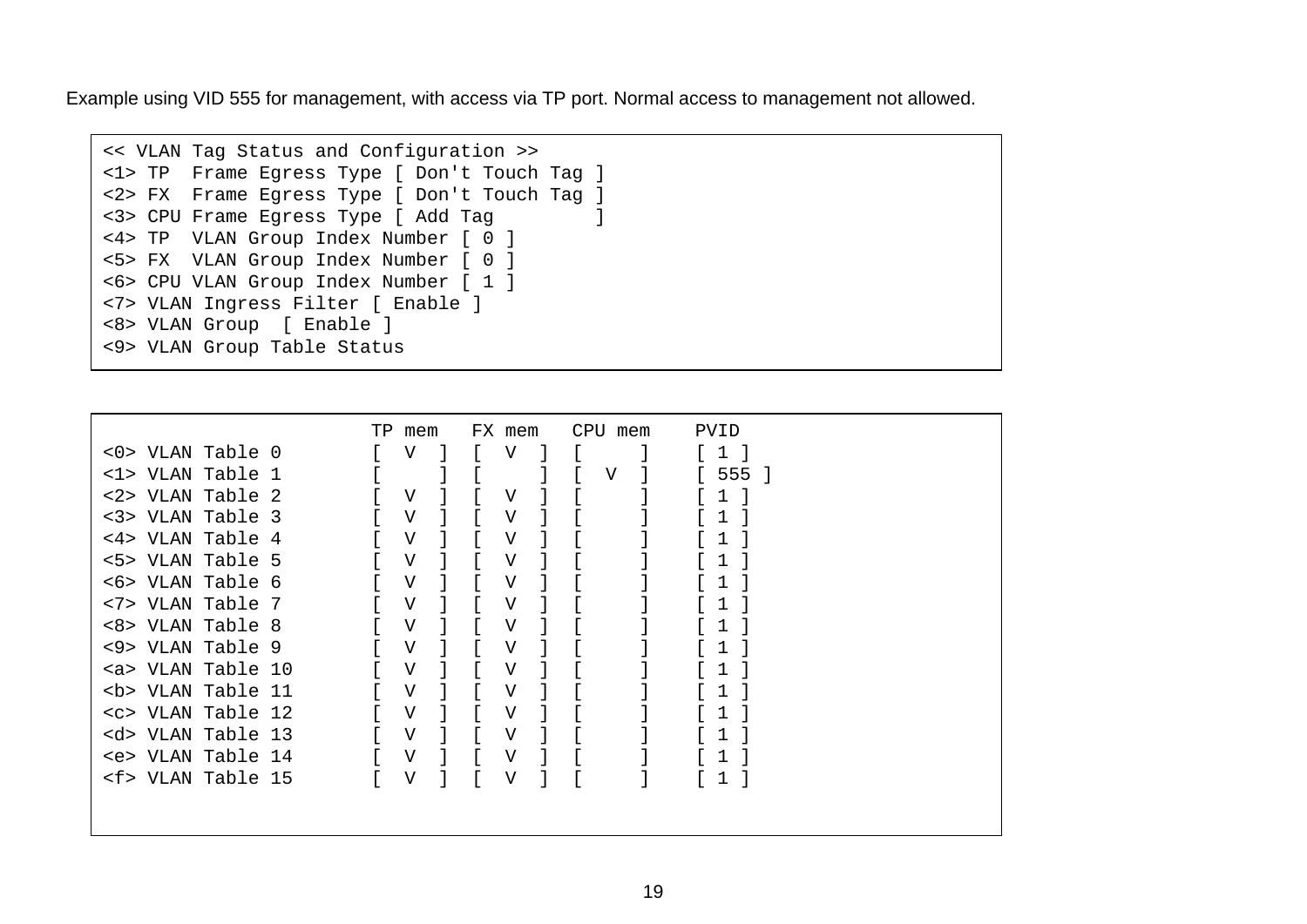#### <span id="page-19-0"></span>*3.1.6 QinQ VLAN Configuration*

```
<< Q in Q Status and Configuration >> 
<1> Q in Q Active [ Disable ] 
<2> Q in Q Tag Priority [ Internal ] 
<3> Q in Q Direction [ TP add tag ,FX Remove tag ] 
<4> Q in Q Tag ID [ 0x8100 ] 
<5> Q in Q VID Tag [ 1 ]
```
Q in Q or double VLAN tagging is defined in IEEE802.1ad. Double VLAN tagging is required when a service provider wishes to carry a customer's VLAN tagged traffic through its own VLAN network. In MEF (Metro Ethernet Forum) terms, the first tag or "inner tag" is referred to as the C-tag (customer) while the second tag or "outer tag" is referred to as the S-tag (service provider). Normal VLAN tag has an EtherType (TPID or Tag Protocol Identifier) of 0x8100. The IEEE802.1ad standard recommends 0x88a8 TPID for the outer or S-tag.

**Q in Q Active** is used to enable or disable the double tagging function. **Q in Q Tag Priority** provides the QoS method. When selecting 'Internal' priority, the three bit VLAN tag priority bits are mapped to the internal 2-bit priority. When selecting 'Remark' 802.1P remarking QOS will be used instead.

**Q in Q Direction** sets up how the tagging is carried from provider to customer. If this were a CPE device with fiber facing the service provider, we would want to configure the FX add tag ,TP Remove tag option. i.e., add the outer tag heading towards service provider (out fiber) and remove the S-tag at customer side (out TP).

**Q in Q Tag ID** is what IEEE802.1ad refers to as TPID (Tag Protocol Identifier) or what is also referred to as the EtherType. These 2 octets follow the S-tag and C-tag in the Ethernet frame. Finally, the **Q in Q VID Tag** assigns the actual value to the S-tag from the range of 1~4094.

Example of S-tag with VID 999 configured at customer side device.

| << Q in Q Status and Configuration >>                 |  |                                                     |  |  |  |
|-------------------------------------------------------|--|-----------------------------------------------------|--|--|--|
| <1> 0 in 0 Active [ Enable ]                          |  |                                                     |  |  |  |
| <2> 0 in 0 Tag Priority [ Internal ]                  |  |                                                     |  |  |  |
|                                                       |  | <3> Q in Q Direction [ FX add tag , TP Remove tag ] |  |  |  |
| $\langle 4 \rangle$ Q in O Tag ID [ $0 \times 88a8$ ] |  |                                                     |  |  |  |
| $5>0$ in 0 VID Taq                                    |  | [ 999 ]                                             |  |  |  |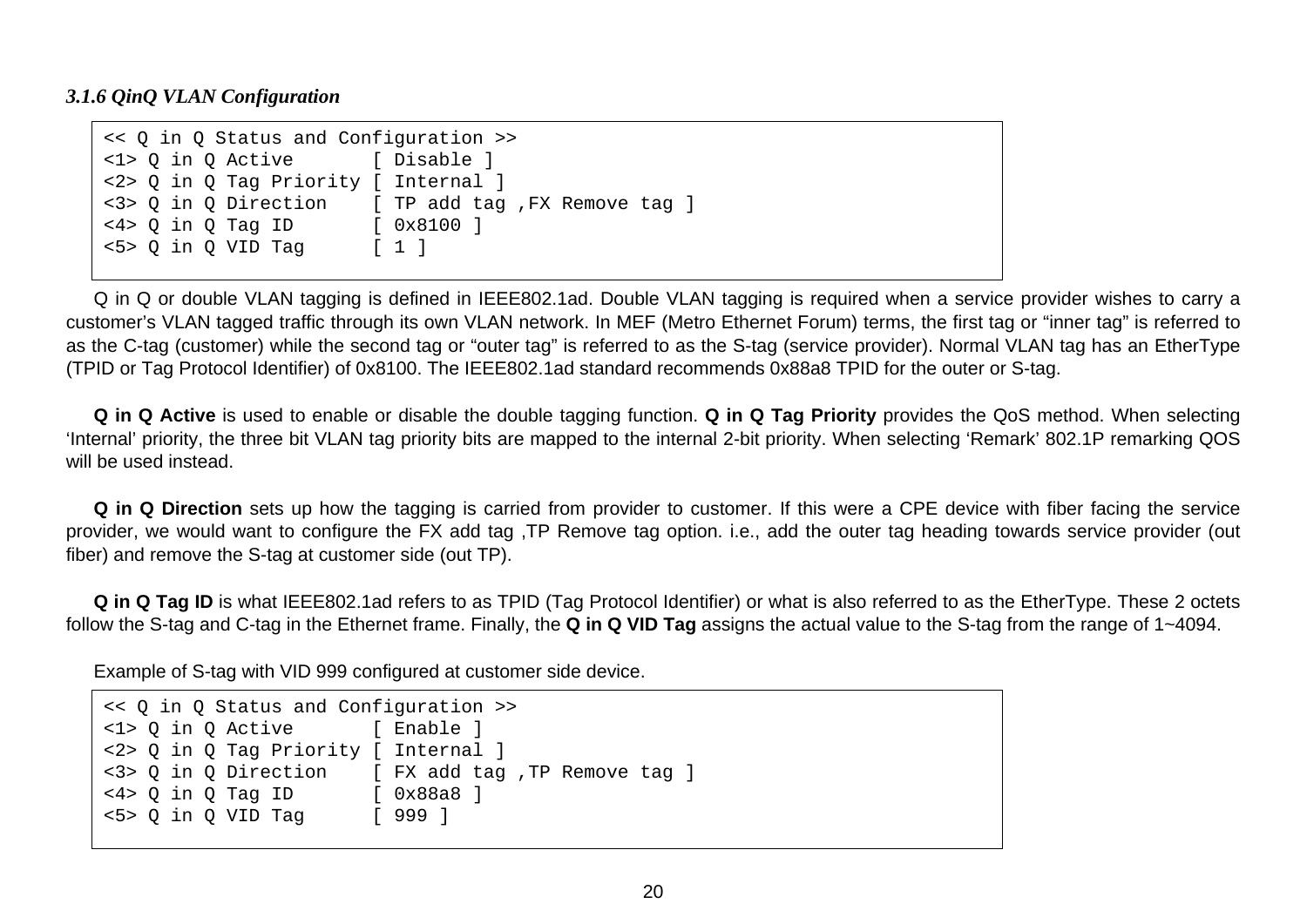#### <span id="page-20-0"></span>*3.1.7 IP Address Configuration*

```
 ***************************************** CTC UNION TECHNOLOGIES CO., LTD ***
                  *** FRM220-1000MS Manager *** 
                      ***************************************** Model:[FRM220-1000MS ] Ver:[1.000-1.000-0.000-0.000] [CH-01M ] 
       [ Local ] 
   MAC [00:02:ab:03:04:05]<1> IP Address [ 10.1.1.1 ] 
<2> Subnet Mask [ 255.255.255.0 ] 
<3> Gateway [ 10.1.1.254 ]
```
The above shows the factory default TCP/IP settings for **FRM220-1000MS**.

**IP Address** is the dotted/decimal format for the IPv4 address to remotely manage this device.

The **Subnet Mask** defines the type of subnet the device will be on. The proper subnet setting will be defined by the network administrator.

The **Gateway** is the default path for any packets NOT belonging to the local subnet. This IP address is the address of the router on your network. It is also entered as a dotted/decimal IPv4 format address. If the device will only be managed on the local subnet, setting a gateway address is not necessary.

Do not forget to save the configuration under the 'Device' menu so that the settings are permanent.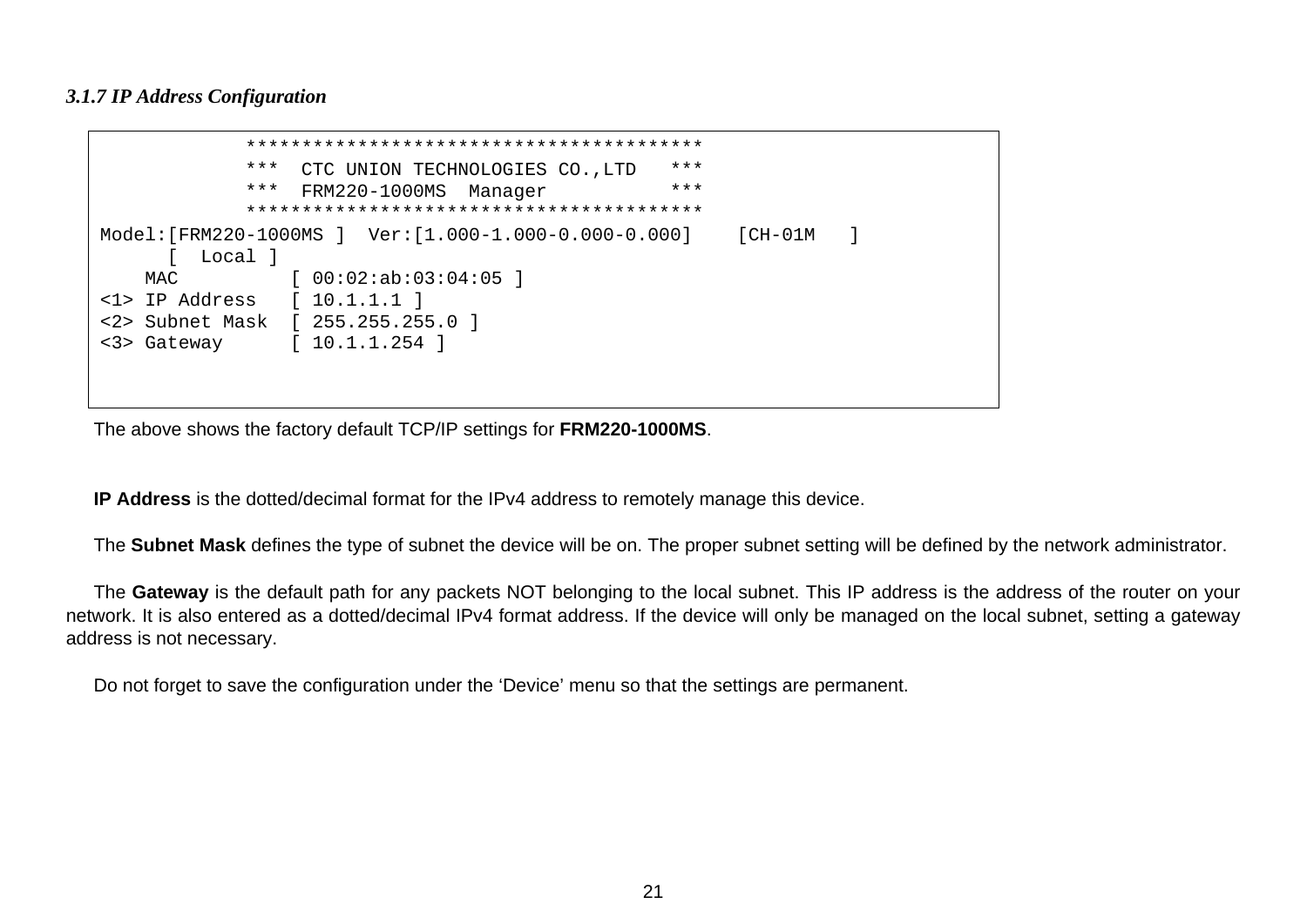#### <span id="page-21-0"></span>*3.1.8 Converter Configuration*

```
<< Converter Status and Configuration >> 
<1> Jumbo Frame [ Disable ] 
<2> Forward CRC Frame [ Disable ] 
<3> Forward Pause Frame [ Disable ] 
<4> Qos Priority [ Enable ] 
<5> Broadcast Storm Filter [ Disable ] 
<6> Multicast Storm Filter [ Disable ] 
<7> Unknown DA Unicast Storm Filter [ Disable ]
```
The Converter configuration menu includes special features of **FRM220-1000MS**.

This converter is capable of supporting **Jumbo Frames** (9k byte packets) when this option is enabled. Note that in order to support jumbo frames, the TP speed and duplex must match the FX. i.e., 1000M/Full. Jumbo Frames are not typically used on a normal network, since most devices are not able to handle them and they would be truncated. Most PCs, servers, switches, DSL and WiFi do not support jumbo frames. Jumbo frames can only work on a pure Jumbo frame network, which currently only exists in data centers for server-to-server or server-tostorage connections and on some back bone networks. Jumbo frames will always be considered to be illegal, non-standard Ethernet packets, according to IEEE802.3. In most cases, the call for jumbo frame support is just marketing hype.

**Forward CRC Frame** option is disabled by default. The normal behavior of a switch is to read the entire Ethernet frame (store), calculate the check sum and compare to the FCS in the packet. If the checksum matches, the packet is transmitted (&forward). If the checksum does not match, the switch considers the packet to have CRC error and drops it. If this option is enabled, the packet with CRC error will still be forwarded instead of being dropped.

The option **Forward Pause Frame** allows pause frame forwarding to occur when enabled. Pause frames are special broadcast frames defined in IEEE802.3X. Normally pause frames are used by the switch to throttle packets through a bottle neck rather than drop excess packets (for example, if **1000M** data stream is exiting a lower speed 100M port). Normally, the pause frames are not forwarded between interfaces in the switch.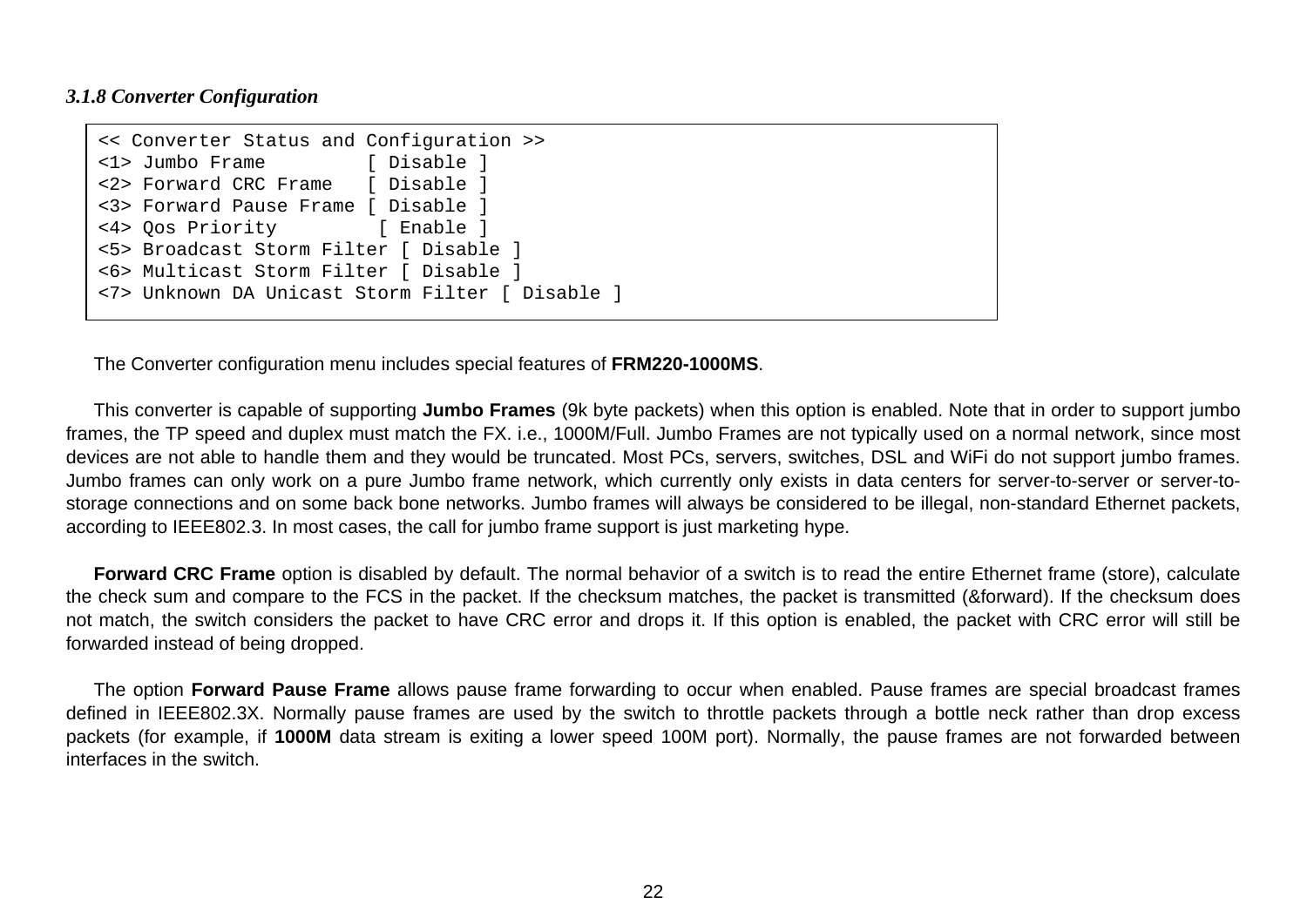Quality of service is the ability to provide different priority levels to different applications, users, or data, or to guarantee a certain level of performance for data. Real time applications benefit the most when a system of QoS is employed. Examples are for voice and video over IP. In Ethernet, QoS is dependent on VLAN tagged packets. This is because the QoS priority bits (3 bits) are included in the VLAN tag. Without VLAN tags, there are no priority bits, and no way to set **QoS Priority**. In **FRM220-1000MS**, **QoS Priority** is enabled by default, but if there are no VLAN tagged packets, the enabled setting is meaningless.

**Broadcast Storm** is a condition where either a loop exists on the network or an Ethernet transceiver is bad and exhibiting jabber. In addition there are the deliberate attempts to bring a network down through virus and denial of service routines. When enabled, the **Broadcast Storm Filter** will recognize and block the forwarding of these broadcasts.

**Multicast storms** happen when application participants request retransmits of information they have missed in the multicast stream. There are many applications, like video streaming, IP based punch clocks, IP based surveillance trackers and camera, that come with multicast or some broadcast based protocol turned on by default. The **Multicast Storm Filter** can be enabled to filter these unwanted effects.

The **Unknown DA Unicast Storm Filter** can be used to filter the Unicast broadcasts whose objective is to cause deny-of-service. Some Trojans and virus start scanning multicast IP ranges causing excess broadcasts and reducing network performance.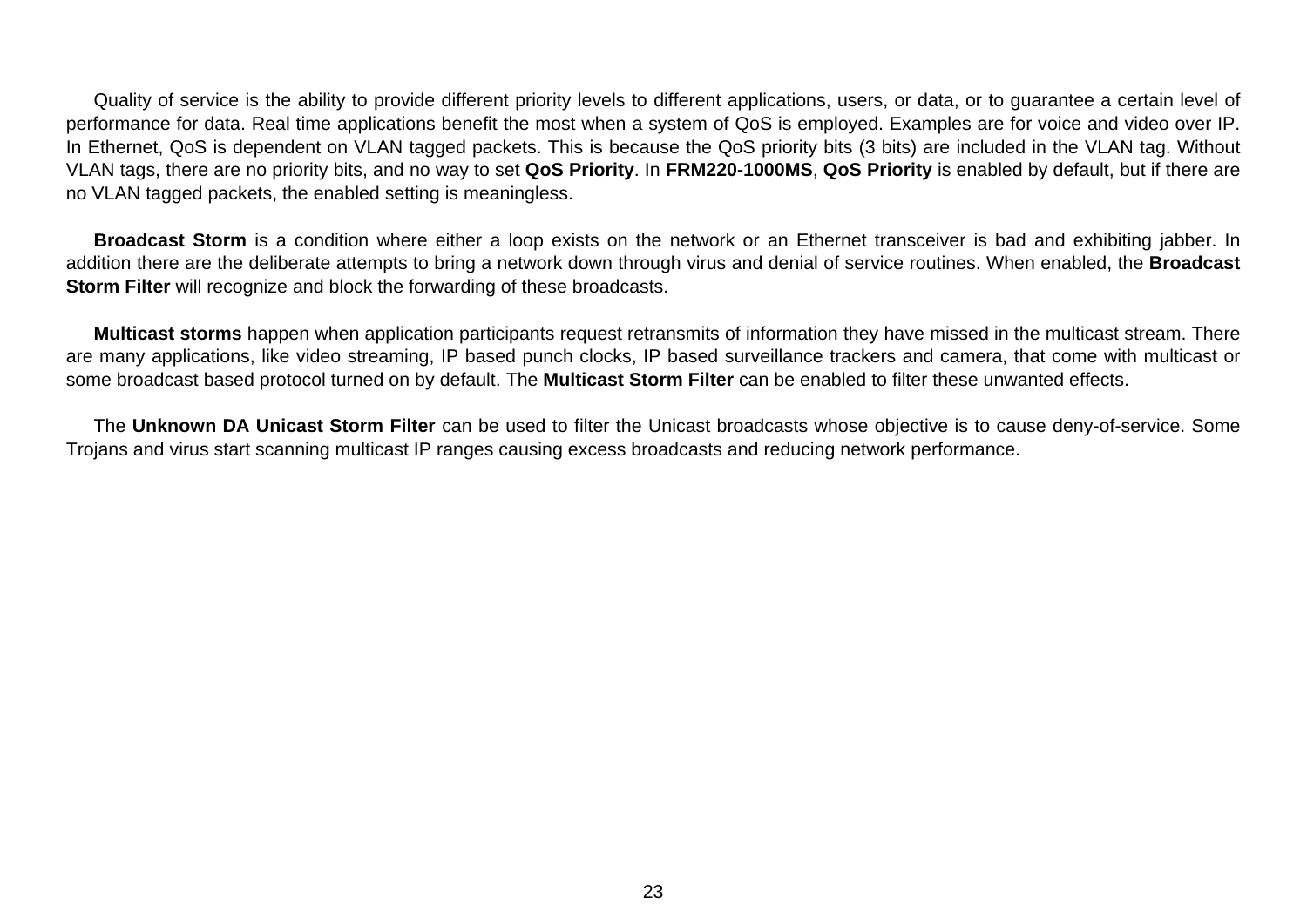#### <span id="page-23-0"></span>*3.1.9 Password Setting*

```
Model:[FRM220-1000MS ] Ver:[1.000-1.000-0.000-0.000] [CH-01M ] 
      [ Local ] 
<1> UTP Status and Configure 
<2> FX Status and Configure 
<3> Device Status and Configure 
<4> 802.3ah Status and Configure 
<5> VLANTag Status and Configure 
<6> Q-in-Q Status and Configure 
<7> IP Status and Configure 
<8> Converter Status and Configure 
<P> Password change 
---------------------------------------------------  Please Keyin Old Password:***** 
 Please Keyin New Password:***** 
 Please Keyin Cfm Password:*****
```
The password setting protects **FRM220-1000MS** against unauthorized access to the management from serial console and HTTP. To change the password, select "p" from the main menu, next key in the old password and then key in the new password twice.

If the password is lost or forgotten, **FRM220-1000MS** must be set to factory default by using the front panel push button. With the unit already fully booted, press the default pushbutton with a pencil or ball point pen tip and hold for 6 seconds, then release. The password will be reset to 'admin' and all default IP and internal settings will be restored to factory defaults.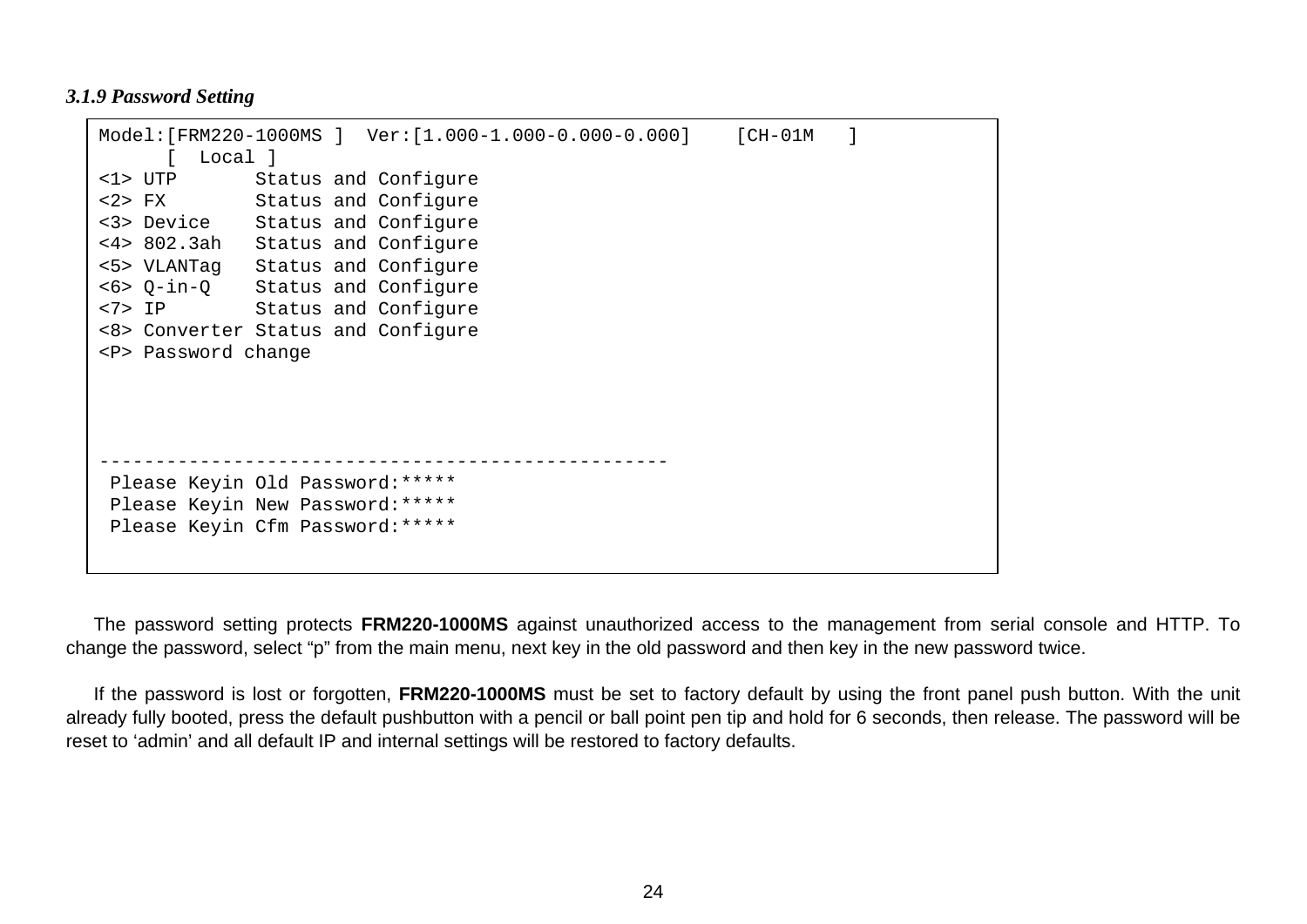### <span id="page-24-0"></span>**3.2 Web Login**

#### *3.2.1 Introduction*

In an effort to make Networking devices easier to configure, many devices can now be configured via a Web Page, which should be familiar to all Internet users.

The web page is accessed by the Default IP Address of the device from a Web Browser such as Internet Explorer or Firefox in the following way:

10.1.1.1/ (Assuming the Default IP Address is 10.1.1.1 )

Before accessing this device by web browser, the IP address must be known or it must be reset or changed to be used on the desired network. Please refer to Chapter 1, section 1.6 or to Chapter 2, section 3.1.9 for the factory reset procedure. To configure the IP address via console, refer to Chapter 3, section 3.1.7 for IP Address settings. If you do not have ability to access the console configuration, then you must set your PC to the default IP subnet and access this device that way. Then you can change the IP address through the web interface.

*3.2.2 Web Login Page*  Access the device via a web browser. Enter the password and click "Login".

| CTCU                                         |
|----------------------------------------------|
| 1G Base-TX to 1G Base-FX OAM Media Converter |
| Username: admin                              |
| Password:                                    |
|                                              |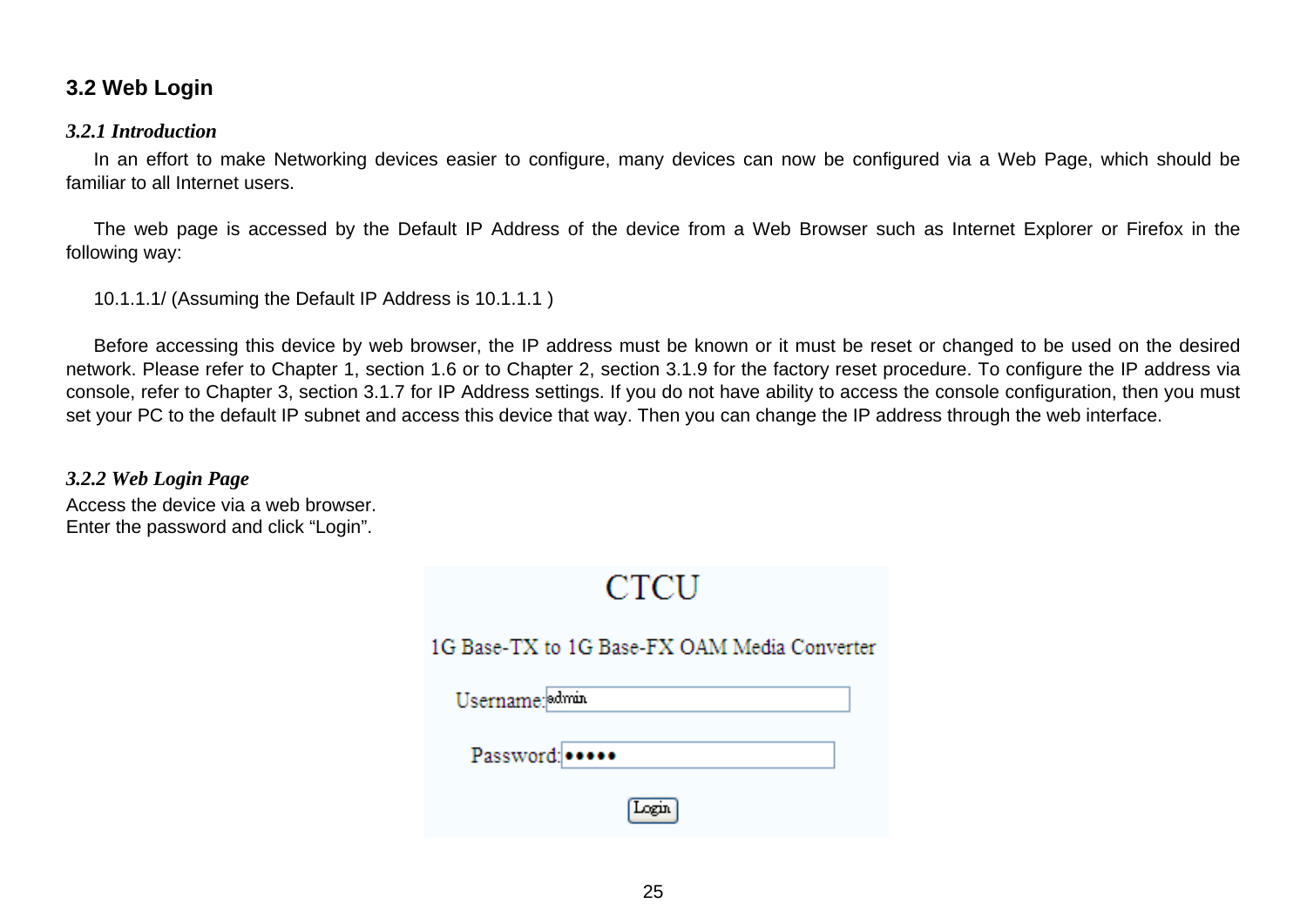#### <span id="page-25-0"></span>*3.2.3 Web Main Page*

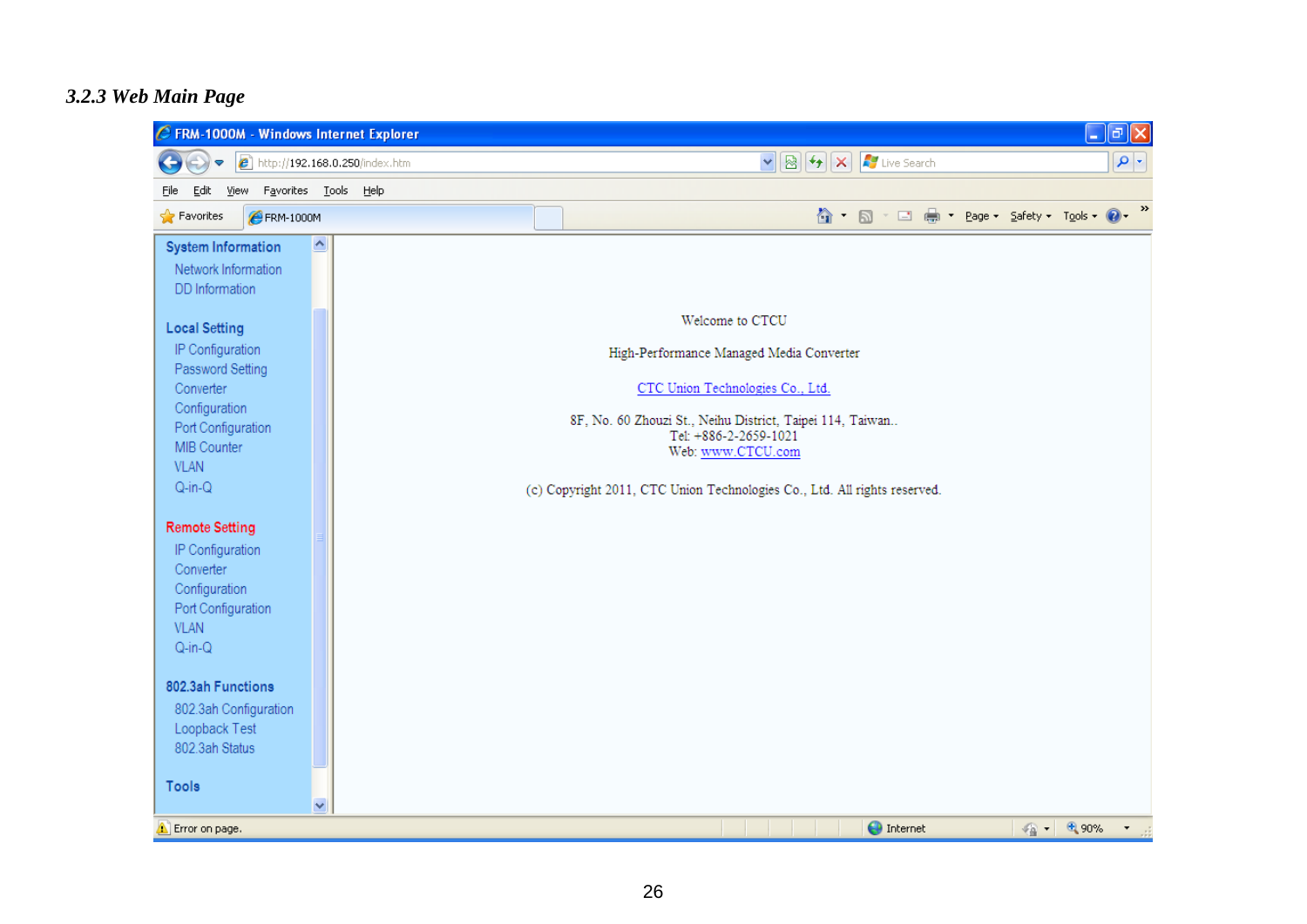#### <span id="page-26-0"></span>*3.2.4 System Information, Network Information*

The information displayed on this page gives specific device, network information, and port status for the local FRM220-1000MS and for any remote that is accessible via IEEE802.3ah OAM in-band management.

| <b>Local Device Information</b> |                   |  |  |
|---------------------------------|-------------------|--|--|
| <b>MAC Address</b>              | 00:01:02:03:04:99 |  |  |
| <b>Software Version</b>         | 1.000             |  |  |
| <b>IP Address</b>               | 192.168.0.250     |  |  |
| Gateway                         | 192.168.0.10      |  |  |
| <b>Subnet Mask</b>              | 255.255.255.0     |  |  |
| <b>Description</b>              | FRM220-1000MS     |  |  |

### **Remote Device Information**

| <b>MAC Address</b>      | 00:01:02:03:04:73 |
|-------------------------|-------------------|
| <b>Software Version</b> | 1.000             |
| <b>IP Address</b>       | 192.168.0.249     |
| Gateway                 | 192.168.0.10      |
| <b>Subnet Mask</b>      | 255.255.255.0     |
| <b>Description</b>      | FRM220-1000MS     |

### **Local Port Status**

| <b>Ports</b>            | TP     | <b>FX</b> |
|-------------------------|--------|-----------|
| <b>Link Status</b>      | Up     | Up        |
| <b>Speed</b>            | 100M   | 1000M     |
| Duplex mode             | Full   | Full      |
| <b>Flow control</b>     | Enable | Enable    |
| <b>Auto negotiation</b> | Auto   | Force     |

#### **Remote Port Status**

| <b>Ports</b>            | ΤР     | <b>FX</b> |
|-------------------------|--------|-----------|
| <b>Link Status</b>      | Down   | Up        |
| <b>Speed</b>            | 10M    | 1000M     |
| Duplex mode             | Half   | Full      |
| <b>Flow control</b>     | Enable | Enable    |
| <b>Auto negotiation</b> | Auto   | Auto      |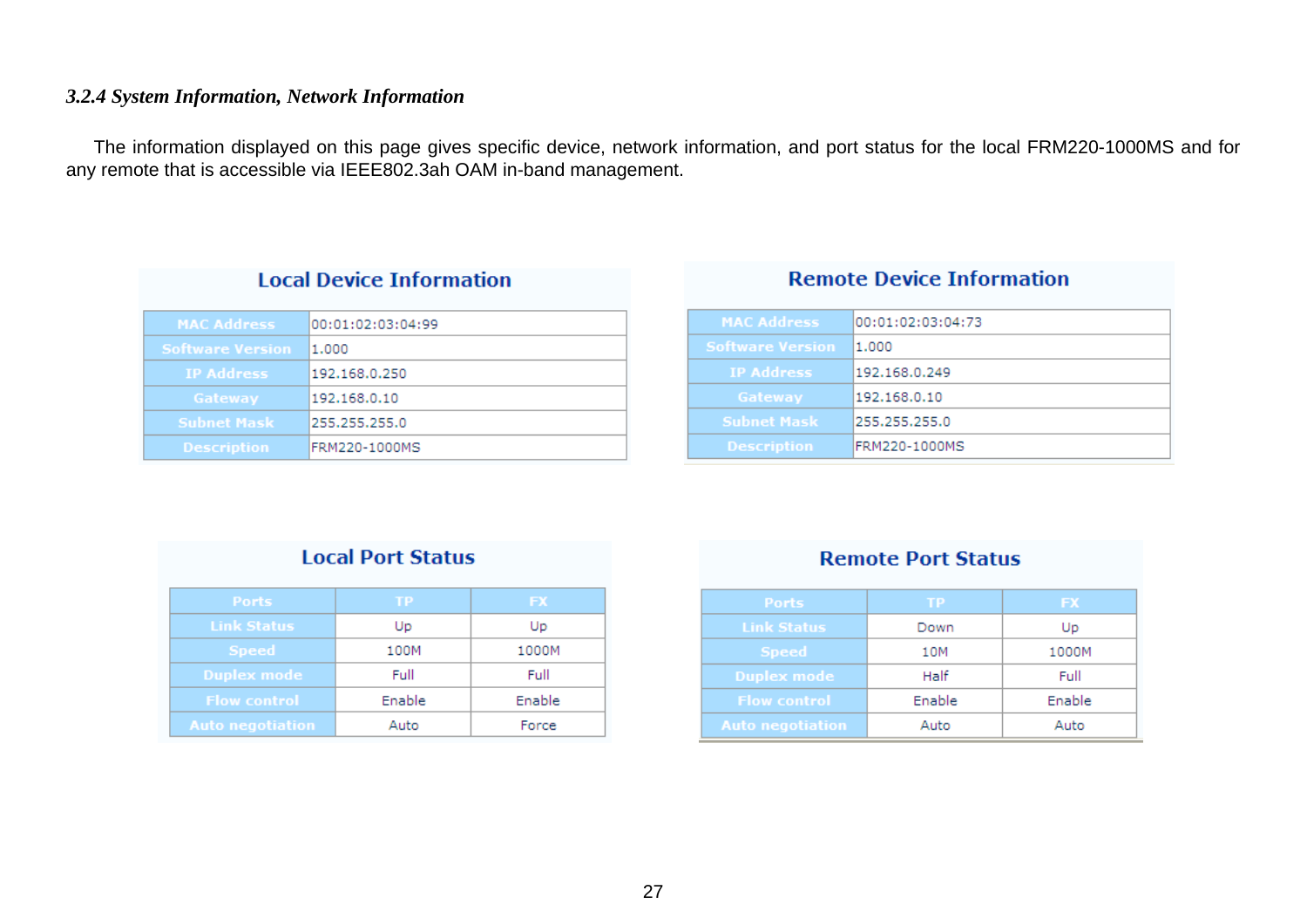#### <span id="page-27-0"></span>*3.2.5 System Information, DD Information*

The DD or DDOM information is read from the MSA compliant SFP module and can be displayed via the web user interface.

| Local DD Information             |               |  |
|----------------------------------|---------------|--|
| <b>Vendor Name1e</b>             | FIBERXON INC. |  |
| Vendor Part Number FTM-3125C-L40 |               |  |
| <b>Fiber Type</b>                | Single Mode   |  |
| <b>Wave Length</b>               | 1310 nm       |  |
| <b>Link Length</b>               | 0040 Km       |  |
| <b>Tx Power</b>                  | $01$ dBm      |  |
| <b>Rx Power</b>                  | -08 dBm       |  |
| <b>Rx Sensitivity</b>            | 00 dBm        |  |
| <b>Temperature</b>               | 044 C         |  |

#### the company of the company of the **Contract**

#### *3.2.6 Local Settings*

If you have reviewed section 3.1 of this chapter, then you will already be familiar with these settings and their actions. We will go through the settings here again, but not with as much detail. For detail, please review section 3.1.

| <b>Local Setting</b> |
|----------------------|
| IP Configuration     |
| Password Setting     |
| Converter            |
| Configuration        |
| Port Configuration   |
| <b>MIB Counter</b>   |
| VI AN                |
| $Q-in-Q$             |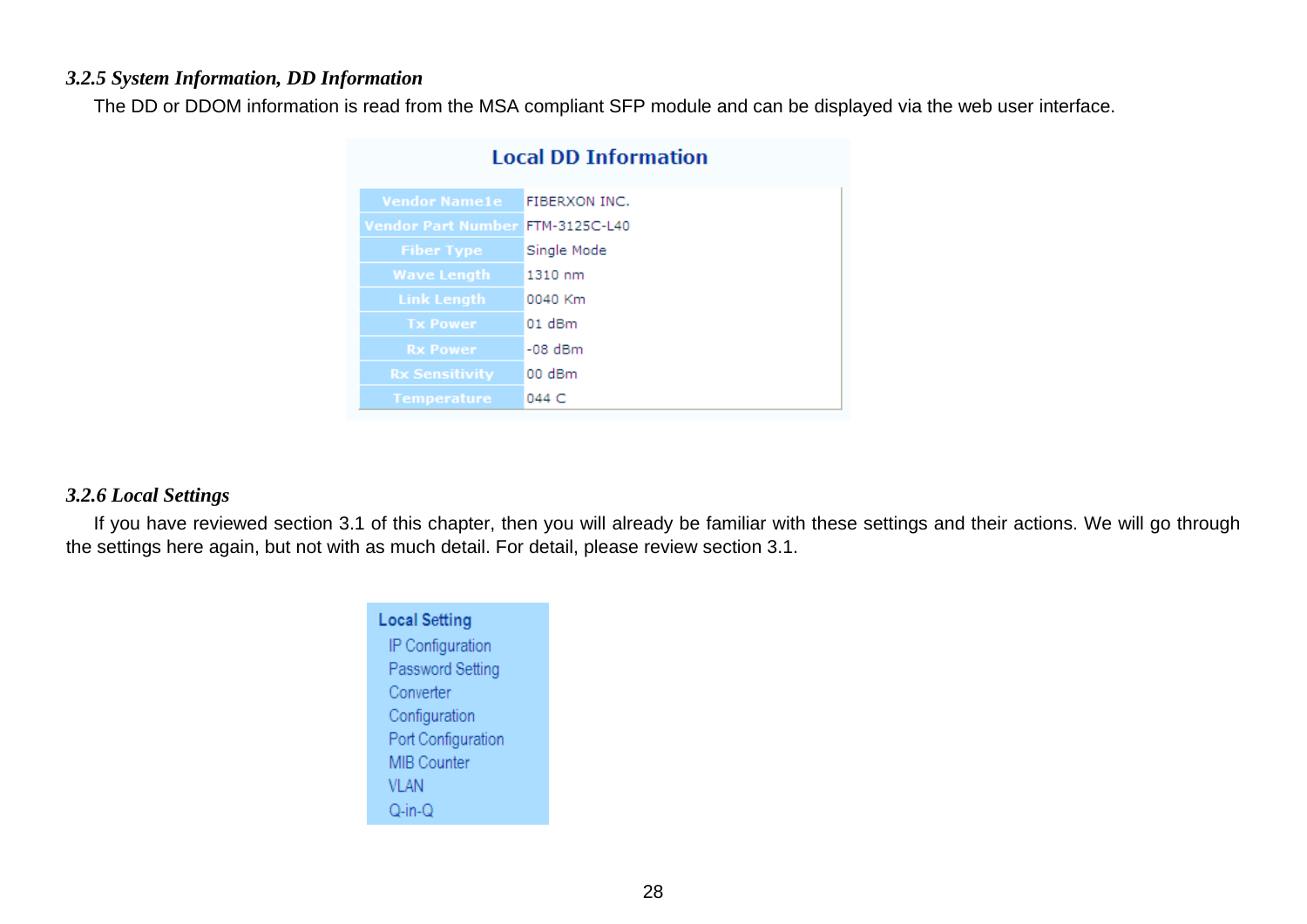#### **3.2.6.1 IP Configuration**

| <b>DHCP</b> Client | Disable        |  |  |
|--------------------|----------------|--|--|
| <b>IP Address</b>  | 192.168.0.250  |  |  |
| <b>Subnet Mask</b> | 1255.255.255.0 |  |  |
| Gateway            | 192.168.0.10   |  |  |
| <b>Description</b> | IFRM220-1000MS |  |  |
|                    |                |  |  |

**IP Configuration** 

Use this screen to set the TCP/IP configuration for the local unit. Note, that if you change the IP address you could lose remote management for this device. Remember to save settings under the "Tools" menu.

#### **3.2.6.2 Password Setting**

| <b>Password Setting</b> |        |  |
|-------------------------|--------|--|
| <b>Login Name</b>       | ladmin |  |
| <b>Old Password</b>     |        |  |
| <b>New Password</b>     |        |  |
| <b>Confirm</b>          |        |  |

Key in the current password and type in the new password twice, then click the "Apply" button.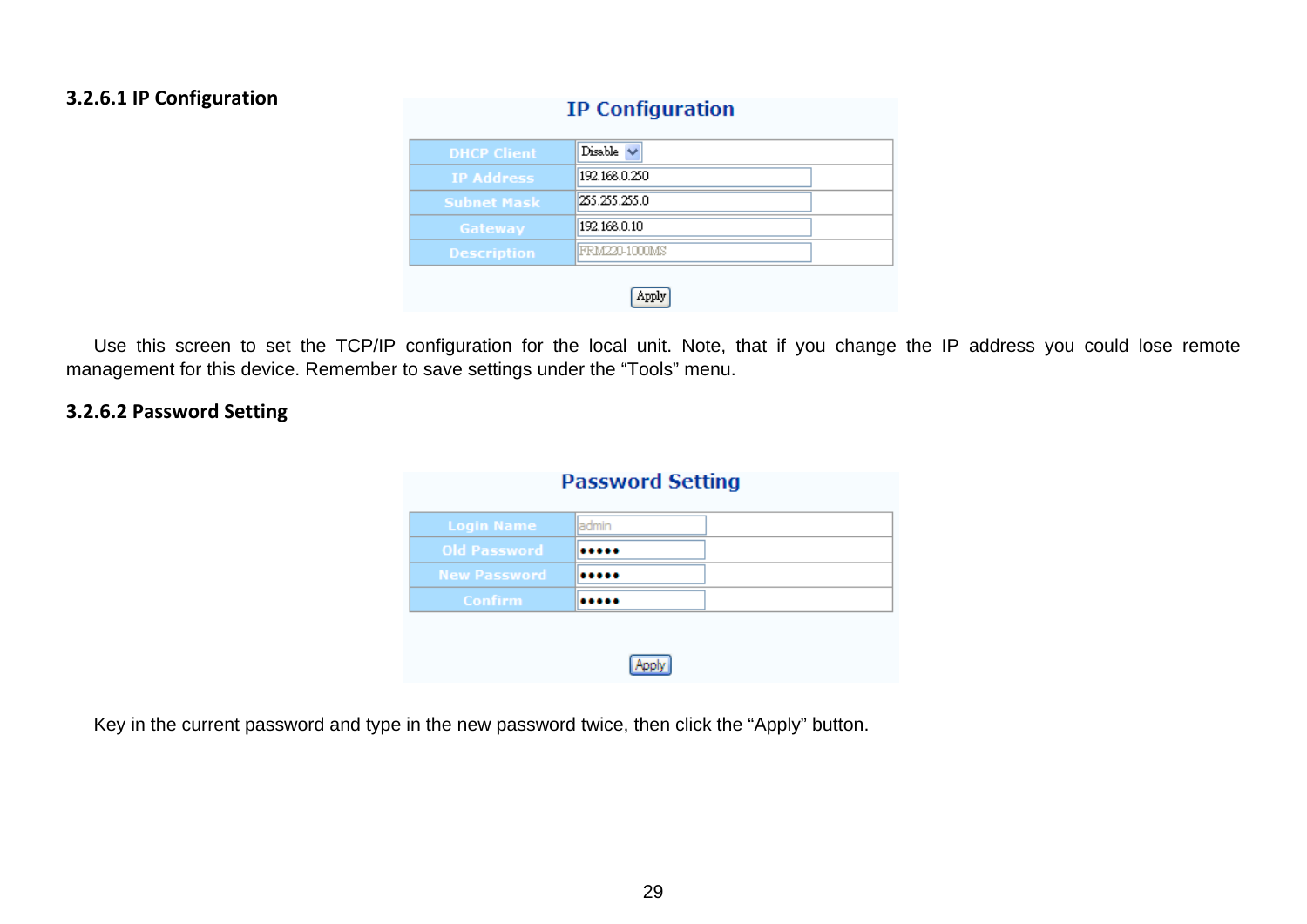#### **3.2.6.3 Converter Configuration**

| <b>Management</b>                                                                                    | ◯ Disable ◉ Enable                                |  |
|------------------------------------------------------------------------------------------------------|---------------------------------------------------|--|
| <b>Jumbo Frame (9K)</b>                                                                              | $\circledcirc$ Disable $\circlearrowright$ Enable |  |
| <b>Link Loss Carry</b><br><b>Forward</b>                                                             | ◉ Disable ← Enable                                |  |
| <b>Auto Laser</b><br>Shutdown                                                                        | $\circledcirc$ Disable $\circlearrowright$ Enable |  |
| <b>Forward CRC Error</b><br><b>Frame</b>                                                             | ⊕ Drop ○ Forward                                  |  |
| <b>Forward Pause</b><br><b>Frame</b>                                                                 | ⊕ Drop O Forward                                  |  |
| <b>Management Packet</b><br><b>High Priority</b><br>(This function need<br>reset to take<br>effect!) | ⊙ Disable ◉ Enable                                |  |
| <b>Broadcast Storm</b><br><b>Filter</b>                                                              | $\circledcirc$ Disable $\circlearrowright$ Enable |  |
| <b>Multicast Storm</b><br><b>Filter</b>                                                              | $\circledcirc$ Disable $\circlearrowright$ Enable |  |
| <b>Unknown DA Unicast</b><br><b>Storm Filter</b>                                                     | ◉ Disable ○ Enable                                |  |
|                                                                                                      |                                                   |  |

## **Converter Configuration**

All of these special functions are explained in Section 3.1.8 of this chapter. Select the proper radio buttons and the click the "Apply" button. Remember to save settings under the "Tools" menu.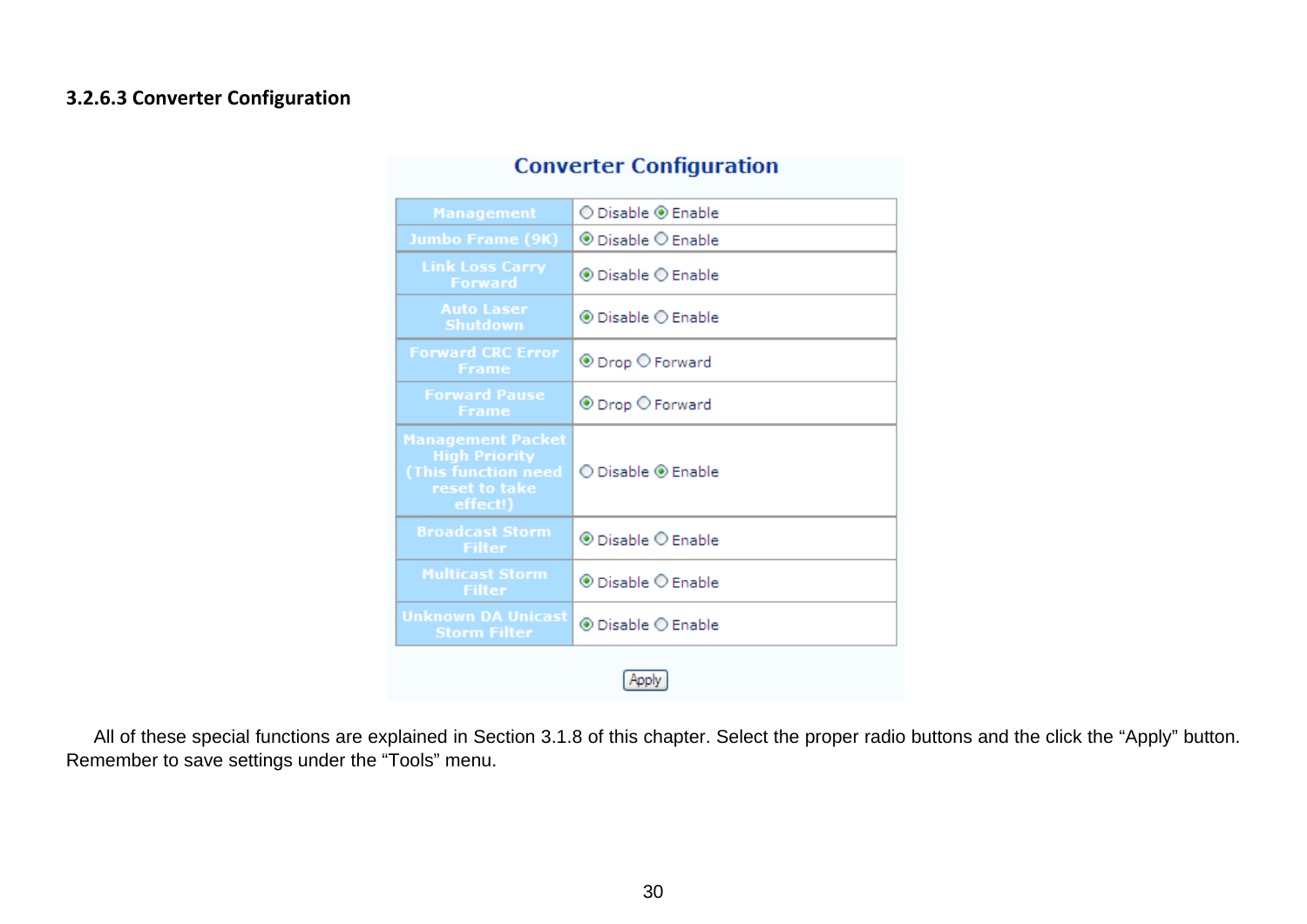#### **3.2.6.4 Port Configuration**

| <b>Port Configuration</b> |                  |                              |                           |                 |                                 |                                                     |
|---------------------------|------------------|------------------------------|---------------------------|-----------------|---------------------------------|-----------------------------------------------------|
|                           |                  | <b>Port Link Port Active</b> | Mode                      | Flow<br>Control | <b>Ingress Rate Limit (bps)</b> | <b>Egress Rate Limit (bps)</b>                      |
| <b>TP</b>                 | 100F             | Enable<br>$\checkmark$       | Auto Speed $\vee$         | Enable          | Not Limit<br>$\vee$ 0           | $ *$ 64 $ $ Not Limit<br>$\vee$ $\vdash$<br>$* 64k$ |
| <b>FX</b>                 | 1000F            | Enable<br>$\checkmark$       | 1000 Full<br>$\checkmark$ | Enable          | Not Limit<br>$\vee$ 10          | $ *$ 64k Not Limit<br>$\vee$ K<br>$* 64k$           |
|                           | Refresh<br>Apply |                              |                           |                 |                                 |                                                     |

This screen is for the configuration of the electrical Ethernet port (TP) and the optical port (FX). The options include enabling or disabling the port, setting auto or forced Ethernet mode, enabling 802.3X (flow control), and setting ingress and egress rate limiting. Note that rate limiting has a granularity of 64K so the rate can be set from 64k to 1000M in 64K steps.

#### **3.2.6.5 Q‐in‐Q Configuration**

| Q in Q Enable                                       | Disable                               |  |  |
|-----------------------------------------------------|---------------------------------------|--|--|
| <b>Out Layer VLAN Tag</b><br><b>EtherType (HEX)</b> | $0 \times 88a8$                       |  |  |
| <b>Out Layer VLAN VID</b><br>(DEC)                  |                                       |  |  |
| <b>VLAN Tag Priority</b><br><b>Decision</b>         | Use Internal VLAN Tag Priority $\vee$ |  |  |
| Q in Q direction                                    | TP Add QinQ Tag, FX Remove Tag $\vee$ |  |  |
|                                                     |                                       |  |  |

**O** in O Functions Configuration

### The Q-in-Q function sets the S-tag or outer VLAN tag which is typically used by the service provider. For more explanation please see Section 3.1.6.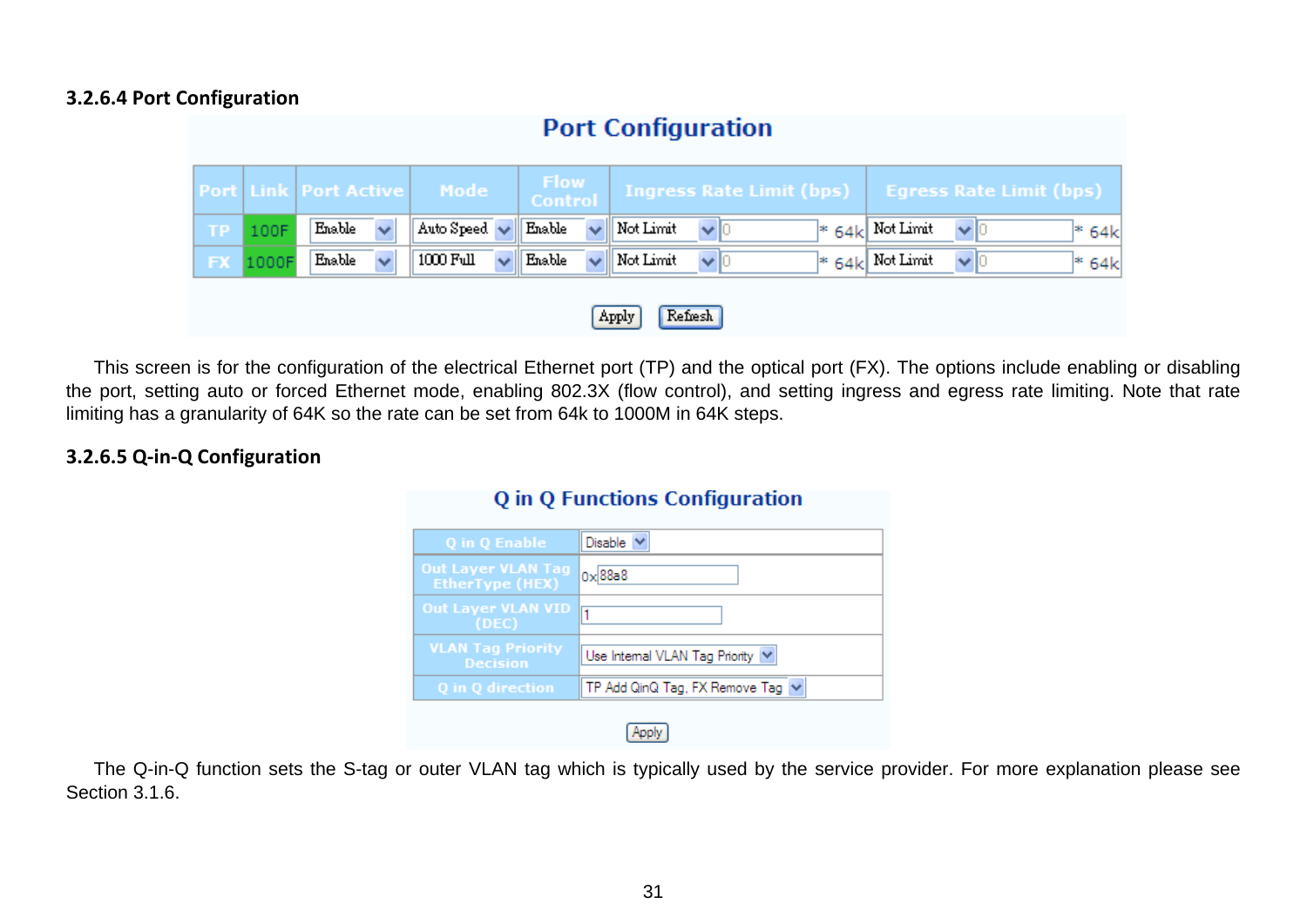#### **3.2.6.6 RMON Counters**

### **MIB Counters**

#### (The following counter means the port received number)

| Port                    | TP.     | <b>FX</b> | <b>CPU</b> |
|-------------------------|---------|-----------|------------|
| <b>Total Bytes</b>      | 1105327 | 334901    | 435144     |
| <b>Total Pkts</b>       | 11196   | 4187      | 4415       |
| <b>Total Error Pkts</b> | 0       | 0         | 0          |
| <b>Unicast Pkts</b>     | 294     | 0         | 203        |
| <b>Multicast Pkts</b>   | 4125    | 2976      | 2997       |
| <b>Broadcast Pkts</b>   | 6777    | 1211      | 1215       |
| 64                      | 5317    | 3584      | 3734       |
| 65-127                  | 4890    | 0         | 2          |
| 128-255                 | 271     | 603       | 608        |
| 256-511                 | 684     | 0         | 12         |
| 512-1023                | 26      | 0         | 1          |
| 1024-1518               | 8       | 0         | 58         |
| <b>Undersize Pkts</b>   | 0       | 0         | 0          |
| <b>Oversize Pkts</b>    | 0       | 0         | 0          |
| <b>Fragments</b>        | 0       | 0         | 0          |
| <b>CRC Errors</b>       | 0       | 0         | 0          |
| <b>Jabbers</b>          | 0       | 0         | 0          |
| <b>Drop Events</b>      | 0       | 0         | 0          |
| <b>Pause Frames</b>     | 0       | 0         | 0          |

 $(Clear]$ Refresh

The counters have an accumulation of received bytes for each port (UTP, Fiber and Management) and more detailed distribution of those packets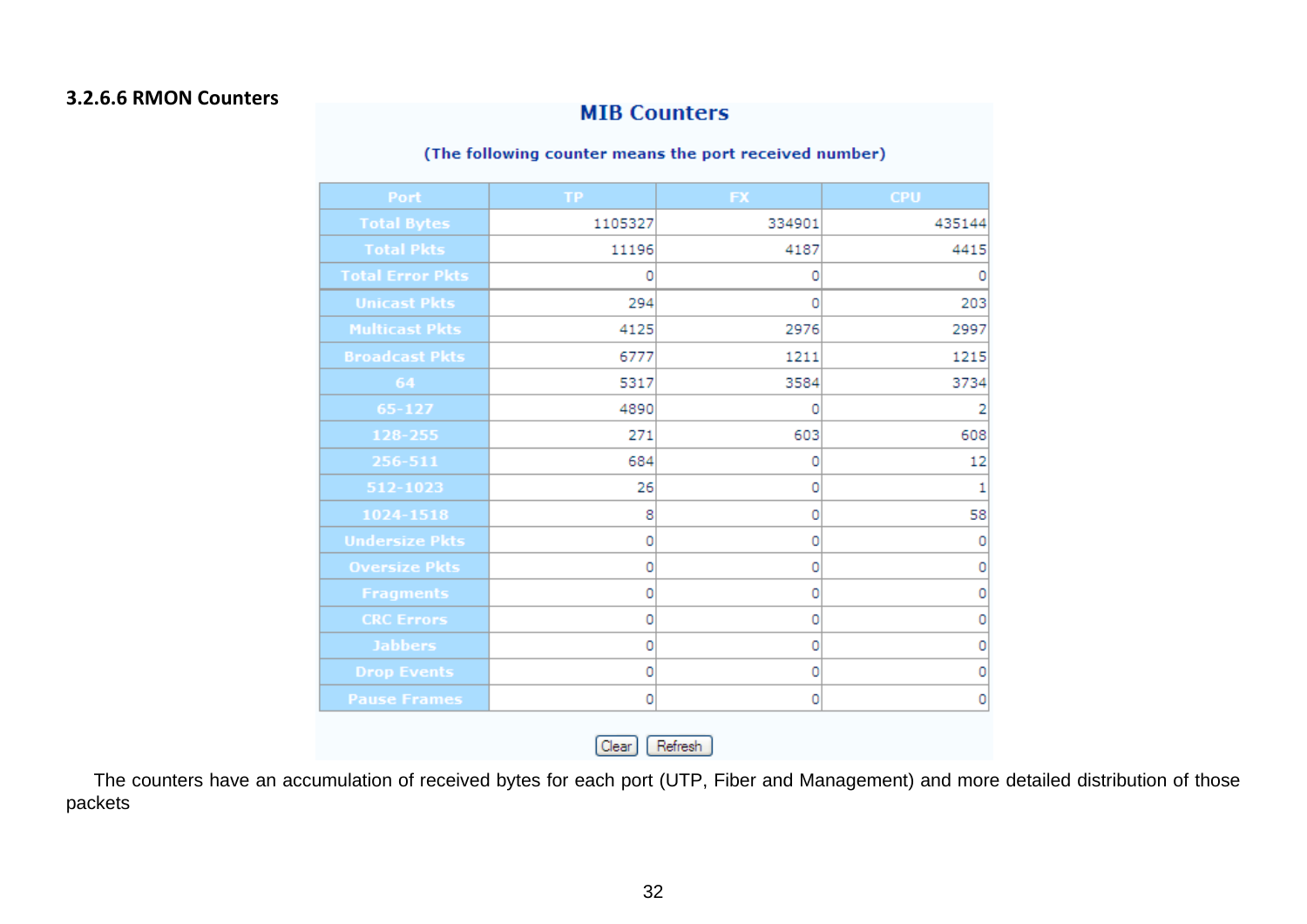#### **3.2.6.7 VLAN Group Configuration**

### 802.1Q VLAN Group

VLAN Mode Disable V

| <b>VLAN</b> |                         | Member                |                |            |  |
|-------------|-------------------------|-----------------------|----------------|------------|--|
| Group       | <b>VID</b>              | ТP                    | FX             | <b>CPU</b> |  |
| $\bf{0}$    | $\overline{\mathbf{1}}$ | $\blacktriangleright$ | Y              | Y          |  |
| 1           | $\overline{1}$          | П                     | $\Box$         | □          |  |
| 2           | $\overline{1}$          | П                     | $\blacksquare$ | $\Box$     |  |
| 3           | $\overline{1}$          | П                     | $\Box$         | $\Box$     |  |
| 4           | $\overline{1}$          | П                     | П              | $\Box$     |  |
| 5           | $\overline{1}$          | П                     | П              | $\Box$     |  |
| 6           | $\overline{1}$          | П                     | $\blacksquare$ | $\Box$     |  |
| 7           | $\overline{1}$          | ⊓                     | $\Box$         | $\Box$     |  |
| 8           | $\overline{1}$          | П                     | $\Box$         | $\Box$     |  |
| 9           | $\overline{1}$          | П                     | $\blacksquare$ | $\Box$     |  |
| 10          | $\overline{1}$          | П                     | $\Box$         | $\Box$     |  |
| 11          | $\overline{1}$          | П                     | $\Box$         | $\Box$     |  |
| 12          | 1                       | П                     | П              | $\Box$     |  |
| 13          | $\overline{1}$          | П                     | П              | $\Box$     |  |
| 14          | $\overline{1}$          |                       | П              | $\Box$     |  |
| 15          | 1                       | П                     | $\blacksquare$ | $\Box$     |  |
|             | Apply                   |                       |                |            |  |

**FRM220-1000MS** supports up to 16 VLAN groups. By using the check boxes for each port, the access to different VIDs can be controlled.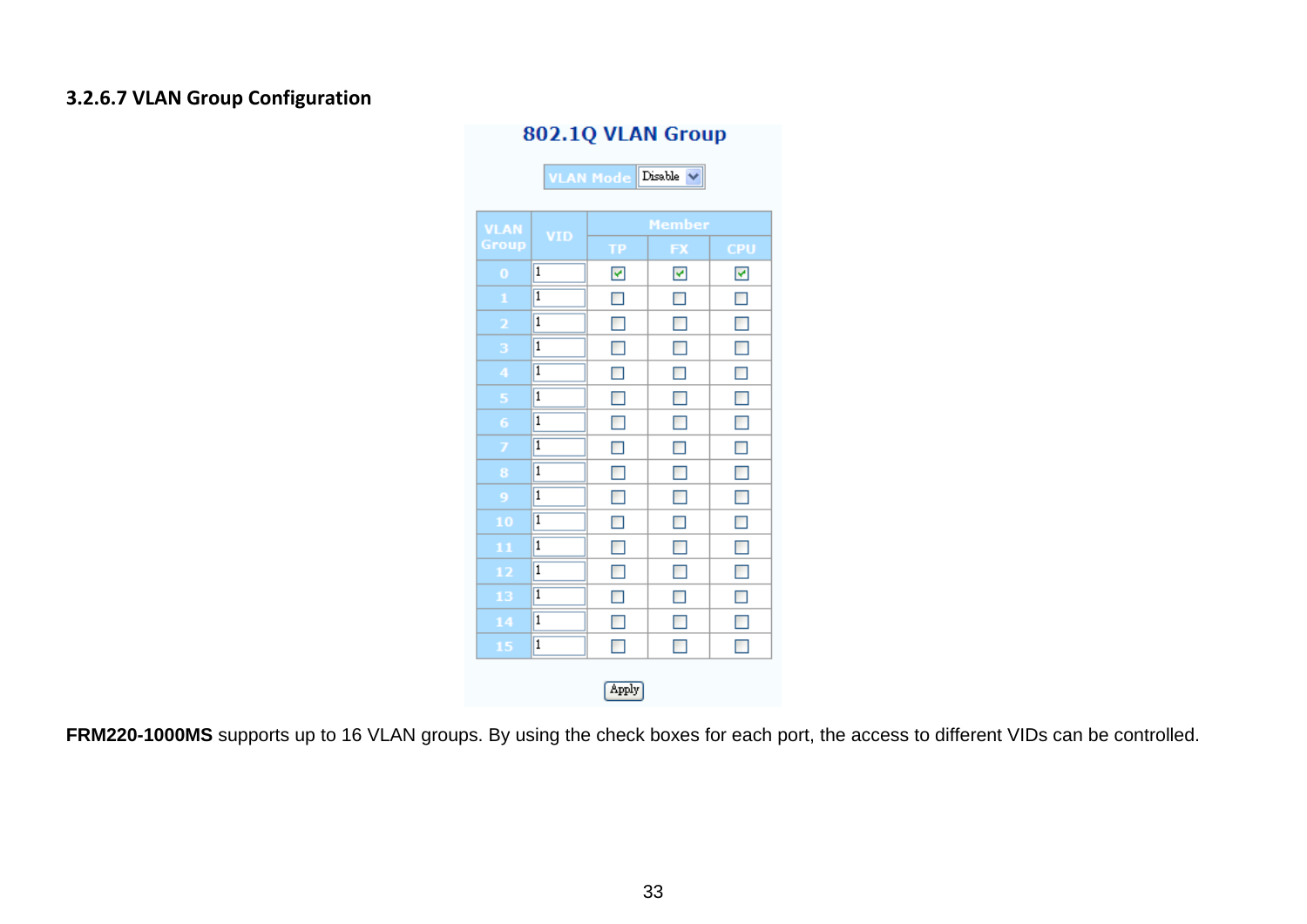#### **3.2.6.8 VLAN Per Port Configuration**

|            | <b>Port Eqress Link Type Port VLAN Entry</b> |         |
|------------|----------------------------------------------|---------|
| <b>TP</b>  | Dont Touch Tag $\vee$                        |         |
| <b>FX</b>  | Dont Touch Tag $\sqrt{}$                     |         |
| <b>CPU</b> | Dont Touch Tag                               |         |
|            | <b>Ingress Filter</b>                        | Disable |

#### 802.10 VLAN Per Port Setting

#### Apply

In **FRM220-1000MS** there are actually three different ports, the external copper and fiber ports, plus the internal CPU port. The VLAN Per Port Setting page deals with how frames exit (egress) the copper, fiber and CPU (management). These are the **Frame Egress Type**. The following operations may be performed to the outgoing frames: **<1>: Replace Tag** The switch will remove VLAN tags from packets then add new tags to them. The inserted tag is defined in "VLAN Group Index". **<2>: Remove Tag** The switch will remove VLAN tags from packets, if they are tagged. The switch will not modify packets received without tags **<3>: Add Tag** The switch will add VLAN tags to packets, if they are not tagged when these packets are output on this port. The switch will not add tags to packets already tagged. The inserted tag is defined in "VLAN Group Index". **<4>: Don't Touch Tag** Do not insert or remove VLAN tags to/from packet which is output on this port.

#### **3.2.6.9 Q in Q Configuration**

#### **O** in O Functions Configuration

| Q in Q Enable                                       | Enable                                |
|-----------------------------------------------------|---------------------------------------|
| <b>Out Layer VLAN Tag</b><br><b>EtherType (HEX)</b> | $0x$ <sup>88a8</sup>                  |
| <b>Out Layer VLAN VID</b><br>(DEC)                  | 555                                   |
| <b>VLAN Tag Priority</b><br><b>Decision</b>         | Use Internal VLAN Tag Priority $\vee$ |
| Q in Q direction                                    | FX Add QinQ Tag, TP Remove Tag $\vee$ |

Q in Q or double VLAN tagging is defined in IEEE802.1ad. Double VLAN tagging is required when a service provider wishes to carry a customer's VLAN tagged traffic through its own VLAN network. In MEF (Metro Ethernet Forum) terms, the first tag or "inner tag" is referred to as the C-tag (customer) while the second tag or "outer tag" is referred to as the S-tag (service provider). Normal VLAN tag has an EtherType (TPID or Tag Protocol Identifier) of 0x8100. The IEEE802.1ad standard recommends 0x88a8 TPID for the outer or S-tag.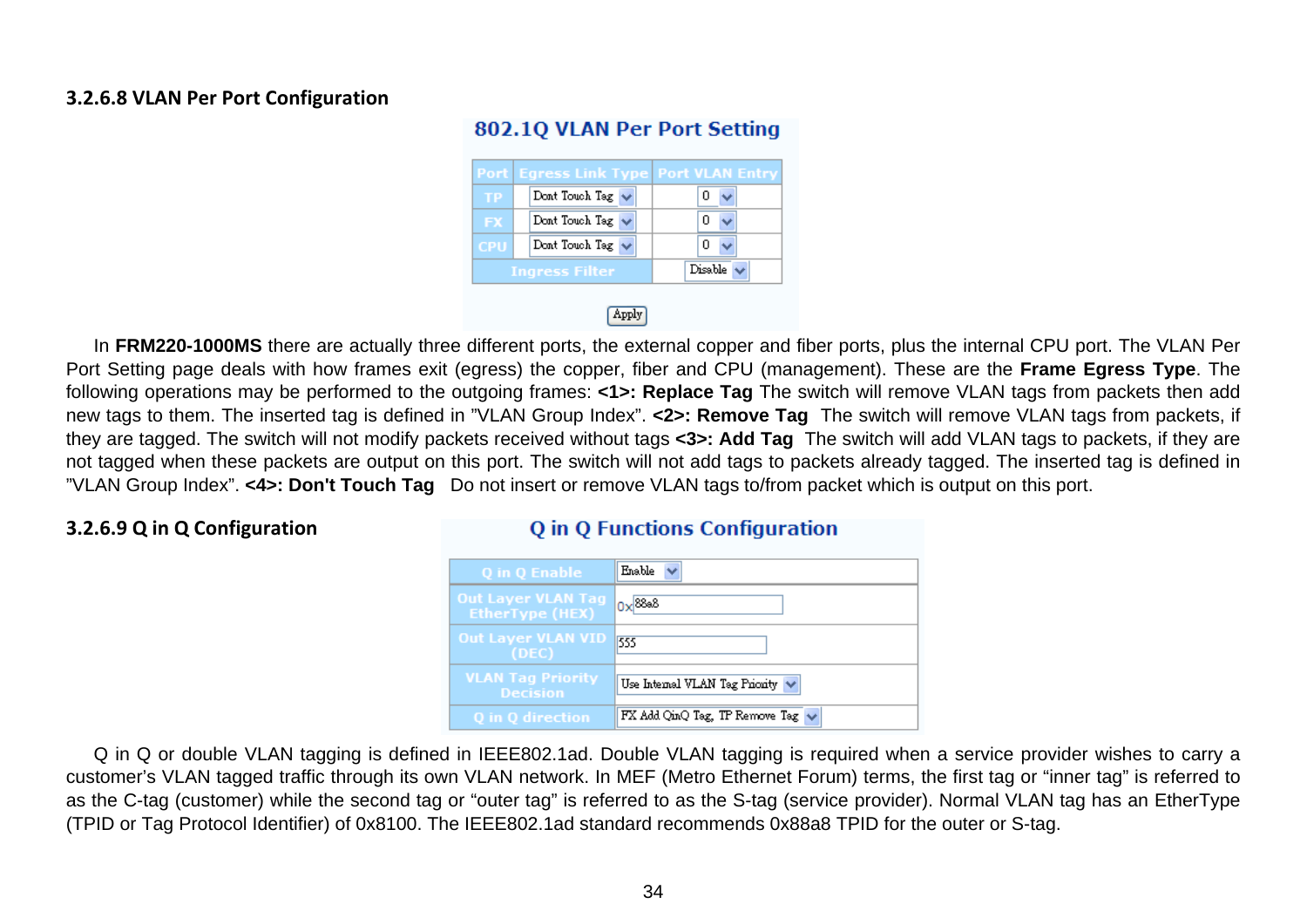#### <span id="page-34-0"></span>*3.2.7 Remote Settings*

When 802.3ah is active in both the local and remote unit (with fiber connection), the in-band management provides an embedded channel to control and configure the remote by using OAM (layer 2) Ethernet packets. The same settings available to the local unit are available under the **Remote Setting** menu, with the exception of password setting and Counters.

> **Remote Setting** IP Configuration Converter Configuration Port Configuration **VLAN**  $Q-in-Q$

#### *3.2.8 802.3ah OAM Functions*

This converter supports IEEE 802.3ah, an OAM protocol that operates at Ethernet Layer 2 (Data Link layer). OAM provides mechanisms to monitor link operation / health and to improve fault isolation. OAM only works point-to-point over the fiber link. In addition to standard 802.3ah functions like loop back and dying gasp, **FRM220-1000MS** also implements OAM to provide complete provisioning of the remote fiber connected converter, without using Layer 3 IP protocol. By using OAM, we can remote manage another fiber connected **1000M(S)** converter, without IP addressing. From this menu we can also perform some basic diagnostics, such as loop back test.

#### 802.3ah Functions 802.3ah Configuration Loopback Test 802.3ah Status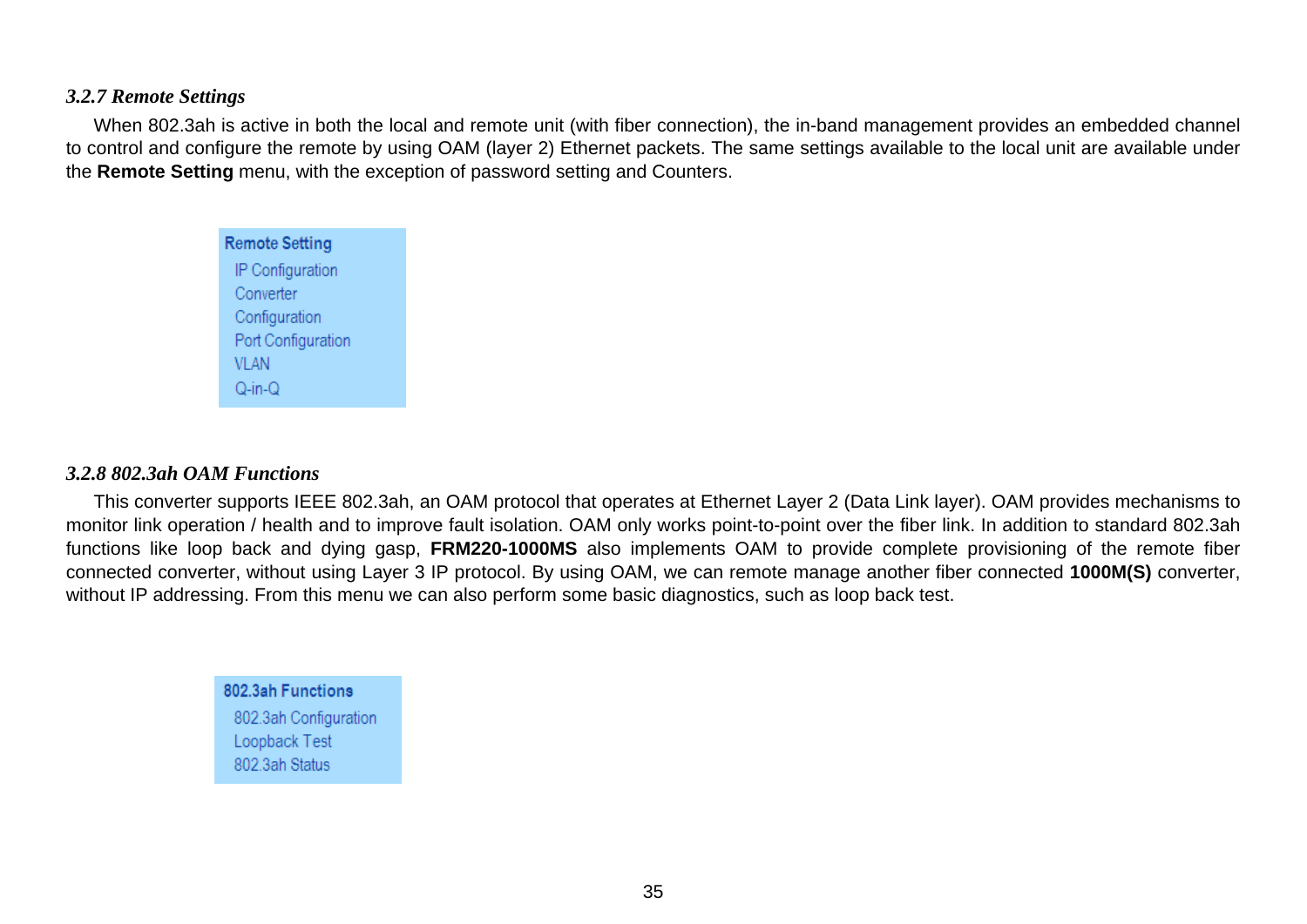#### **3.2.8.1 802.3ah Configuration**

| 802.3ah Function                      | ◯ Disable | <b>◉</b> Enable          |  |
|---------------------------------------|-----------|--------------------------|--|
| 802.3ah Mode                          | O Passive | $\odot$ Active           |  |
| <b>Link Events</b>                    | O Disable | $\odot$ Enable           |  |
| <b>Remote Loopback</b>                | O Disable | $\odot$ Enable           |  |
| <b>Unidirection</b><br><b>Support</b> | O Disable | $\odot$ Enable           |  |
| Errfrm Win<br>(second)                | 2         | (1~0)                    |  |
| Errfrm Thr                            | 1         | (1~2~32)                 |  |
| Errfrmprd_Win                         | 148800    | $(1 \times 2 \times 32)$ |  |
| Errfrmprd_Thr                         | 5         | (1~2~32)                 |  |
| Errfrmsec_Win<br>(second)             | 10        | (10~900)                 |  |
| Errfrmsec_Thr                         | 5         | (1~65535)                |  |
| Apply                                 |           |                          |  |

#### 802.3ah OAM Configuration

To use the OAM functions, the **802.3ah Functions** setting must be enabled. It is not enabled by default. The **802.3ah mode** is used to configure an OAM pair. In a pair, one unit must be 'active', while the other must be 'passive'. We typically place the remote converter (CPE) in 'passive' mode and make the local converter 'active'. 'Passive' is the default setting when 802.3ah function is enabled. In order to do **Remote Loop Back** test, the option must be enabled in both converters. By default it is not enabled.

| 802.3ah Status           |                  |
|--------------------------|------------------|
| <b>Discovery Status</b>  | <b>ISEND ANY</b> |
| <b>Fiber Port Status</b> | INORM FWD        |
| refresh                  |                  |

The normal status when OAM is working is shown above. If OAM is not passing due to fiber disconnect, Discovery Status will be Fault. If OAM is not enabled, this status window will not even be shown.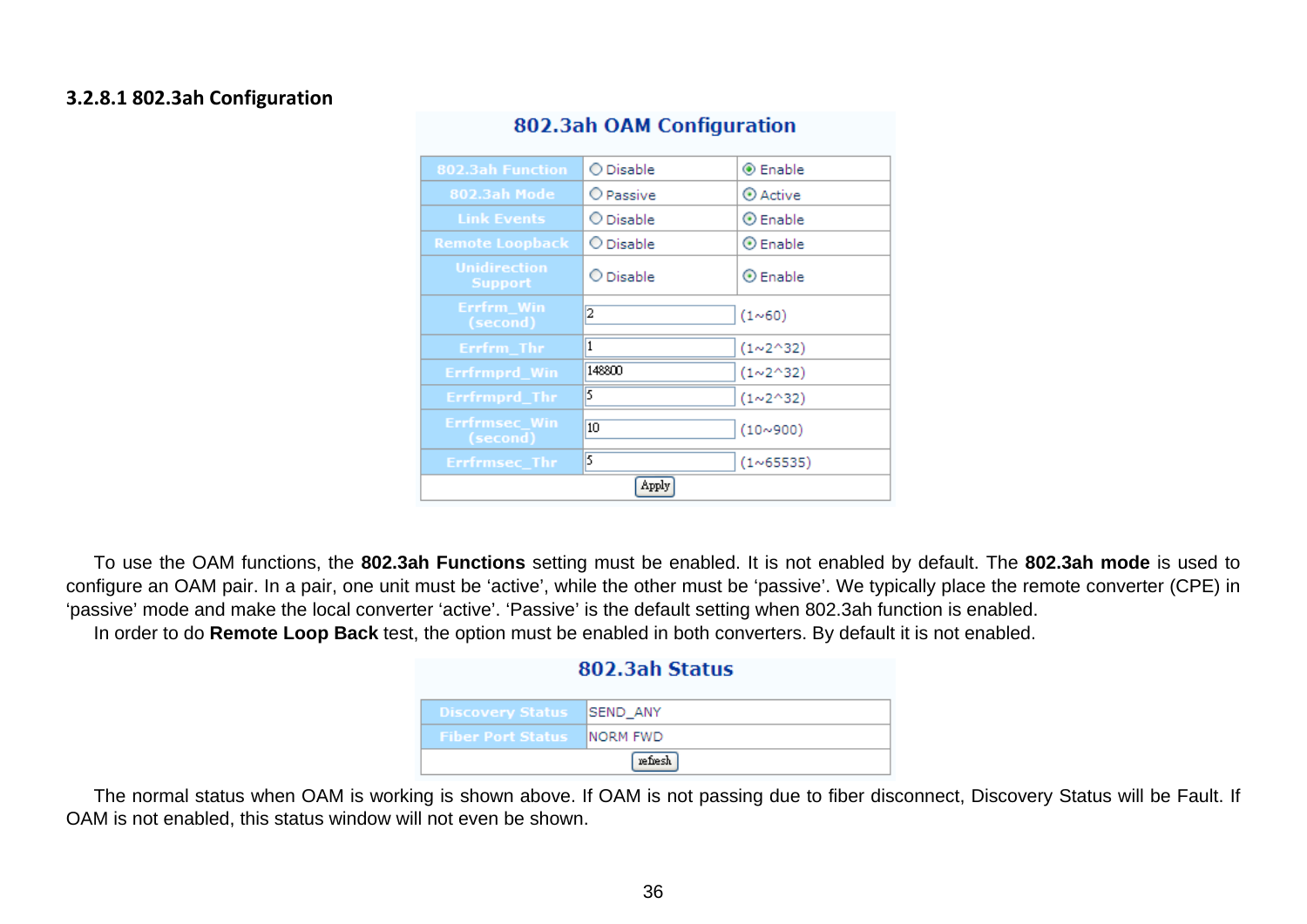### **3.2.8.2 Loop back Test**

| 802.3ah Loop Back Test                    |                          |
|-------------------------------------------|--------------------------|
| <b>Send Packet</b><br><b>Number</b>       | (1~255)                  |
| <b>Packet Length (Not</b><br>include CRC) | 60<br>$(60 \times 1514)$ |
|                                           |                          |

The loop back test is a non-intrusive test which uses OAM packets and will not affect normal transmissions. The number of OAM frames used (the number of times the loop back is done) is set by the **Send Packet Number**. The default is 1 packet.

The **Packet Length (Not including CRC)** controls the packet size of the OAM frames used for loop back testing. The default is 60 bytes. The CRC of Ethernet packets uses 4 bytes. Valid Ethernet packets range in size from 64 bytes to 1518 bytes. VLAN tag adds another 4 bytes for a maximum size of 1522 bytes. Q in Q adds yet another 4 bytes, bringing the packet size to 1526 bytes. Any frame size larger than this is technically called a jumbo frame.

802 3ah Loon Back Test

The **Loop Back Test Start** is accomplished by clicking the "Apply" button.

| <b>OVERVAIL LOOP DUCK LCSC</b>            |                                       |
|-------------------------------------------|---------------------------------------|
| <b>Send Packet</b><br><b>Number</b>       | 100<br>(1~255)                        |
| <b>Packet Length (Not</b><br>include CRC) | 1500<br>$(60 \times 1514)$            |
|                                           | Apply<br><b>Loop Back Test Result</b> |
| <b>Result</b>                             | Pass                                  |
| <b>TX Counter</b>                         | 100                                   |
| <b>RX Counter</b>                         | 100                                   |
| <b>RX Error Counter</b>                   | 0                                     |

#### 802.3ah is a slow protocol with a maximum speed of 10 packets per second. The test above takes 10 seconds for 100 packets.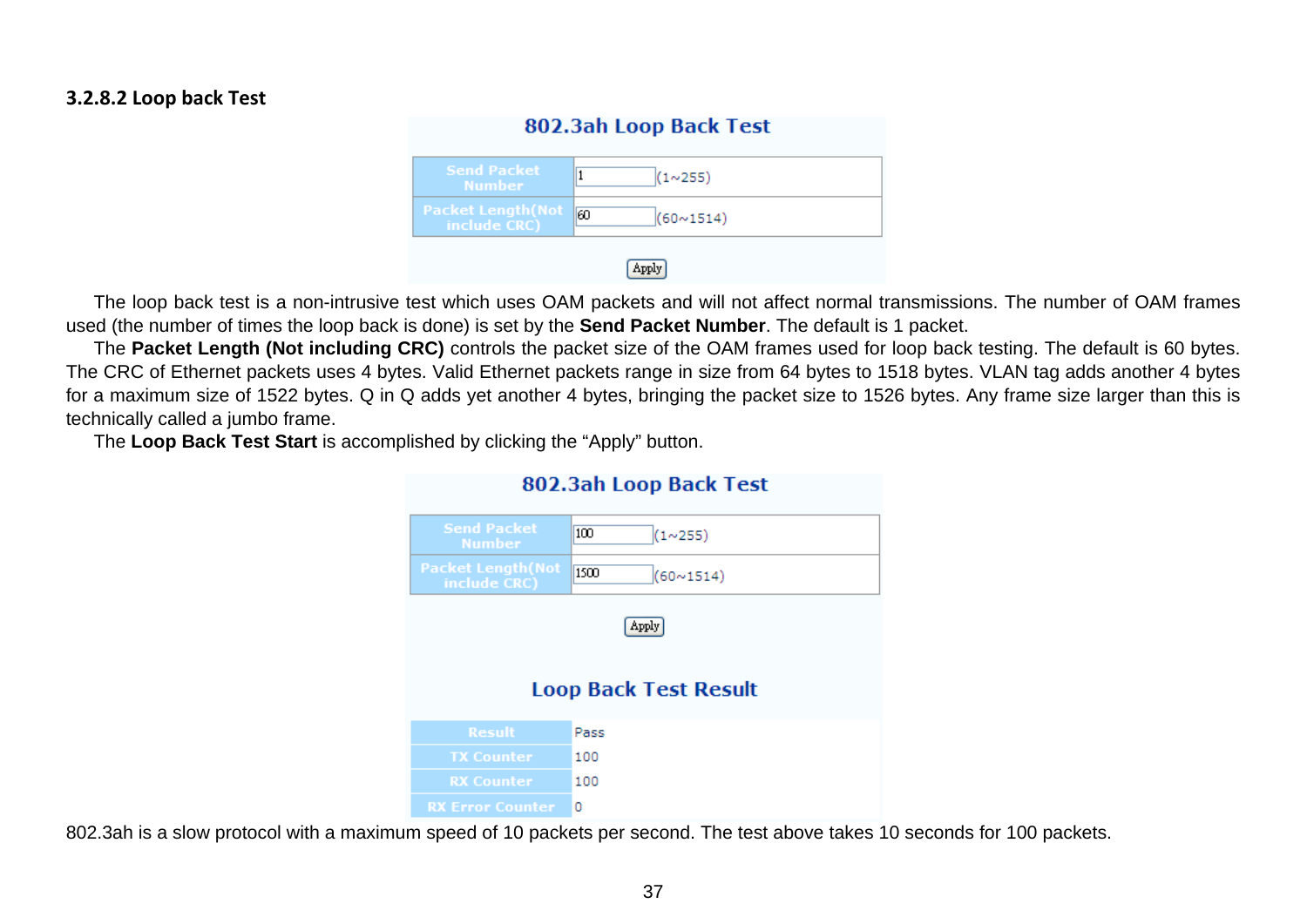### 802.3ah Status Information

### **Global Config**

| <b>Function Enable</b>  | IENABLED.          |
|-------------------------|--------------------|
| <b>Fiber Port State</b> | INORM FWD.         |
| <b>Local DTE MAC</b>    | 100-01-02-03-04-05 |
| <b>Remote DTE MAC</b>   | I00-02-AB-FF-01-01 |

### **Flags Field**

|                          | Local       | Remote |
|--------------------------|-------------|--------|
| <b>Remote Stable</b>     | <b>TRUE</b> | TRUE   |
| <b>Remote Evaluating</b> | FALSE       | FALSE  |
| <b>Local Stable</b>      | <b>TRUE</b> | TRUE   |
| <b>Local Evaluating</b>  | FALSE       | FALSE  |
| <b>Critical Event</b>    | FALSE       | FALSE  |
| <b>Dying Gasp</b>        | FALSE       | FALSE  |
| <b>Link Fault</b>        | FALSE       | FALSE  |

#### **Discovery Information**

| <b>Discovery State</b>                  | SEND_ANY     |
|-----------------------------------------|--------------|
| <b>Local PDU</b>                        | <b>ANY</b>   |
| <b>Local Satisfied</b>                  | ITRUE        |
| <b>Remote State Valid</b>               | <b>ITRUE</b> |
| <b>Local Lost Link Timer Done FALSE</b> |              |
| <b>Local Link Status</b>                | <b>TRUE</b>  |

The **Global Config** fields display the state of OAM, if OAM is enabled. We can also see the MAC addresses of the local and remote units in the OAM manageable pair. The **Flags Field** list the results of individual events based on the results of OAM protocol data units (OAMPDUs). Lastly, when two OAM devices start negotiation, there is **Discovery Information** passed between them. The results are shown here.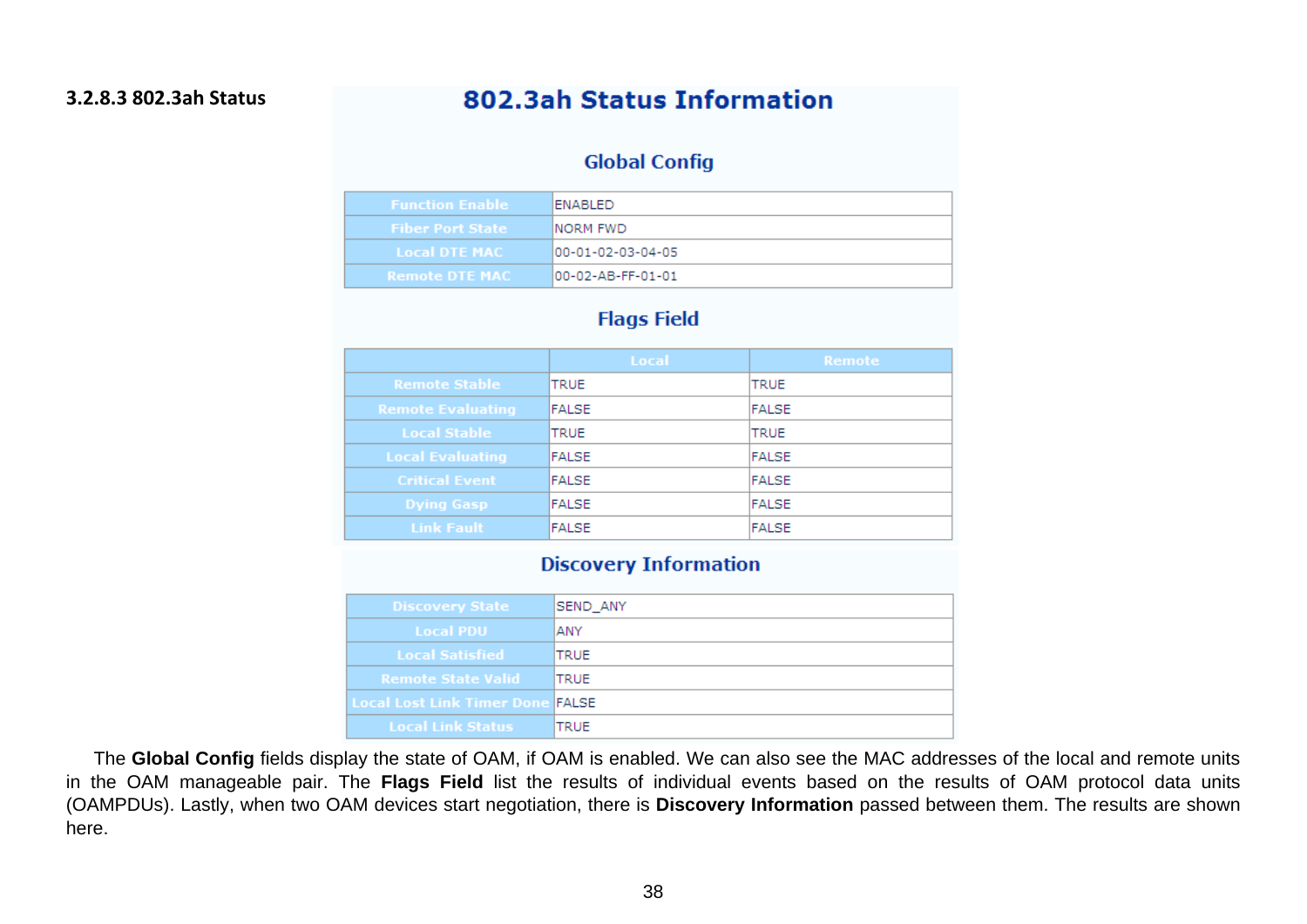|                    | Local         | Remote      |
|--------------------|---------------|-------------|
| <b>State Mux</b>   | IFWD.         | <b>FWD</b>  |
| <b>State Par</b>   | <b>FWD</b>    | <b>FWD</b>  |
| <b>Revision</b>    | 0x4           | 0x4         |
| <b>Variable</b>    | <b>TRUE</b>   | TRUE        |
| <b>Link Events</b> | <b>TRUE</b>   | TRUE        |
| Loopback           | <b>ITRUE</b>  | <b>TRUE</b> |
| <b>Unidir</b>      | <b>TRUE</b>   | FALSE       |
| Mode               | <b>ACTIVE</b> | PASSIVE     |

#### **Information TLV**

Most information carried by OAMPDU is encoded using type-length-value (TLV) format. The first octet (or byte) of the OAMPDU indicates the type. This type is used to let the OAM client know how to decode the bytes containing the information. The next octet carries the length of the information. This display has **TLV information** for both the local and remote OAM units.

| <b>Link Event Notification Status</b> |       |               |
|---------------------------------------|-------|---------------|
|                                       | Local | <b>Remote</b> |
| <b>Frm Errtal</b>                     | ٥     |               |
| <b>Frm Evetal</b>                     | Ω     |               |
| <b>Frmprd Errtal</b>                  | 0     |               |
| <b>Frmprd Evetal</b>                  | ٥     |               |
| <b>Frmsec Errtal</b>                  | ٥     |               |
| <b>Frmsec Evetal</b>                  |       |               |

Ethernet OAM also defines a set of standard event conditions that Ethernet links should monitor in normal operation, and if detected, should be signaled to a peer entity. The **Link Event Notification Status** conditions reflect a degraded, but not yet inoperable, Ethernet connection. These conditions include threshold-crossing alarms on the frequency of symbol errors and frame errors.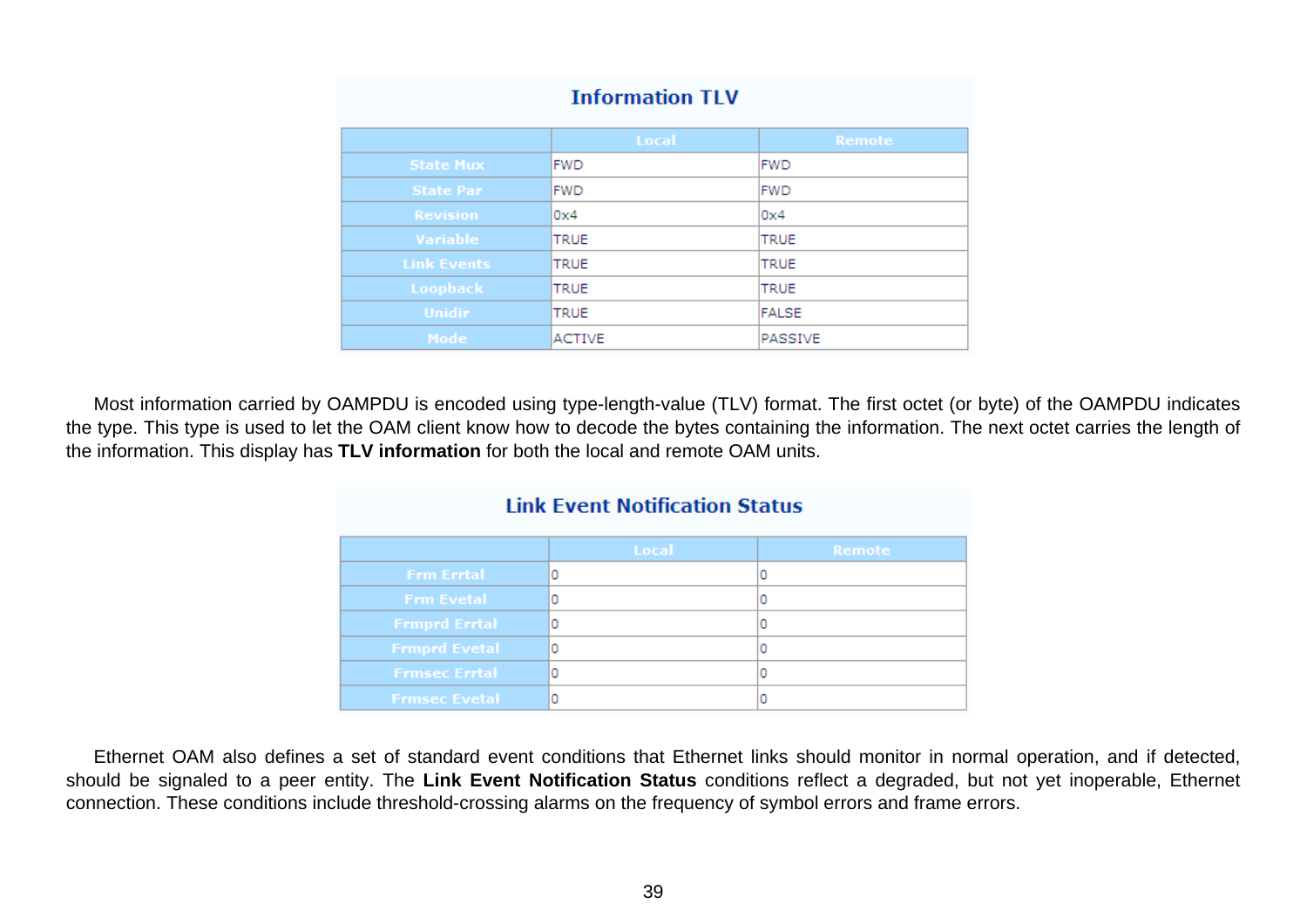# **Remote Dying Gasp Remote Dying Gasp Count: 0**

<span id="page-39-0"></span>One of the most critical problems in an access network for carriers is differentiating between a simple power failure at the customer premise and an equipment or facility failure. Dying gasp provides this information by having a station indicate to the network that it is having a power failure.

If remote management is lost, we simply need to check the **Remote Dying Gasp Count** register to see if it has been incremented.

|                                   | <b>Remote Dying Gasp</b> |
|-----------------------------------|--------------------------|
| <b>Remote Dying Gasp Count: 1</b> |                          |

*3.2.9 Tools* 



The **Tools** menu includes the **System Reboot**, **Save and Restore** settings and **Firmware Upgrade** functions.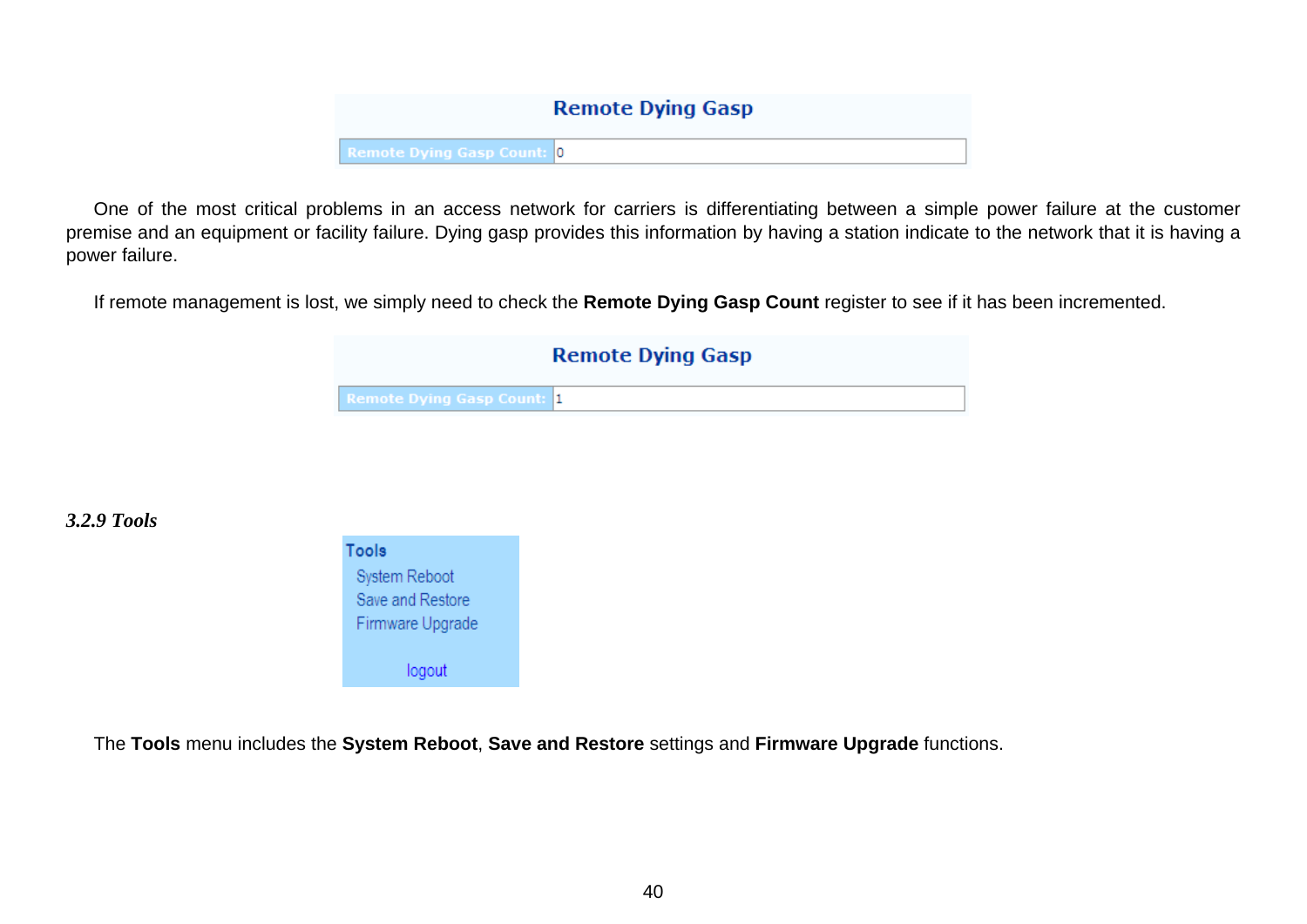#### **3.2.9.1 System Reboot**

When the converter is rebooted, all counters and registers are cleared and the converter starts fresh. If OAM is enabled, the discovery process will start. After selecting the System Reboot menu item, a confirmation dialogue box will pop up. Click "OK" to reboot the converter or click "Cancel" to leave without rebooting. The converter requires about 20~25 seconds to fully reboot.

| <b>Message from webpage</b> |                                       |
|-----------------------------|---------------------------------------|
|                             | Do you want to restart the Converter? |
|                             | Cancel                                |

#### **3.2.9.2 Save and Restore**

After performing configuration of the converter, the settings must be saved. Click the "**Save To Flash**" button to save settings. If you wish to abandon all settings and return to the previous settings before doing configuration, click the "**Load From Flash**" button.

| Press the "SaveToFlash" button, all current configuration will save to<br>converter as backup.                                                                                                                   |
|------------------------------------------------------------------------------------------------------------------------------------------------------------------------------------------------------------------|
| Save ToFlash                                                                                                                                                                                                     |
| Press the "LoadFromFlash" button, the Web Interface may be disconnected<br>for restore to previous backup configuration.                                                                                         |
| LoadFromFlash                                                                                                                                                                                                    |
| Press the "ResetToFactory" button, the Web Interface will disconnected.<br>After reset all configuration, the system will back to factory default mode.<br>The default IP address is 10.1.1.1.<br>ResetToFactory |

**Configuration Setting** 

To restore all settings to factory default, click the "**Reset To Factory**" button. The IP address will also be reset, so you might lose management contact with the converter. So, be careful.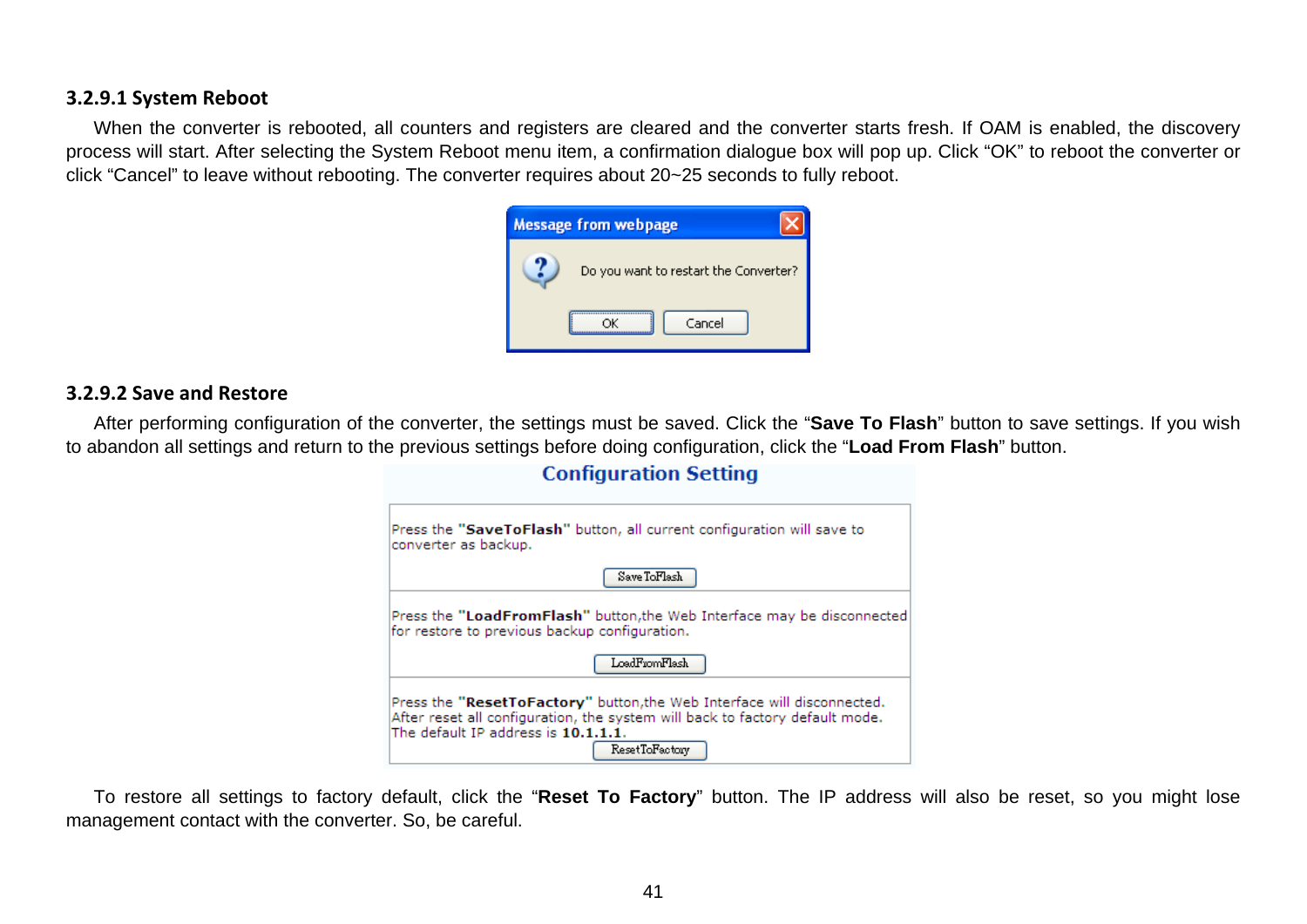#### **3.2.9.3 Firmware Upgrade**

If bugs are discovered, if functions are added, or if factory default settings are changed, the firmware in the converter will require upgrading. The only method to do upgrade for this converter is through the local Web (HTTP) user interface. The firmware image is uploaded from the browser (Post), it is checked for integrity, the flash is erased and then the flash is written with the new image.

### **DO NOT LET ANY POWER INTERRUPTION OCCUR DURING THE UPGRADE PROCEDURE.**

| <b>Firmware Upgrade</b>                                                                              |
|------------------------------------------------------------------------------------------------------|
| This mode allows to proceed the firmware upgrade on device.                                          |
| Please select the location of the firmware file on your PC by using the browse button as below, then |
| press the "Upgrade" button.                                                                          |
| Browse                                                                                               |
| Note:                                                                                                |
| 1. Ensure that the "File of type" field in the browse window is set to 'All files(*.*)'.             |
| 2. To cancel the Firmware Upgrade process, power cycle the switch without selecting any files.       |
|                                                                                                      |
| Upgrade                                                                                              |
| (Firmware Upgrading may take 60 seconds)                                                             |
| Firmware Upgrade process must NOT be interrupted !                                                   |

Click the "Browse" button and locate the image upgrade file through the "Choose File to Upload" dialogue box, then click "Open". Next, click the "Upgrade" button.

> Upload success! please wait a few seconds and visit the main page again! Click here to visit the web site.

The "Upload success!" indicates the image was transferred OK. **Do not do anything for the next 60 seconds!!!!**. After 60 seconds, you may click the link to re-login to the web interface.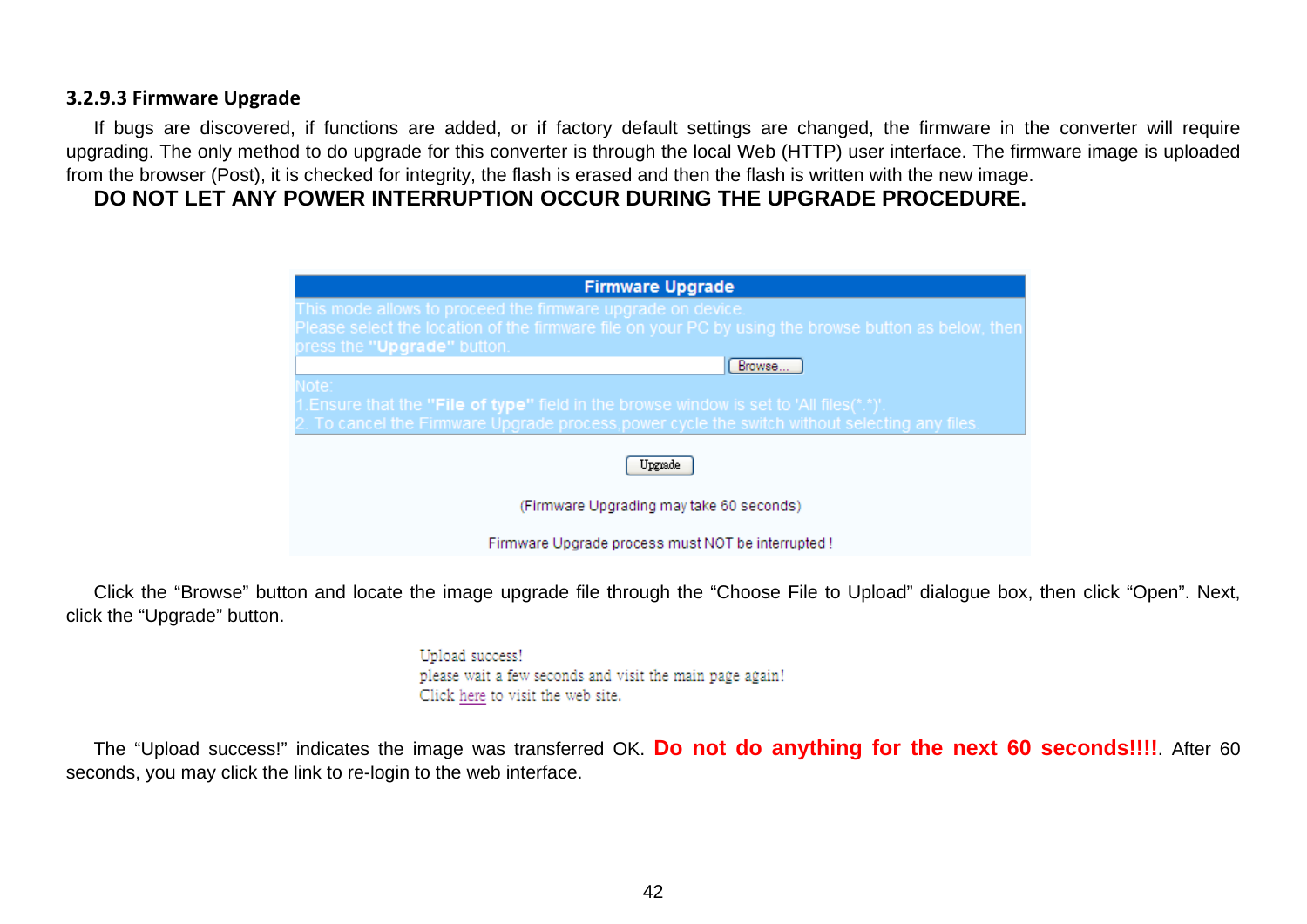#### <span id="page-42-0"></span>*3.2.10 Logout*

Logging out will ensure that the management session with **FRM220-1000MS** is terminated. This is especially important if you are using a public computer to manage the device. Once logged out, a password must be entered to access **FRM220-1000MS** again.



Click the "OK" button to completely log out. Click the "Cancel" button to return to configuration of **FRM220-1000MS**.

### **3.3 Troubleshooting**

#### *3.3.1 Factory Default.*

Apply power to **FRM220-1000MS** and allow 25-30 seconds to fully boot. Using a pencil or ball-point pen, press the 'DEFAULT' recessed push-button switch (located on the face plate) and hold for 6 seconds or more then release. **DO NOT POWER OFF**; Allow the unit to again fully reboot (about 25 seconds). The factory default TCP/IP settings are:

 $IP = 10.1.1.1$ netmask=255.255.255.0 GW=10.1.1.254

The username and password are both reset to 'admin'.

Additionally, any VLAN, 1Q or Q in Q will be disabled. All ports will be enabled, UTP ports set for auto-negotiation and no bandwidth limiting on any port.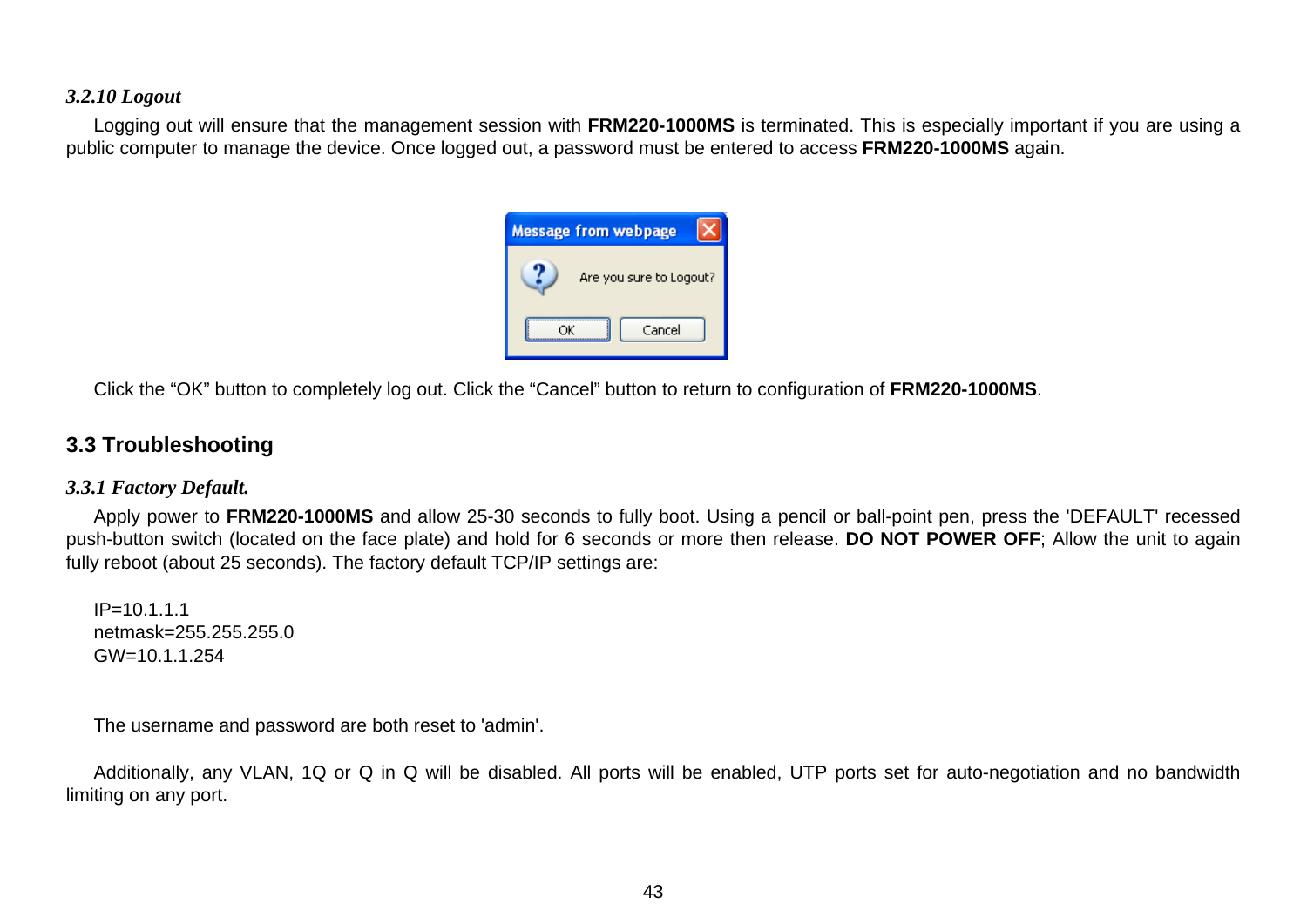#### <span id="page-43-0"></span>*3.3.2 LED Observations*

#### **3.3.2.1 Power On**

At initial power on, PWR LED will be lit.

#### Error conditions :

If all LEDs immediately light and never turn off, or if no LED ever lights, then the card is possibly defective. Be sure to double check power source and try either another **FRM220-1000MS** in the same chassis or try the card in a different chassis.

#### **3.3.2.2 UTP Link Test.**

Following a complete power and boot up (about 25 seconds) the converter will be active and LAN port will display LAN LNK state when connected to a live Ethernet circuit. The LAN SPD LED will be green when connected to Fast Ethernet (100M) and yellow when connected to Gigabit Ethernet (1000M). When connected to 10Base-T the LAN SPD LED will be off.

#### **3.3.2.3 Fiber Link Test**

Following a complete power and boot up (about 25 seconds) the converter will be active. For **FRM220-1000MS**, place a known good SFP module into Fiber Port cage. Use a simplex patch cable (single fiber strand, LC to LC), route the SFP Tx back to the Rx optical connection. The FX LNK LED should light. For **FRM220-1000M**, use a simplex patch cable (single fiber strand, SC to SC, ST to ST or FC to FC), route the Tx back to the Rx optical connection. The FX LNK LED should light.

Caution: When performing a physical loop back on any fiber port, DO NOT connect the LAN port to a live Ethernet network. Doing so could create a broadcast storm.

#### *3.3.3 Operation Checks*

#### **3.3.3.1 Converter Check**

A very easy way to ensure a pair of **FRM220-1000MS** is passing traffic, is to place them between two PCs. Connect PC1 to LAN of one converter and PC2 to LAN of the other converter. When the two PCs can ping each other, it indicates **FRM220-1000MS** pair is operational.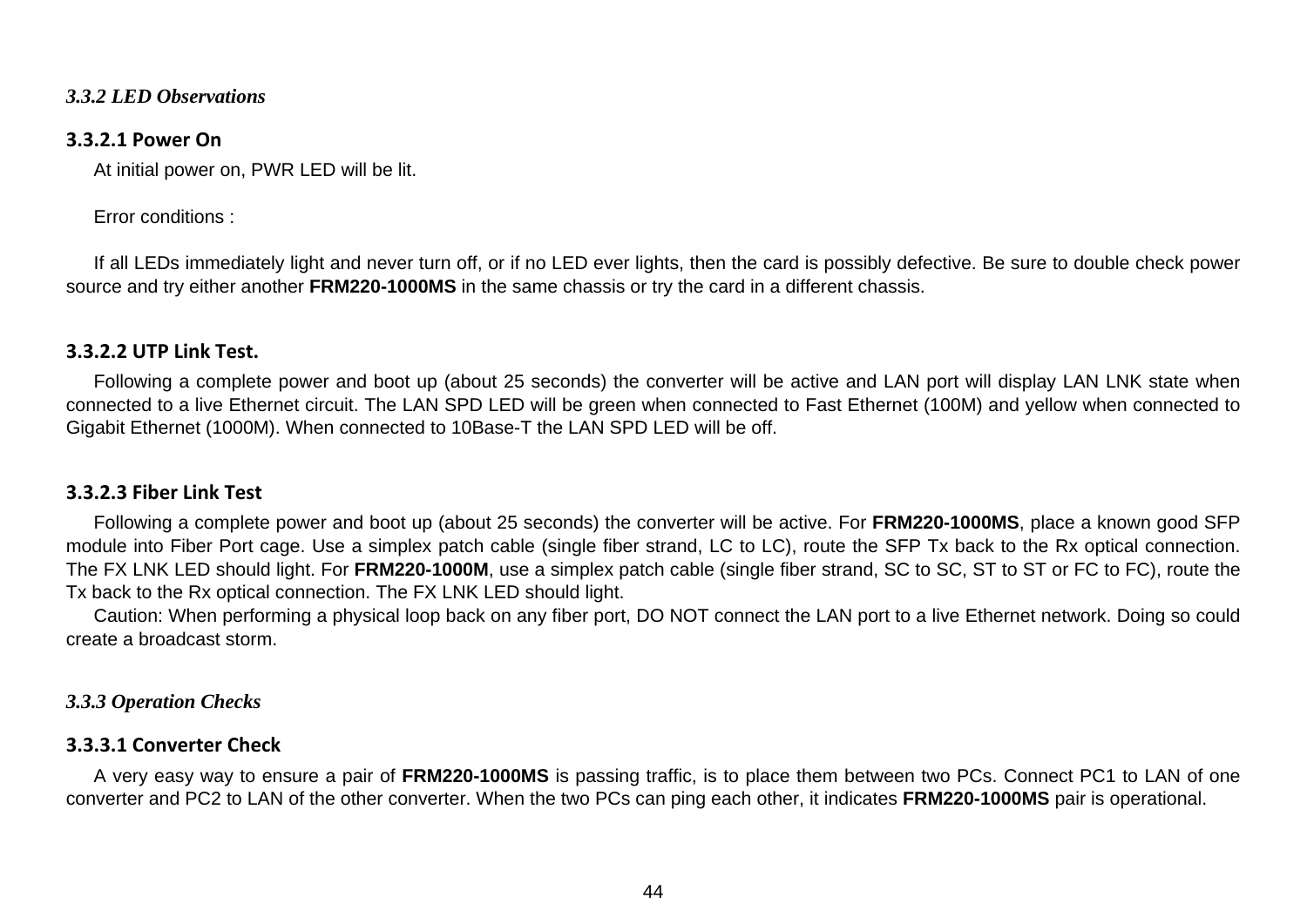#### **3.3.3.2 Console Check**

Connect a dumb terminal (or PC running terminal emulation) to the CONSOLE port of the **CH01M** one-slot chassis. Set the terminal configuration for 38.4K, 8bit, no parity, 1 stop and now flow control. When **FRM220-1000MS** is running normally, there should be a terminal display with either the main page or a password login prompt. If no terminal display, it indicates some internal problem with the unit.

#### **3.3.3.3Ping Test**

With **FRM220-1000MS** reset to factory default, connect a PC and configure the PC to the 10.1.1.0 network (10.1.1.100 recommended). Use a PC to ping **FRM220-1000MS** at its factory default IP address of 10.1.1.1. With a direct connection to PC, there should be no time outs and ping latency should be less than 1 millisecond. If you switch to another FRM220-1000MS, be sure to clear the PC ARP table. Every **FRM220-1000MS** has the same default IP address, but every unit has a different MAC address. To clear the PC's MAC table, open a command window and execute the command 'arp –d'. In addition, if you disconnect the PC from any LAN connection and then re-connect, the ARP table should also be cleared.

#### **3.3.3.4 Web Access Test**

With **FRM220-1000MS** reset to factory default, connect a PC and configure the PC to the 10.1.1.0 network (10.1.1.100 recommended). Use a PC to connect to **FRM220-1000MS** at its factory default IP address of 10.1.1.1 using a web browser (Internet Explorer, Firefox, Chrome, etc.). The local web page login page should display. Use 'admin/admin' to login; the local main page should be displayed in the browser.

If the ping test can pass and the login page can be displayed but login fails, we recommend that cookies be deleted. You may either delete all cookies for your browser or only the individual cookie created for the IP address of **FRM220-1000MS**.